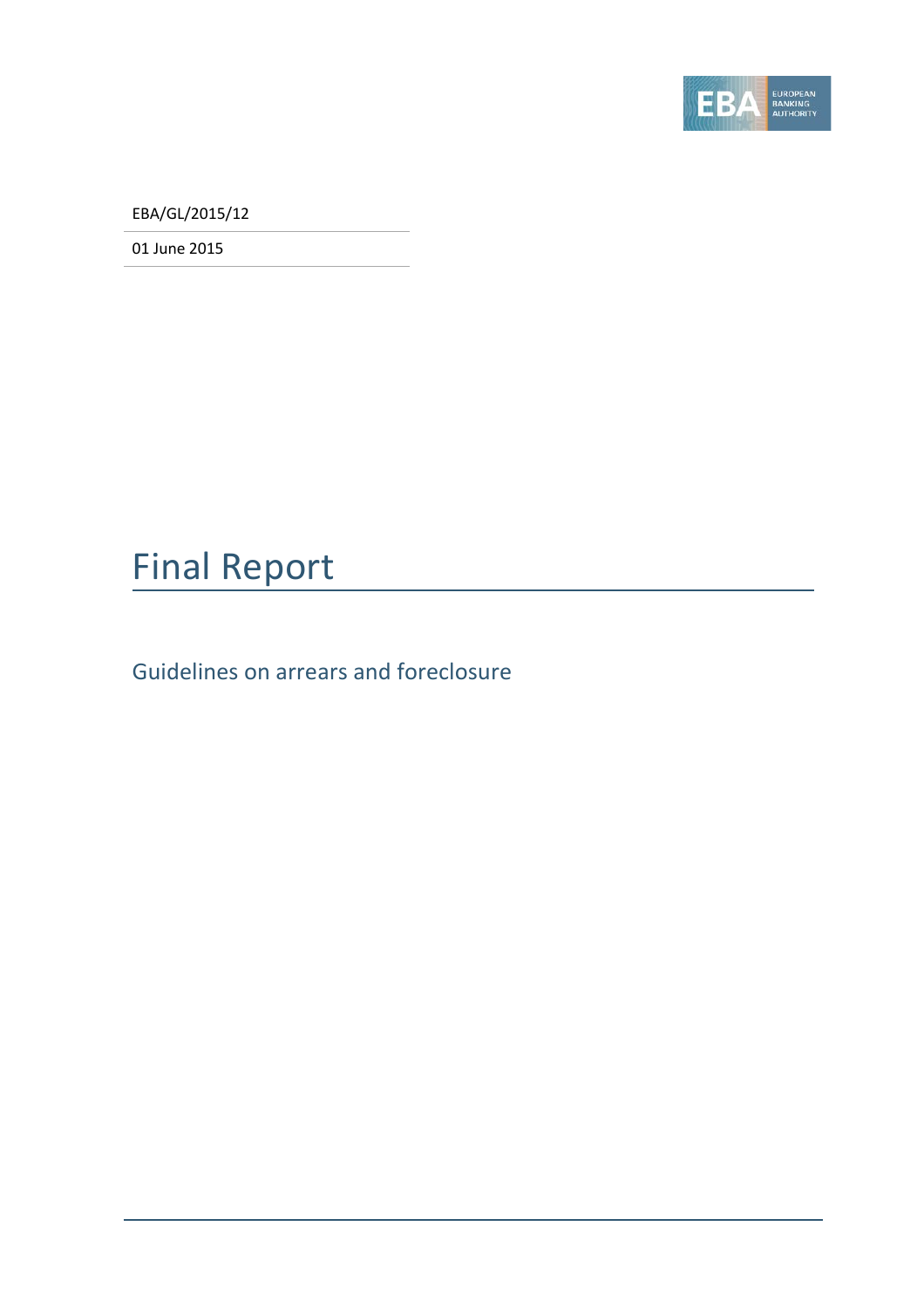

# **Contents**

|     | 1. Executive Summary                                       | 3  |
|-----|------------------------------------------------------------|----|
|     | 2. Background and rationale                                | 4  |
|     | 3. Guidelines                                              | 8  |
|     | Section 1 - Compliance and reporting obligations           | 9  |
|     | Section 2 - Subject matter, scope and definitions          | 10 |
|     | <b>Section 3 - Implementation</b>                          | 12 |
|     | Section 4 - Requirements regarding arrears and foreclosure | 13 |
|     | 4. Accompanying documents                                  | 15 |
| 4.1 | Feedback on the public consultation                        | 15 |
| 4.2 | Cost-benefit analysis / impact assessment                  | 48 |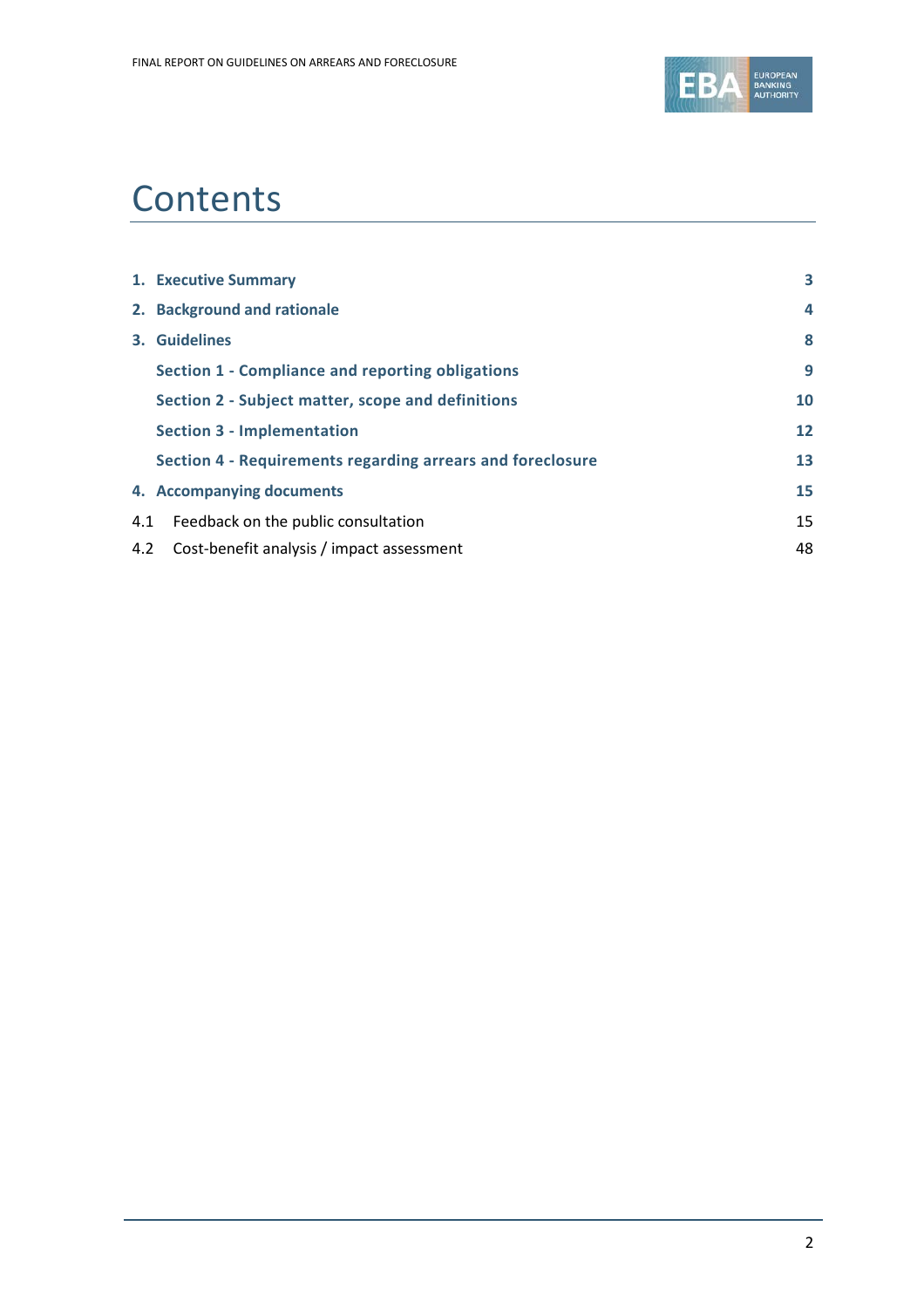

# <span id="page-2-0"></span>1. Executive Summary

Article 28 of Directive 2014/17/EU on credit agreements for consumers relating to residential immovable property (the Mortgage Credit Directive or 'MCD') sets out provisions in the area of arrears and foreclosure and specifically requires Member States (MS) to adopt measures to encourage creditors to exercise reasonable forbearance before foreclosure proceedings are initiated.

In order to ensure that these high-level provisions are implemented and supervised consistently across the 28 EU MS, and to support the transposition of the MCD, the EBA is issuing Guidelines on arrears and foreclosure ('the Guidelines'). The Guidelines provide greater detail on how effect should be given to the relevant MCD provisions in Article 28 and thus contribute to the EBA's objective of achieving a convergence of supervisory practices for the Directives that fall into the EBA's scope of action.

The Guidelines set out requirements on the establishment of policies and procedures; engagement with the consumer; provision of information and assistance to the consumer; resolution processes; and documentation of dealings with the consumer and retention of records.

These guidelines were subject to a two-month consultation period between December 2014 and February 2015. Nineteen responses were received to the consultation. The Feedback Statement includes a summary of the comments received during the public consultation, the EBA's feedback to the consultation responses and any changes made to the draft Guidelines.

There was broad agreement amongst the respondents to the Guidelines. However, a number of respondents commented that they should be more high-level, whilst others commented that they were not detailed enough. As the aim of the Guidelines is to provide greater detail on how effect should be given to the relevant provisions in the MCD, they necessarily contain a certain level of detail. However, they do not aim to be prescriptive, allowing MS to comply in different ways, therefore preserving flexibility for national markets.

Clarification was sought by respondents on whether creditors were required to conduct meetings with all consumers in mortgage payment difficulties. The EBA has amended Guideline 2.2 to make it clearer.

Clarification was also sought by a number of respondents on whether the list of concessions in draft Guideline 4.1 was an exhaustive or non-exhaustive list, with some stating that the list as presented restricted creditors from considering other concessions.

Some respondents commented that some of the Guidelines were repetitious and suggested deletions and/or mergers of these Guidelines. The EBA has taken on board these comments and removed any repetition by merging some of the Guidelines.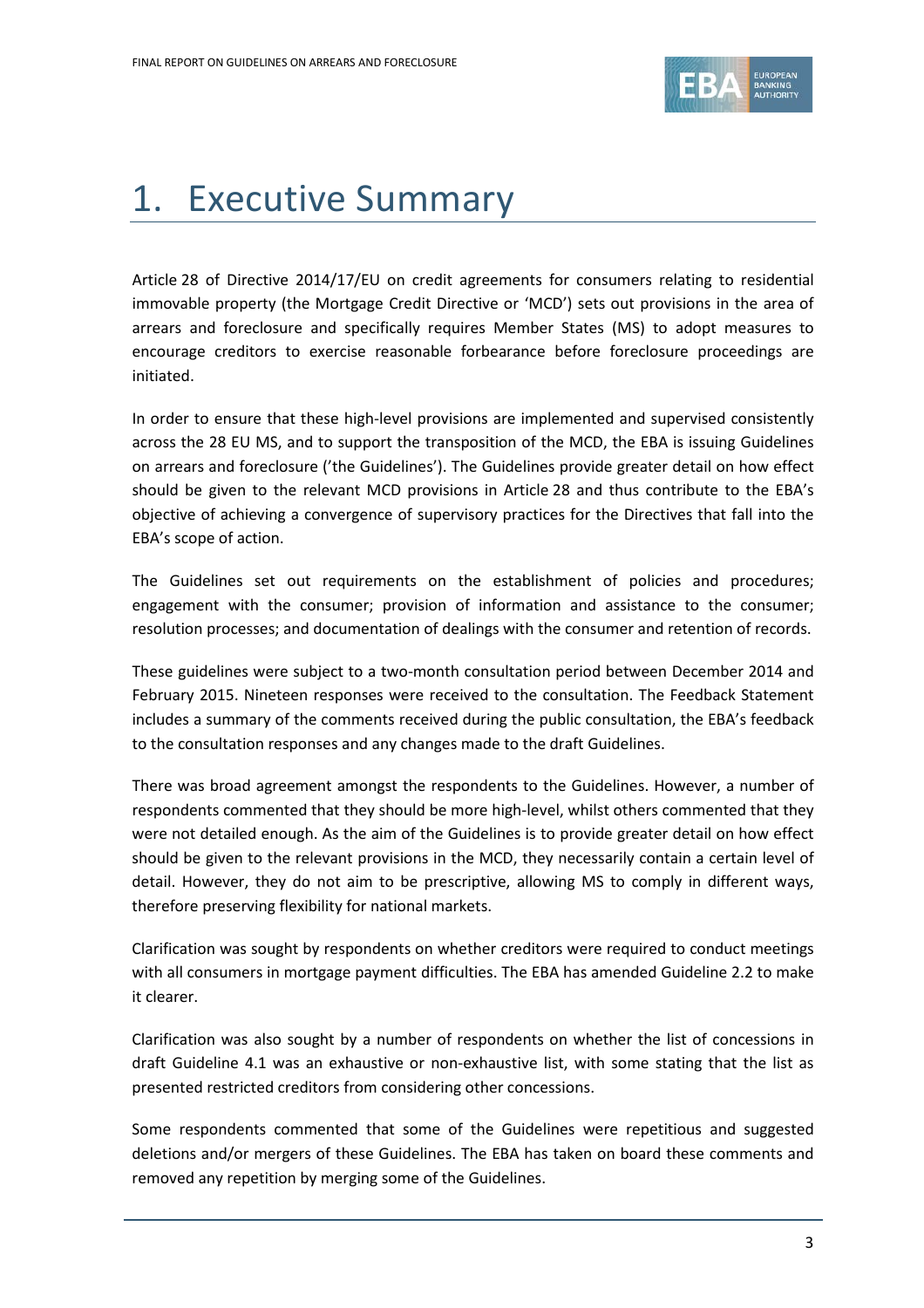

# <span id="page-3-0"></span>2. Background and rationale

### **Background**

- 1. Directive 2014/17/EU on credit agreements for consumers relating to residential immovable property and amending Directives 2008/48/EC and 2013/36/EU and Regulation (EU) No 1093/2010 (the Mortgage Credit Directive or 'MCD') was adopted on 4 February 2014 and published on 28 February 2014. The deadline for MS to transpose the provisions of the MCD into national law was 21 March 2016.
- 2. The MCD aims to develop a more transparent, efficient and competitive internal market, through consistent, flexible and fair credit agreements relating to immovable property, while promoting sustainable lending and borrowing and financial inclusion, and hence providing a high level of consumer protection (Recital 6 MCD).
- 3. For most consumers the commitment to a mortgage credit agreement is the most significant financial commitment that they will ever make. While the benefit to consumers of mortgage credit is the financial assistance that it gives them to acquire private ownership of residential immovable property, there are also risks associated with this lending which can result in detriment to consumers, to creditors and to financial stability generally. For example, creditors may initiate foreclosure proceedings because of arrears accrued on mortgage credit agreements.
- 4. As the MCD sets out in Recital 27, foreclosure can have significant consequences on consumers, and it states that it is appropriate to encourage creditors to deal proactively with emerging credit risk at an early stage and that the necessary measures are in place to ensure that creditors exercise reasonable forbearance and make reasonable attempts to resolve the situation through other means before foreclosure proceedings are initiated. The MCD, in Article 28, sets out provisions on arrears and foreclosure, and specifically requires MS to adopt measures to encourage creditors to exercise reasonable forbearance before foreclosure proceedings are initiated.
- 5. In order to ensure that these high-level provisions will be implemented and supervised consistently across the 28 EU MS, and to support the transposition of the MCD, the EBA is issuing guidelines. These Guidelines provide greater detail on how to give effect to the relevant MCD provisions in Article 28, and thus contribute to the EBA's objective of achieving a convergence of supervisory practices for the Directives that fall into the EBA's scope of action.
- 6. The Guidelines are based on the provisions of the Opinion of the European Banking Authority on good practices for the treatment of borrowers in mortgage payment difficulties ("the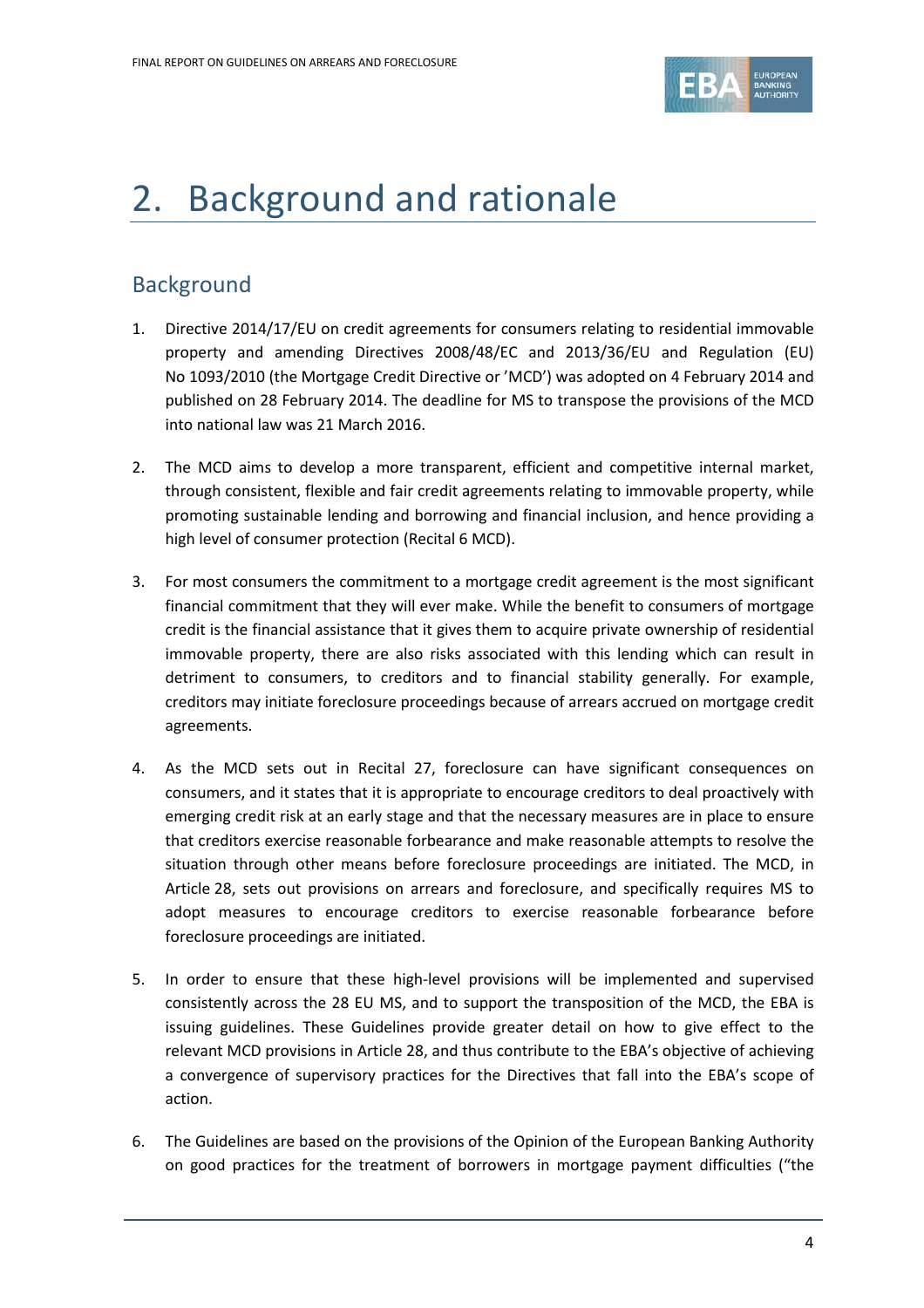

Opinion"), which was published on 13 June 2013, i.e. before the MCD was adopted, and which was reviewed by the EBA when developing the Guidelines.

### Rationale

 $\overline{a}$ 

- 7. As the MCD sets out in Recital 27, foreclosure can have significant consequences on consumers, creditors and financial stability. Therefore it is in the interests of all three to consider and adopt measures to resolve payment difficulties prior to initiating foreclosure. These guidelines will ensure that such measures are developed and adopted consistently across the MS.
- 8. In the development of these guidelines the EBA considered existing data to establish if the issue of consumer defaults on credit agreements for residential immovable property and subsequent foreclosure remains an issue across MS. A review of available statistics indicates that the level of household arrears has largely remained unchanged in the period 2010 to 20[1](#page-4-0)3 (inclusive). According to the EU-Statistics on Income and Living Conditions (EU-SILC)<sup>1</sup>, the percentage of the population in the 28 MS which was in arrears on their mortgages or rent, utility bills or hire purchase instalments has largely remained consistent between 2010 and 2013, that is, 12% of the population was in arrears in 2010; 11.7% in 2011; 11.6% in 2012; and 11.8% in 2013.
- 9. The level of improvement in consumers' abilities to meet their financial commitments has therefore been small across the 28 MS. Of the 32 states included in the statistics, 14 had arrears levels equal to or in excess of the level for the 28 MS in 2013 (11.8% of the population); 11 states had arrears levels less than the 2013 level and figures for the remaining seven states were unavailable. For the 25 states where figures for both 2012 and 2013 were available, the level of arrears increased in 12 states, decreased in 12 states and remained unchanged in one state. The statistics suggest that in the majority of states household arrears remain above the level for the 28 MS, thus suggesting that this remains a concern in those states.
- 10. While the level of arrears outlined above has largely been constant in the period 2010 to 2013, this trend may not be indicative of the trend for arrears going forward. The trend to date must be considered in the context of the current low interest rate environment and the positive impact this has on consumers' ability to meet their credit commitments by maintaining or reducing their required payments. Current Eurozone and non-Eurozone interest rates are exceptionally low. While positive for borrowers a low interest rate environment has a negative effect on savers and pensioners and as such current interest levels are unsustainable. In a 2010 World Bank paper on mortgage debt in Central and

<span id="page-4-0"></span> $<sup>1</sup>$  Eurostat: Arrears (mortgage or rent, utility bills or hire purchase) from 2003 onwards (source: SILC)</sup>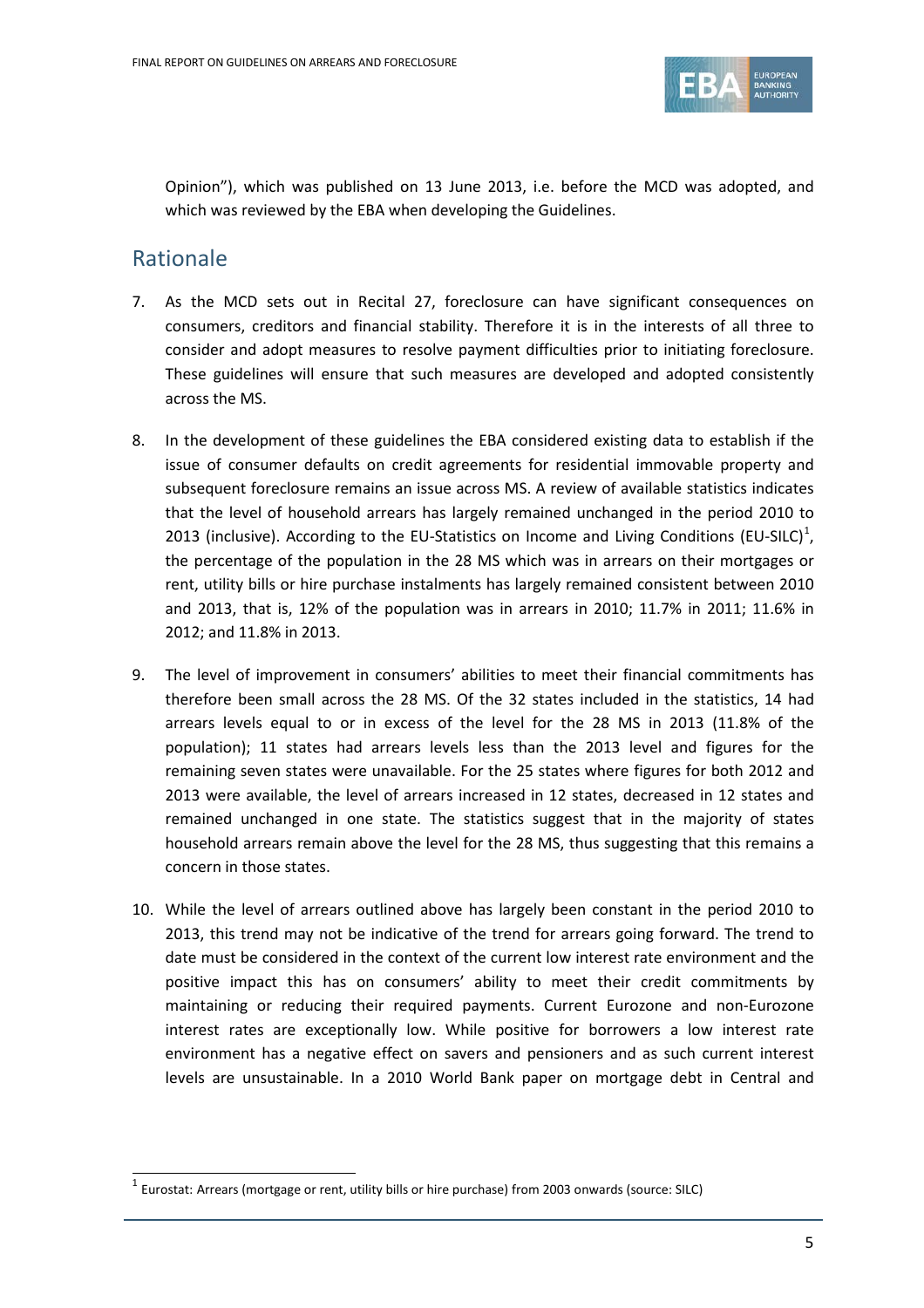

Eastern Europe<sup>[2](#page-5-0)</sup>, consumers with variable interest credit agreements were identified as being particularly vulnerable to changes in interest rates. A change in interest rates was identified as a potential shock to consumers, similar to a change in consumers' income levels. Therefore the current level of arrears may deteriorate in an environment of increasing interest rates because the payment burden on consumers will also increase and may push currently performing loans into default.

- 11. As evidenced by the statistics above, household arrears persist in the 28 MS with little improvement. This lack of meaningful improvement coupled with the likelihood of increasing pressure on consumers' ability to meet their credit commitments in the future (following interest rate increases) indicates that the number of consumers in payment difficulties may increase going forward. This will be felt particularly in MS where the level of credit agreements that are subject to an adjustable rate is significant<sup>[3](#page-5-1)</sup>. This likely upward trend will mean that dealing with consumers in payment difficulties will continue to be an on-going, if not a greater, task for creditors in the future. While foreclosure is an option for creditors when dealing with non-performing loans, the MCD, in Recital 27, encourages creditors to consider foreclosure as a last resort and instead to act with forbearance. The negative effects of foreclosure are identified in a paper on Household Debt and the European Crisis presented to the 2013 European Credit Research Institute Conference<sup>[4](#page-5-2)</sup>, where it is asserted that foreclosure causes losses to society generally as well as failing to improve the situation of the creditors. This is because properties may be sold for less than they would achieve in an unforced sale; and as a result the prices of properties in the market decrease or properties become vacant which in turn can exacerbate the mortgage crisis.
- 12. In the context of the evidence set out above, it is important that consumers in payment difficulties are protected through requirements on arrears and foreclosure and that these consumers are treated consistently across the European Union. In that regard, the Guidelines provide assistance to MS in the transposition of Article 28 MCD and assistance to the national competent authorities ('CAs') in giving effect to the provisions within this Article.
- 13. These Guidelines were developed after consideration of good practices currently in use by National Supervisory Authorities and creditors, which had previously been identified in the Opinion<sup>[5](#page-5-3)</sup>. Now that the MCD has been adopted, the EBA has reviewed the Opinion in the light of the provisions of Article 28 MCD.

 $\overline{a}$ 

<span id="page-5-0"></span><sup>&</sup>lt;sup>2</sup> Policy Research Working Paper 5202: Mortgage Finance in Central and Eastern Europe Opportunity or Burden? by Thorsten Beck, Katie Kibuuka, Erwin Tiongson. The World Bank Europe and Central Asia Region Poverty Reduction and Economic Management Sector Unit, February 2010

<span id="page-5-1"></span> $3$  Per the European Mortgage Federation's Hypostat 2013: A Review of Europe's Mortgage and Housing Markets, the level of variable rate or adjustable rate credit agreements differs across the MS. In a number of MS the share of the national mortgage market which is subject to an adjustable rate was significant for the period 2007 to 2012.

<span id="page-5-2"></span> $4$  Household Debt and the European Crisis: Research paper No. 13, June 2013, by Ales Chmler. Paper presented at the European Credit Research Institute Conference, 16 May 2013.

<span id="page-5-3"></span><sup>&</sup>lt;sup>5</sup> The EBA Opinion on Good Practices for the Treatment of Borrowers in Mortgage Payment Difficulties was published on 13 June 2013.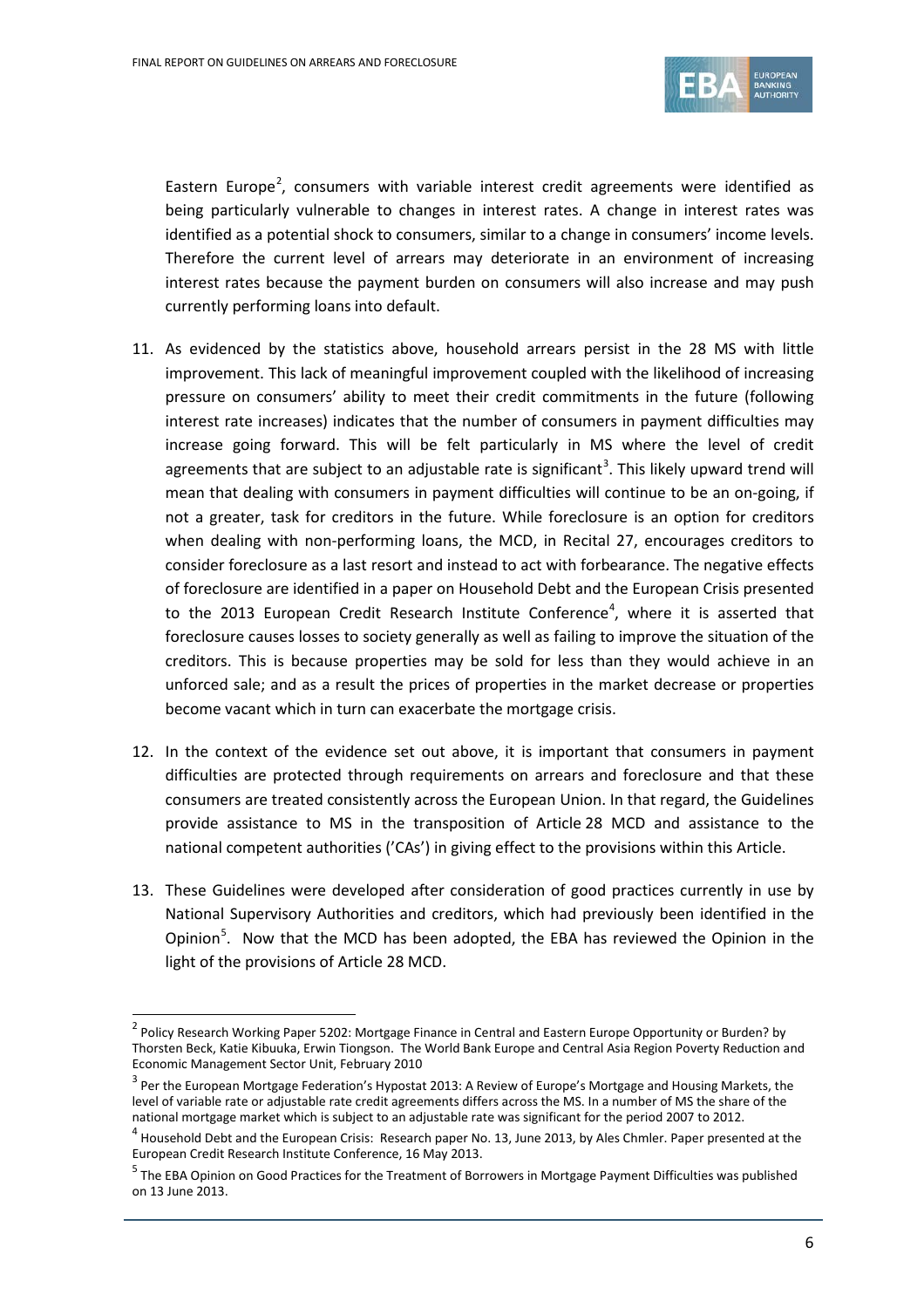

14. As a result, only relevant provisions within the Opinion were considered for these guidelines, and they will assist the CAs and financial institutions in giving effect to Article 28 MCD. The Opinion will be superseded by these guidelines and the accompanying Opinion on good practices for mortgage creditworthiness assessments and arrears and foreclosure, including expected mortgage payment difficulties.

1

[https://www.eba.europa.eu/documents/10180/604521/EBA+Opinion+on+Good+Practices+for+Borrowers+in+Payment](https://www.eba.europa.eu/documents/10180/604521/EBA+Opinion+on+Good+Practices+for+Borrowers+in+Payment+Difficulties.pdf) [+Difficulties.pdf](https://www.eba.europa.eu/documents/10180/604521/EBA+Opinion+on+Good+Practices+for+Borrowers+in+Payment+Difficulties.pdf)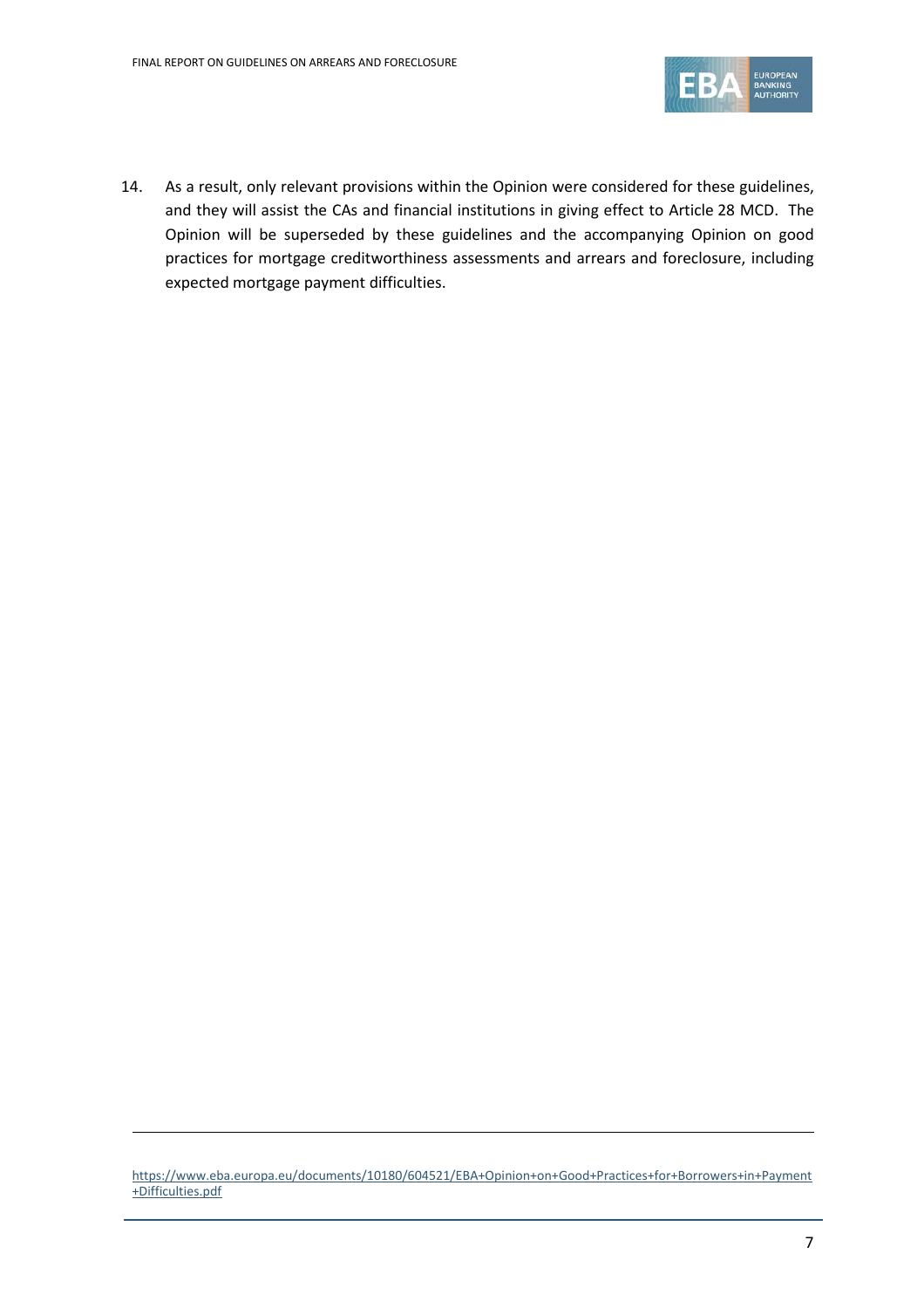

# <span id="page-7-0"></span>3. Guidelines

EBA/GL/2015/12

EBA Guidelines

# on arrears and foreclosure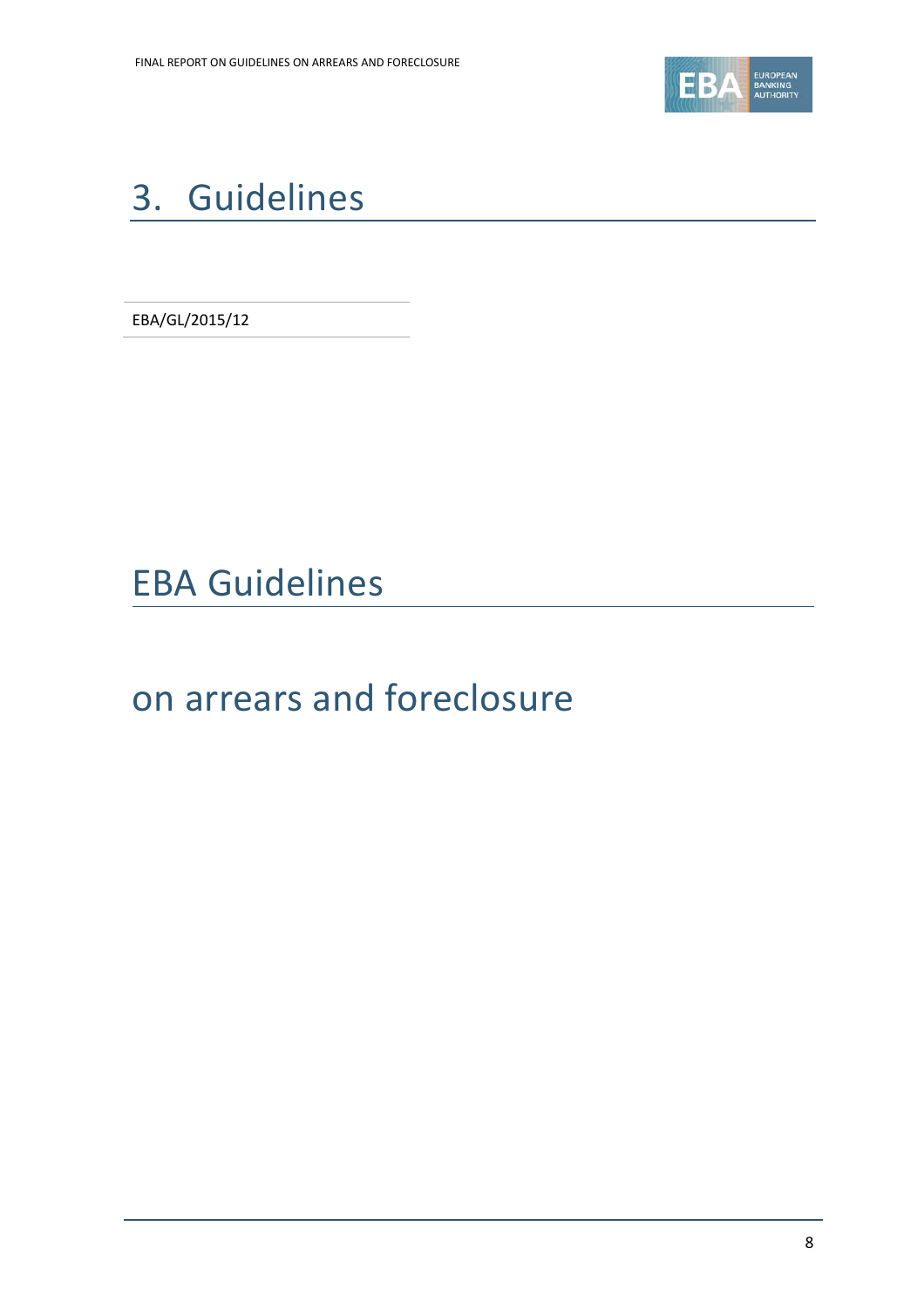

# <span id="page-8-0"></span>Section 1 - Compliance and reporting obligations

## Status of these guidelines

- 1. This document contains guidelines issued pursuant to Article 16 of Regulation (EU) No 1093/2010<sup>[6](#page-8-1)</sup>. In accordance with Article 16(3) of Regulation No 1093/2010, competent authorities and financial institutions must make every effort to comply with the guidelines.
- 2. Guidelines set the EBA view of appropriate supervisory practices within the European System of Financial Supervision or of how Union law should be applied in a particular area. Competent authorities as defined in Article 4(2) of Regulation No 1093/2010 to whom guidelines apply should comply by incorporating them into their practices as appropriate (e.g. by amending their legal framework or their supervisory processes), including where guidelines are directed primarily at institutions.

### Reporting requirements

 $\overline{a}$ 

- 3. According to Article 16(3) of Regulation (EU) No 1093/2010, competent authorities must notify the EBA as to whether they comply or intend to comply with these guidelines, or otherwise with reasons for non-compliance, by [two months after publication of the translations into the EU official languages]. In the absence of any notification by this deadline, competent authorities will be considered by the EBA to be non-compliant. Notifications should be sent by submitting the form available on the EBA website to [compliance@eba.europa.eu](mailto:compliance@eba.europa.eu) with the reference 'EBA/GL/2015/12'. Notifications should be submitted by persons with appropriate authority to report compliance on behalf of their competent authorities. Any change in the status of compliance must also be reported to EBA.
- 4. Notifications will be published on the EBA website, in line with Article 16(3).

<span id="page-8-1"></span><sup>&</sup>lt;sup>6</sup> Regulation (EU) No 1093/2010 of the European Parliament and of the Council of 24 November 2010 establishing a European Supervisory Authority (European Banking Authority), amending Decision No 716/2009/EC and repealing Commission Decision 2009/78/EC, (OJ L 331, 15.12.2010, p.12).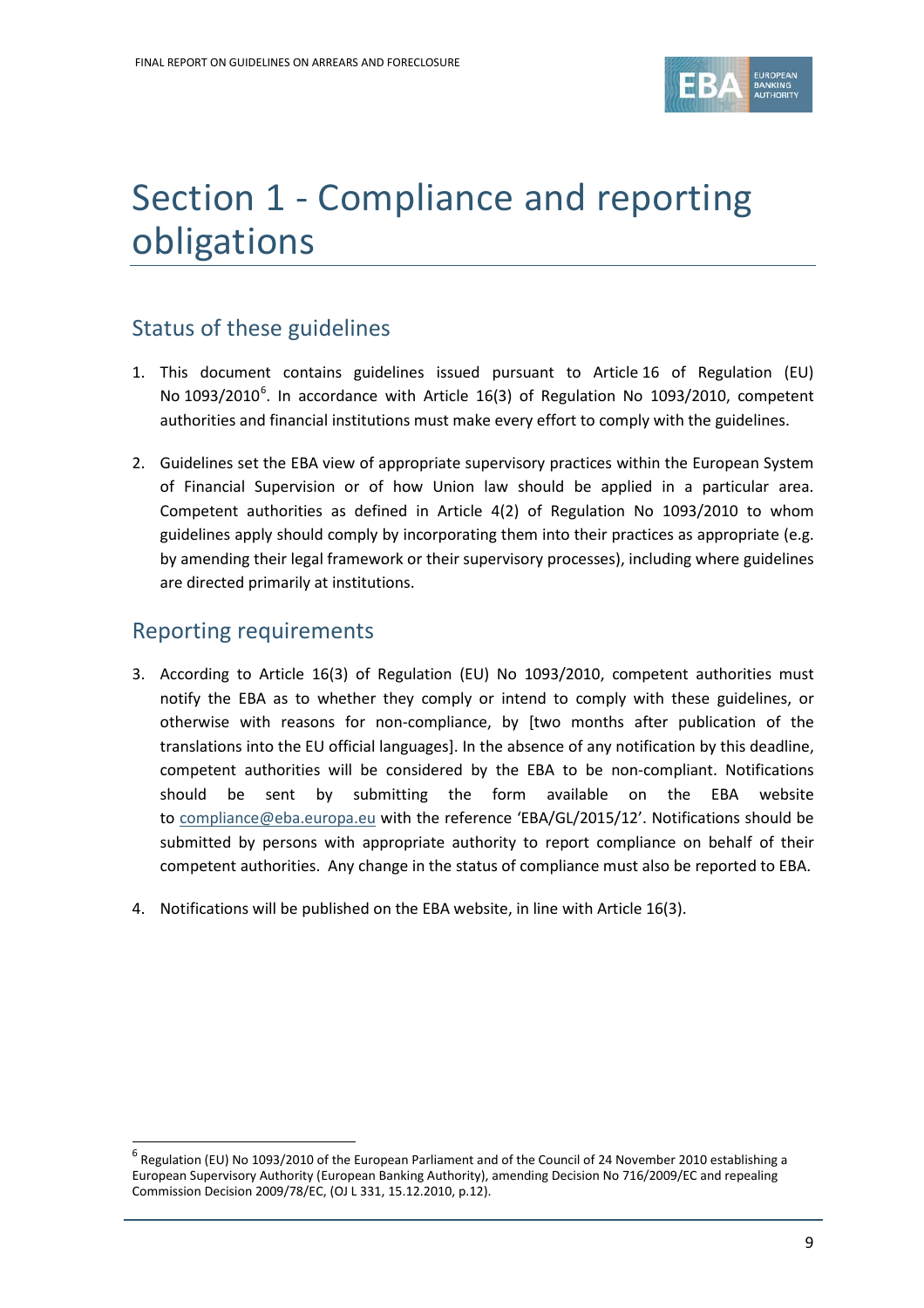

# <span id="page-9-0"></span>Section 2 - Subject matter, scope and definitions

### Subject matter and scope of application

5. These guidelines provide further detail on requirements set out in Article 28 of Directive 2014/1[7](#page-9-1)/EU<sup>7</sup> in respect of credit agreements which fall under the scope of Article 3 of Directive 2014/17/EU*.*

### Addressees

 $\overline{a}$ 

### **Addressees of these Guidelines**

- 6. The guidelines are addressed to:
	- a. competent authorities as defined in Article 4(2) of Regulation (EU) No 1093/2010 (EBA authority) which are also competent authorities as defined in point (22) of Article 4 of Directive 2014/17/EU. They apply to the extent that those authorities have been designated as competent for ensuring the application and enforcement of those provisions of Directive 2014/17/EU to which these guidelines relate; and
	- b. are also addressed to financial institutions as defined in Article 4(1) of Regulation (EU) No 1093/2010 which are creditors as defined in point (2) of Article 4 of Directive 2014/17/EU.

### **Addressees of information requirements**

- 7. Irrespective of whether or not an EBA authority is addressed under paragraph 6(a), where a Member State has designated more than one authority in accordance with Article 5 of Directive 2014/17/EU and one of them is not an EBA authority, the EBA authority designated under that Article should, without prejudice to national arrangements adopted under Article 5 (3) MCD:
	- a. inform without delay the other designated authority of these guidelines and their date of application;
	- b. ask that authority in writing to consider applying the guidelines;

<span id="page-9-1"></span><sup>&</sup>lt;sup>7</sup> Directive 2014/17/EU of the European Parliament and of the Council of 4 February 2014 on credit agreements for consumers relating to residential immovable property and amending Directives 2008/48/EC and 2013/36/EU and Regulation (EU) No 1093/2010 (OJ L 60, 28.02.2014, p.34).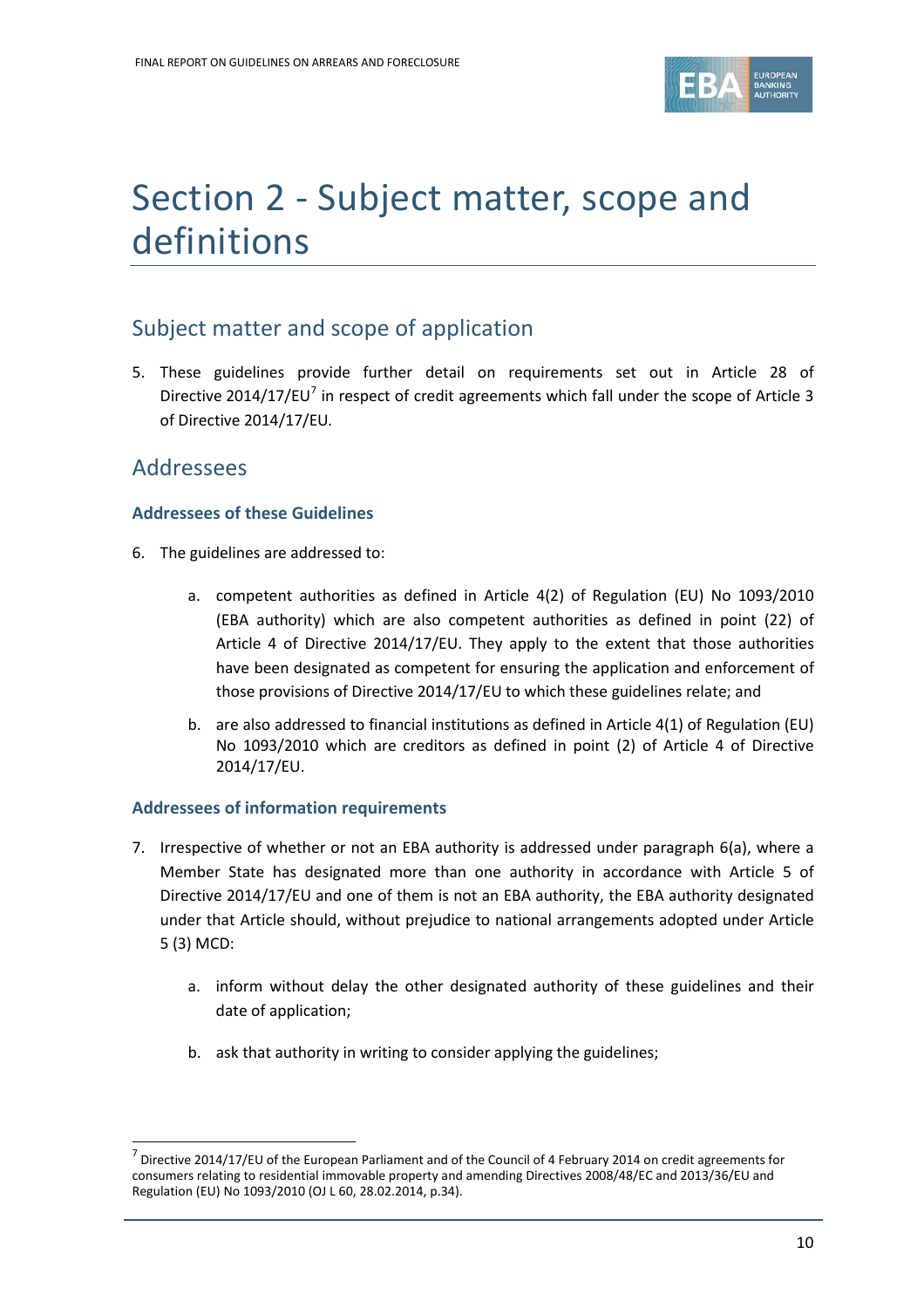

- c. ask that authority in writing to inform either the EBA or the EBA authority within two months of the notification under subparagraph (a) whether it applies or intends to apply these guidelines; and
- d. where applicable, forward without delay to the EBA the information received under subparagraph (c).

### Definitions

8. Terms used and defined in Directive 2014/17/EU have the same meaning in the guidelines.

### **Outsourcing**

 $\overline{a}$ 

9. In cases where the activity of the creditor is in whole or in parts outsourced to third parties, or carried out by another entity in other ways, creditors should ensure that in doing so, that they comply with the requirements established in the CEBS Guidelines on outsourcing.<sup>[8](#page-10-0)</sup> This includes, in particular, CEBS Guideline 2, which provides that "the ultimate responsibility for the proper management of the risks associated with outsourcing or the outsourced activities lies with an outsourcing institution's senior management".

<span id="page-10-0"></span><sup>8</sup> See CEBS (2006), *Guidelines on outsourcing*, at <https://www.eba.europa.eu/documents/10180/104404/GL02OutsourcingGuidelines.pdf.pdf>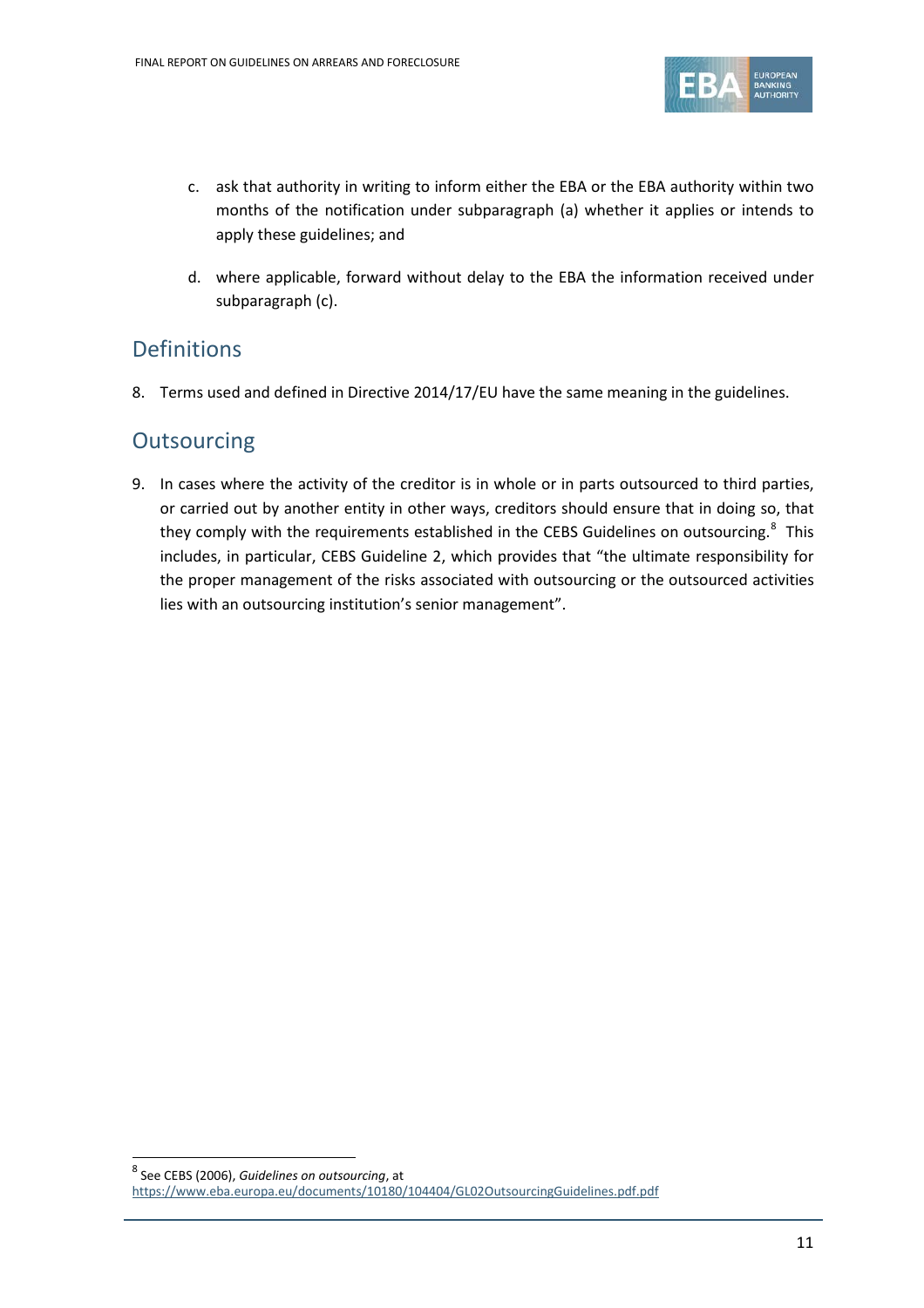

# <span id="page-11-0"></span>Section 3 - Implementation

## Date of application

10. These guidelines apply from 21 March 2016, except that the information requirements referred to in paragraph 7 apply from [publication date in the official languages + 1 day].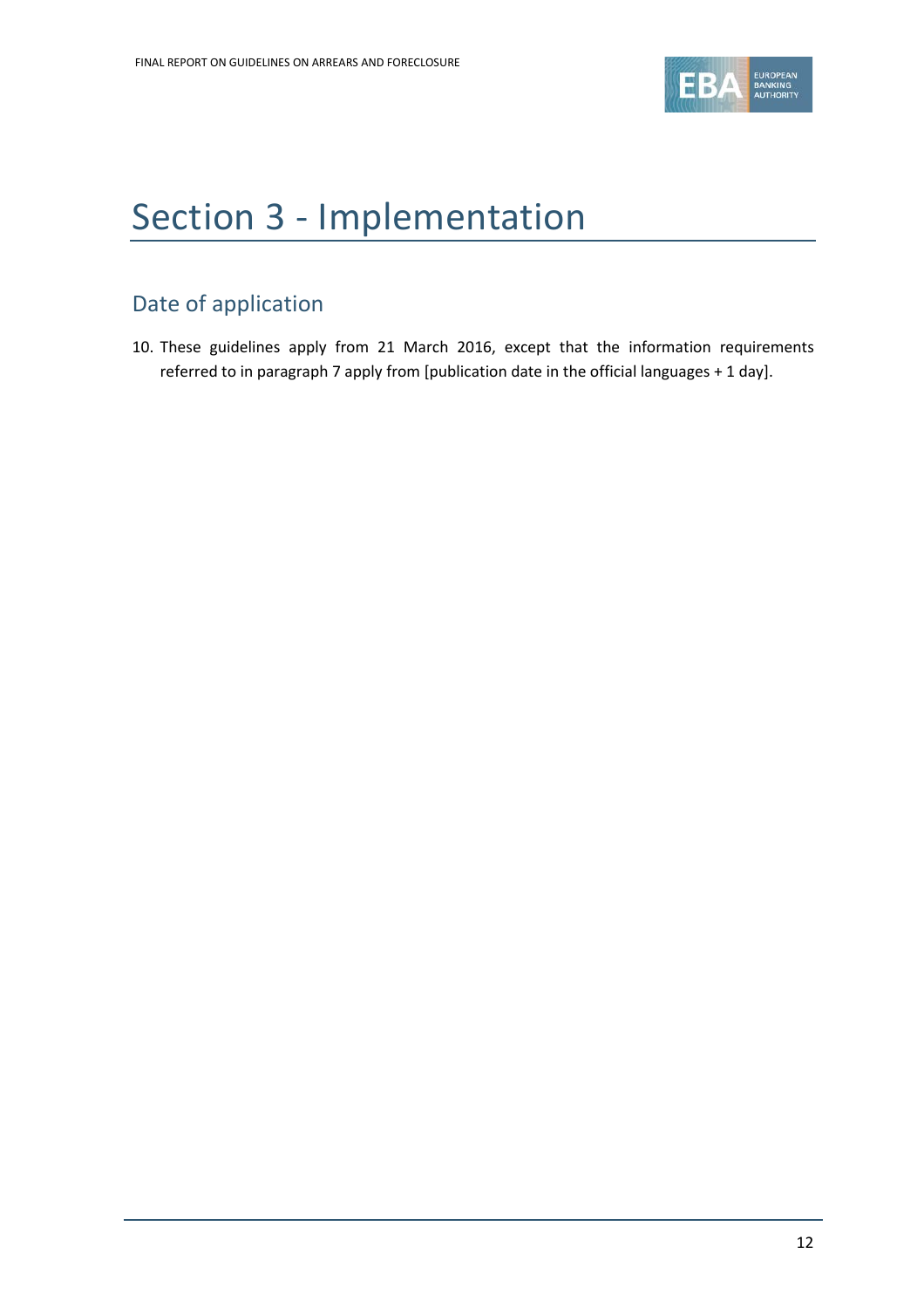

# <span id="page-12-0"></span>Section 4 - Requirements regarding arrears and foreclosure

## Guideline 1: Establishment of policies and procedures

- 1.1 The creditor should establish, and keep up to date, procedures to detect, as early as possible, consumers going into payment difficulties.
- 1.2 The creditor should establish, and keep up to date, policies and procedures for the effective handling of and engagement with consumers in payment difficulties. The consumer engagement policy should include that the creditor provides adequate information, for example, through websites and written materials, and support for consumers in payment difficulties.
- 1.3 The creditor should provide adequate training for staff dealing with consumers in payment difficulties.

### Guideline 2: Engagement with the consumer

- 2.1 When a consumer goes into payment difficulties, the creditor should work with the consumer to establish why the difficulties have arisen and for the creditor to take appropriate steps.
- 2.2 Any interaction by the creditor with the consumer in relation to their payment difficulties should respect the consumer's privacy.
- 2.3 The creditor, as well as any agents acting on behalf of the creditor, should maintain a level of contact and communication with a consumer in payment difficulties that is proportionate to the information requirements, and not excessive.

## Guideline 3: Provision of information and assistance to the consumer

- 3.1 The creditor should communicate clearly and in plain language.
- 3.2 The creditor should provide support and, at least, the following information to consumers in payment difficulties:
	- a) the number of payments either missed or only paid in part;
	- b) the total sum of the payment shortfall;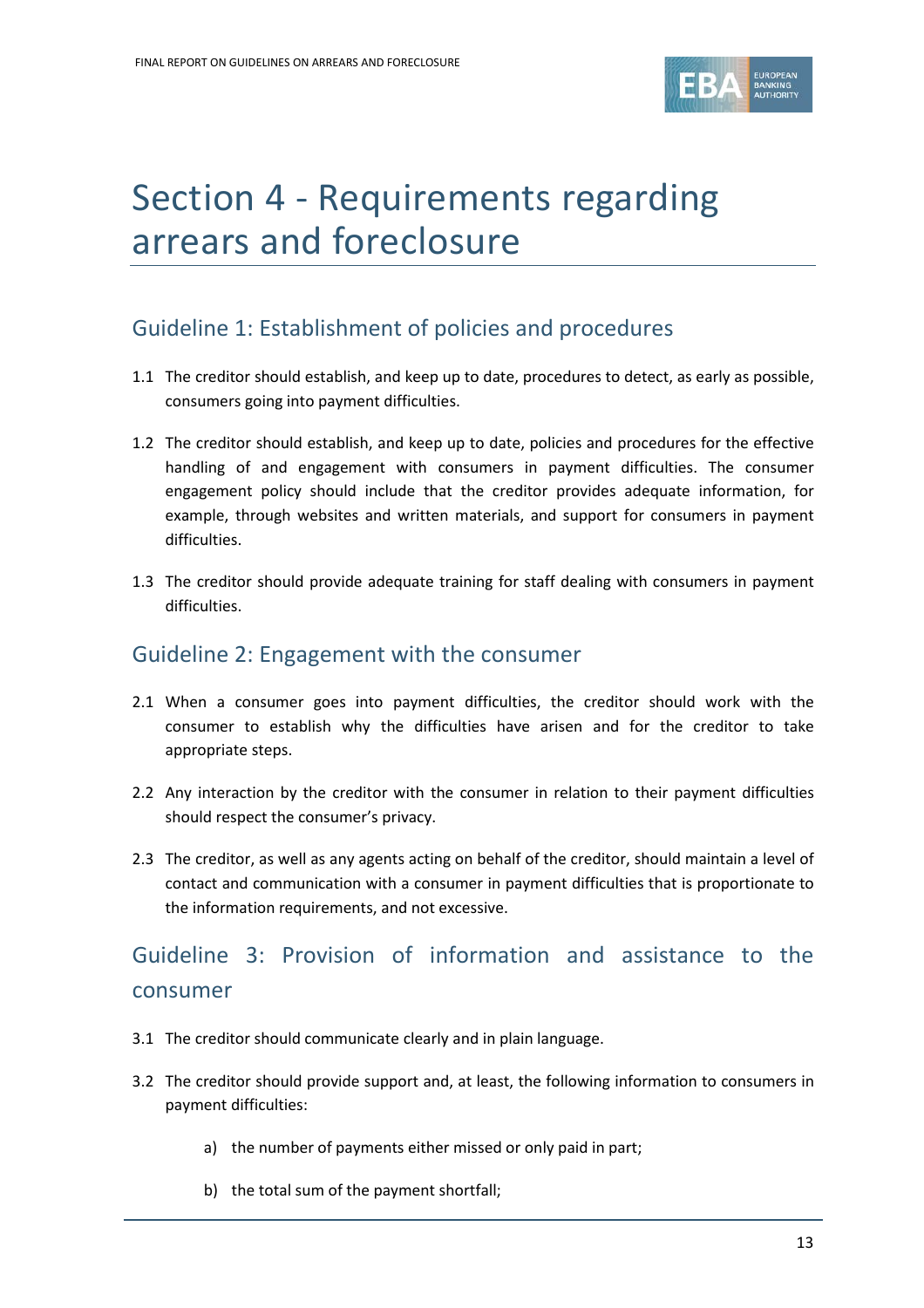

- c) the charges incurred as a result of the payment shortfall;
- d) the importance of the consumer co-operating with the creditor to resolve the situation.
- 3.3 In cases where the consumer's payment difficulties persist, the creditor should provide the following information to the consumer:
	- a) information regarding the consequences of missing payments (e.g. costs, default interest rate, possible loss of property, etc.); and
	- b) information about available government/public schemes or support.

### Guideline 4: Resolution process

- 4.1 The creditor should take into account the individual circumstances of the consumer, the consumer's interests and rights and his/her ability to repay when deciding on which steps or forbearance measures to take. Forbearance measures may include one or both of, the following concessions to the consumer:
	- 1. a total or partial refinancing of a credit agreement;
	- 2. a modification of the previous terms and conditions of a credit agreement, which may include among others:
		- a) extending the term of the mortgage;
		- b) changing the type of the mortgage (such as, changing the type of mortgage from a capital and interest mortgage to an interest only mortgage);
		- c) deferring payment of all or part of the instalment repayment for a period;
		- d) changing the interest rate;
		- e) offering a payment holiday.

## Guideline 5: Documentation of dealings with the consumer and retention of records

5.1 The creditor should document the reasons why the option(s) offered to the consumer are appropriate for his/her individual circumstances and should make and retain adequate records of its dealings with the consumer in payment difficulties for a reasonable period of time.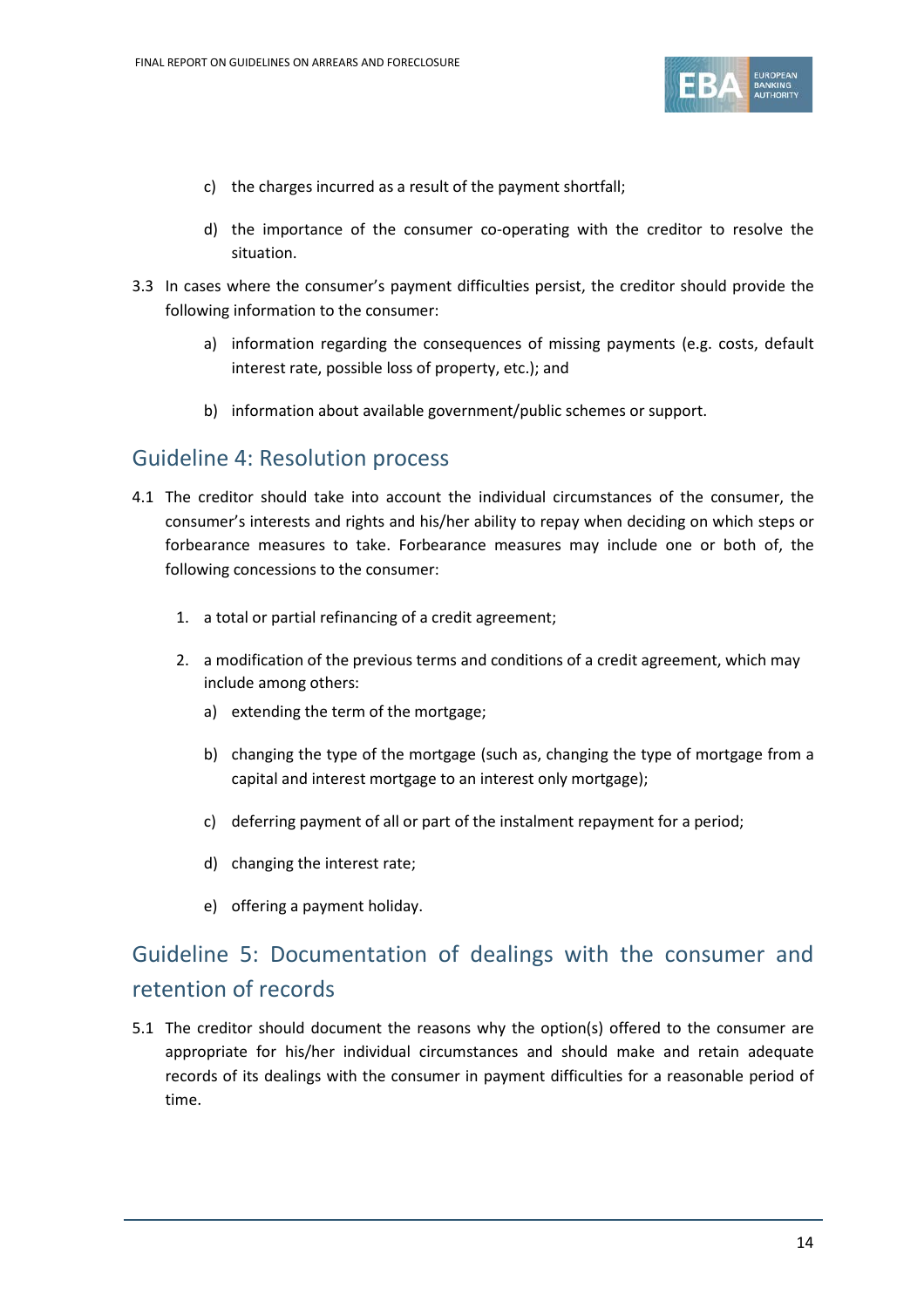

# <span id="page-14-0"></span>4. Accompanying documents

### <span id="page-14-1"></span>4.1 Feedback on the public consultation

- 15. The EBA publicly consulted on the draft proposal contained in this paper. The consultation period lasted for two months and ended on 12 February 2015. A total of 19 responses were received, of which 15 were published on the EBA website.
- 16. This paper presents a summary of the key points and other comments arising from the consultation, the analysis and discussion triggered by these comments and the actions taken to address them if deemed necessary. In many cases several industry bodies made similar comments or the same body repeated its comments in the response to different questions. In such cases, the comments, and EBA analysis are included in the section of this paper where EBA considers them most appropriate.
- 17. Changes to the draft Guidelines have been incorporated as a result of the responses received during the public consultation.

#### **Summary of key issues and the EBA's response**

- 18. The EBA posed two questions in the consultation paper:
	- − Question 1: Do you agree with the proposed Guidelines? If not, outline why you disagree and how the Guidelines could be improved. Please respond separately for each of the five guidelines.
	- − Question 2: Are there any additional requirements that you would suggest adding to the Guidelines? If so, outline the reason(s) for each proposed additional requirement.
- 19. There was broad agreement amongst the respondents to the draft Guidelines. However, a number of respondents commented that the Guidelines should be more high-level so as to retain the flexibility, as intended in the MCD, for MS to give effect to the provisions of the MCD. In contrast, other respondents commented that the draft Guidelines were not detailed enough; and that some of the terms were vague and should therefore be defined, including for example, requests for a definition of "payment difficulties". In addition, some respondents commented that the EBA does not have a mandate to issue these guidelines.
- 20. Some respondents called for the Guidelines to be amended to only include consumers in payment difficulties whilst other respondents called for the Guidelines to be expanded to include consumers in "expected mortgage payment difficulties".
- 21. Clarification was sought by respondents on draft Guideline 2.2 and specifically on whether the Guideline required that creditors should conduct meetings with all consumers in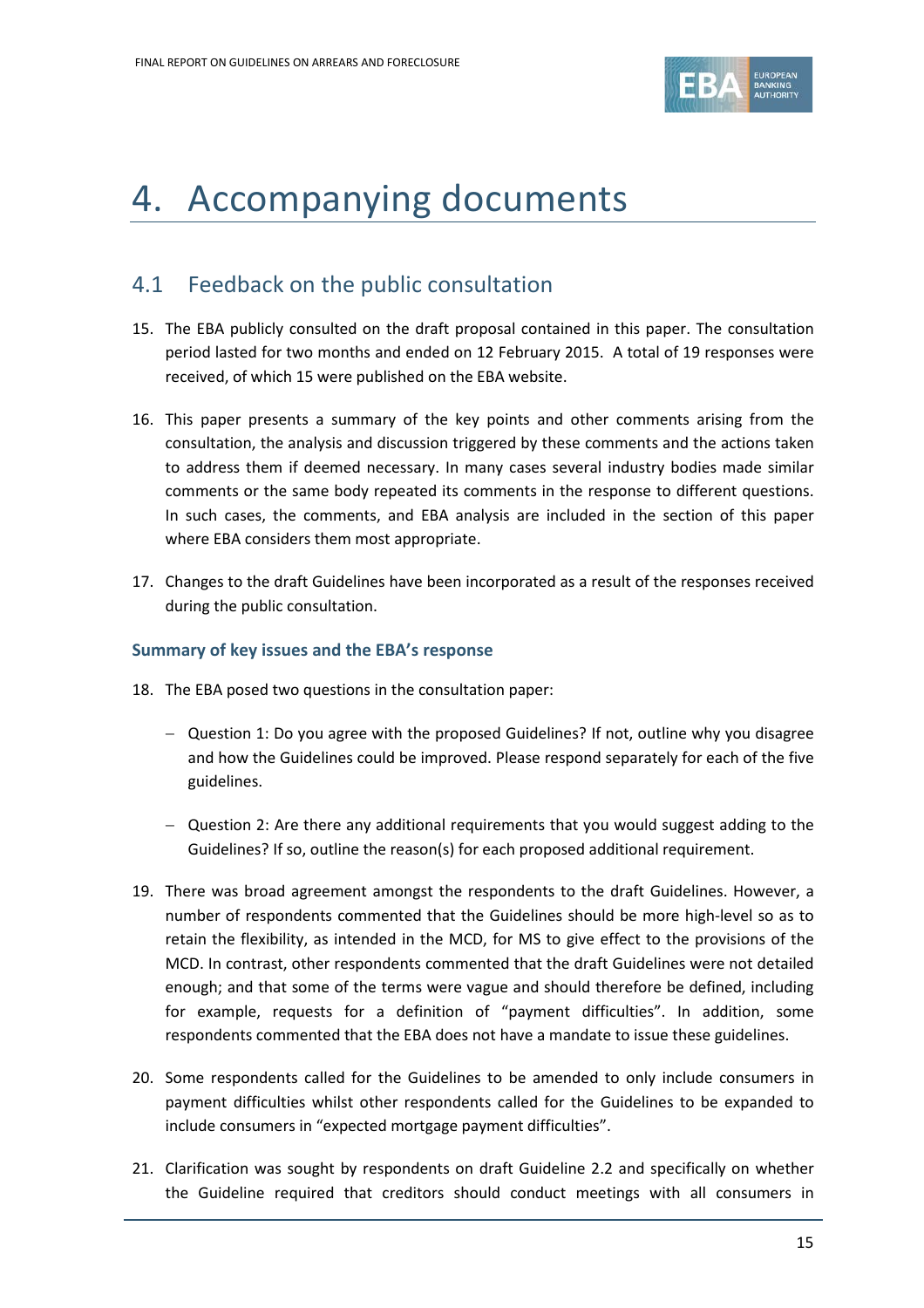

mortgage payment difficulties, over and above any other form of interaction. Clarification was also sought by a number of respondents on whether the list of concessions in draft Guideline 4.1 was an exhaustive or non-exhaustive list, with some stating that the list as presented restricted creditors from considering other concessions.

- 22. Comments were made by some respondents that some of the draft Guidelines were not consistent with Article 28 MCD. Other respondents commented that the Guidelines require that all consumers in mortgage payment difficulties are treated the same and do not allow for treatment on a case by case basis.
- 23. Some respondents stated that the draft Guidelines were incompatible with data protection laws. The addition of a requirement regarding consumers' co-operation with creditors was suggested by a number of respondents. Some respondents commented that some of the Guidelines, for example, draft Guidelines 1.2 and 3.2, were repetitious and suggested deletions and/or mergers of these Guidelines.
- 24. In addition to the responses received to the public consultation and following input regarding the potential supervisory structures that Member States might adopt in line with Article 5 of Directive 2014/17/EU, the EBA decided to clarify how the guidelines apply where there is a competent authority as defined in Article 4(2) of Regulation (EU) No 1093/2010 ('EBA authority') which has responsibility under Article 5(3) for cooperating with other authorities designated as competent for applying the Directive.
- 25. To that end, and as stated in paragraph 6 (a) of the Addressee Section of the Guidelines, the Guidelines will apply to EBA authorities alone, and only to the extent that the EBA authority has been designated as competent for ensuring the application and enforcement of those provisions of Directive 2014/17/EU to which the Guidelines relate.
- 26. If, for example, an EBA authority is not designated as competent for ensuring the application and enforcement of the main provisions of Directive 2014/17/EU to which the Guidelines relate, and only has the cooperation responsibility referred to above, then only the Information Requirements set out in Paragraph 2 of the Addressee Section of the Guidelines ('Information Requirements') are addressed to that EBA authority.
- 27. In that case the EBA authority can consider itself compliant with the Guidelines if it complies with the Information Requirements. The Information Requirements have been added to the Guidelines in order to encourage all competent authorities to apply consistent supervisory practices and ensure common application of Directive 2014/17/EU, while recognising that the structure of the Directive is such that the Guidelines can only be addressed directly to EBA authorities. Other competent authorities cannot be made subject to the same 'comply or explain' obligations that apply to EBA authorities, and so the Information Requirements encourage them to apply the Guidelines on a voluntary basis.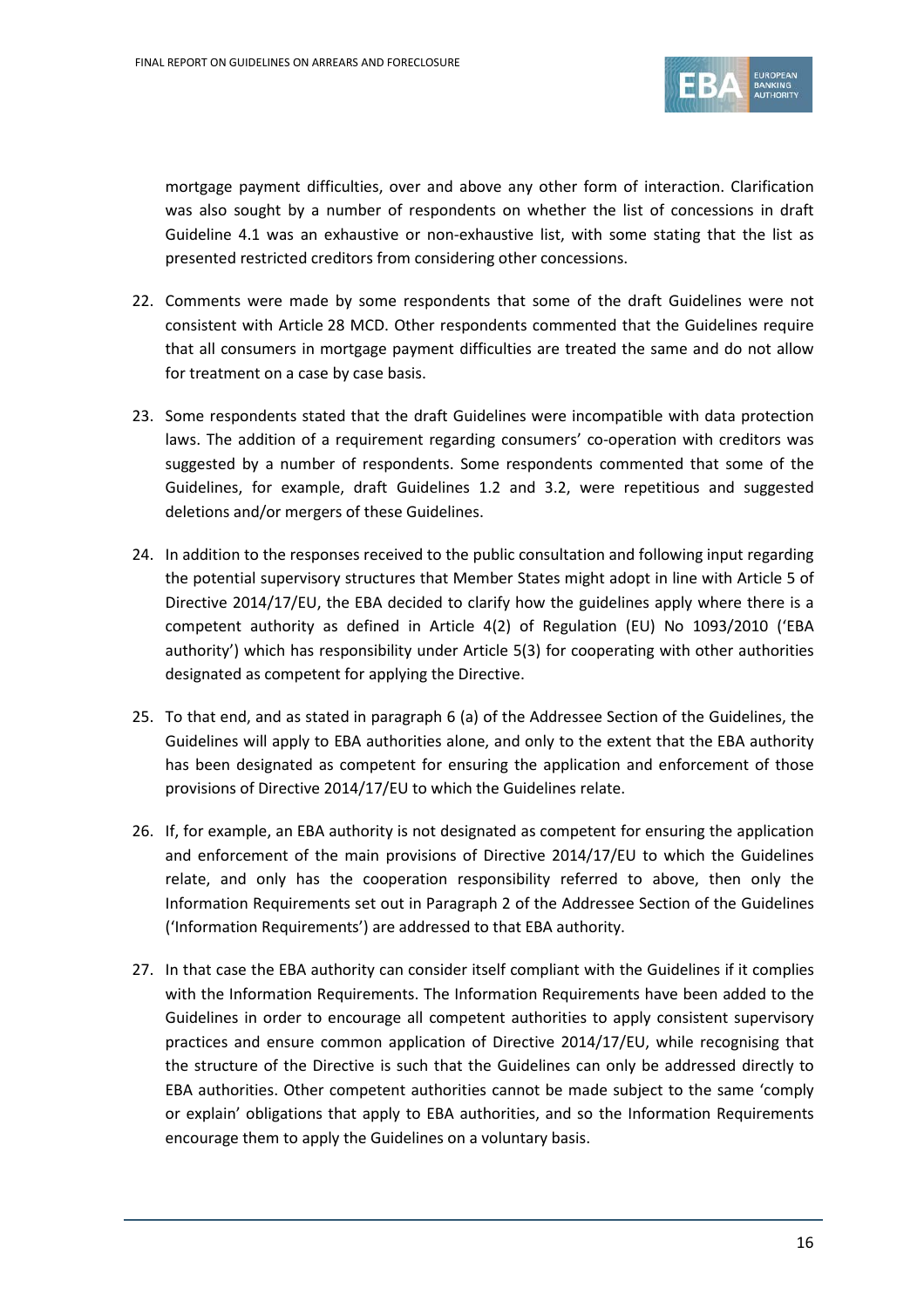

#### **Summary of responses to the consultation and the EBA's analysis**

1.

**No. Summary of responses received EBA analysis**

**Amendments to the proposals**

#### **General responses that were not linked to specific questions**

Five respondents stated their views that guidelines are not the right legal tool to address the concerns set out by the EBA in the consultation paper, because they commented that the Guidelines are vague; they questioned the use of guidelines as a tool for harmonisation while the MCD made provisions on arrears of minimal harmonisation; and some respondents stated that the primary European legal act does not give the EBA a mandate to issue these guidelines.

Three respondents commented that the requirements on arrears

are not detailed enough. Two respondents stated that the requirements are too detailed, and that they would have preferred an approach with high level principles, so as to leave flexibility to national bodies to adapt to their national markets.

As stated in the consultation paper, these guidelines are issued pursuant to Article 16 of Regulation (EU) No 1093/2010 of the European Parliament and of the Council of 24 November 2010. It is clear from the various tasks allocated to the EBA by the Directive that the MCD is within the area of EBA competence.

The aim of the Guidelines is to provide greater detail on how financial institutions should give effect to the relevant arrears and foreclosure provisions in the MCD, consistent with the EBA's aim of greater supervisory convergence. The Guidelines are an appropriate tool for achieving supervisory convergence because they are legally binding on the addressees.

The EBA considers that there is inevitably a balance between providing detail in the Guidelines and respecting the flexibility the MCD provides for MS. As the aim of the Guidelines is to provide greater detail on how financial institutions should give effect to the relevant arrears and foreclosure None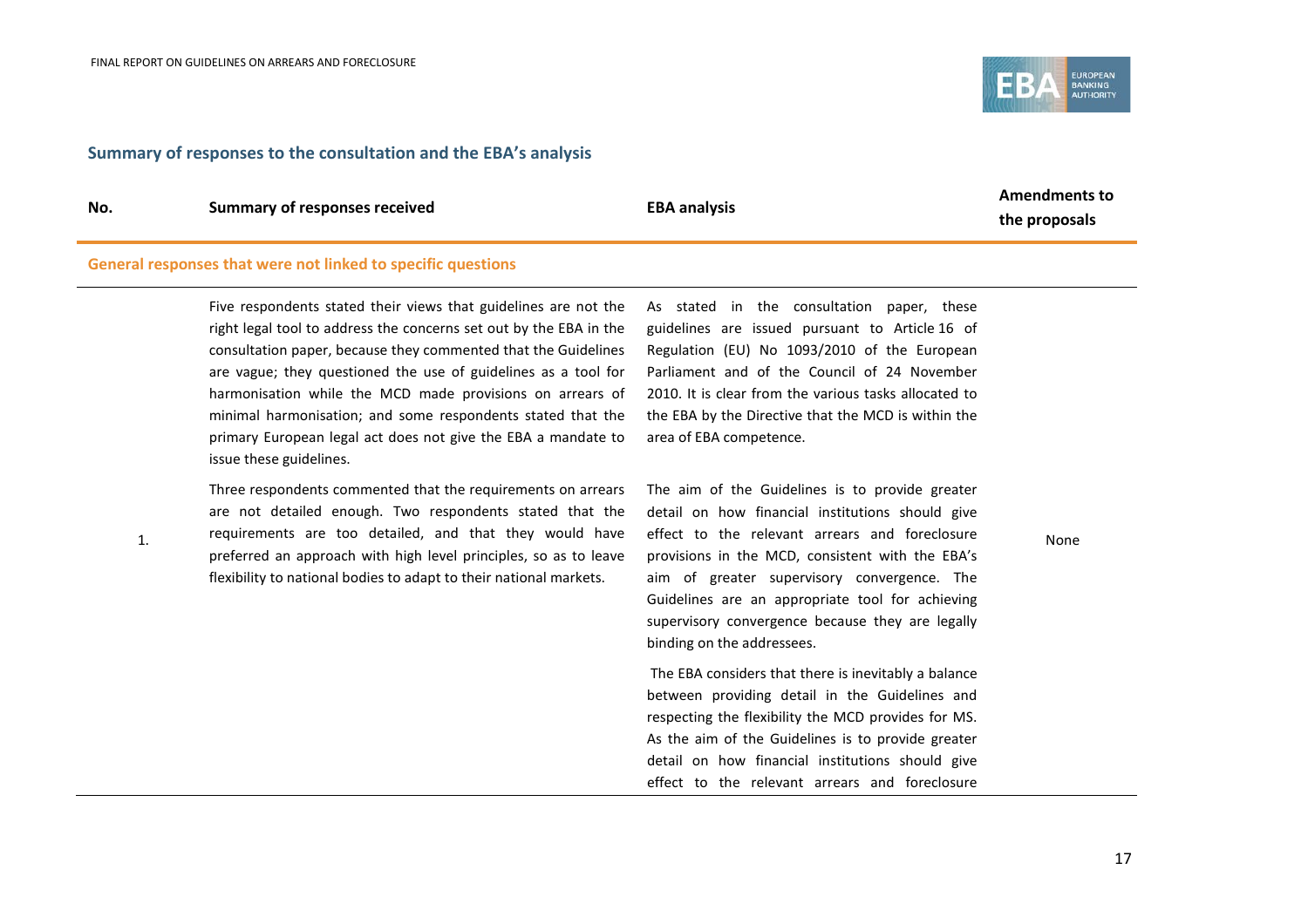

| No. | <b>Summary of responses received</b>                                                                                                                                                                                                                                                                                 | <b>EBA analysis</b>                                                                                                                                                                                                                                                                                                                                                                                                                                                                                                                                                                                                                                 | <b>Amendments to</b><br>the proposals |
|-----|----------------------------------------------------------------------------------------------------------------------------------------------------------------------------------------------------------------------------------------------------------------------------------------------------------------------|-----------------------------------------------------------------------------------------------------------------------------------------------------------------------------------------------------------------------------------------------------------------------------------------------------------------------------------------------------------------------------------------------------------------------------------------------------------------------------------------------------------------------------------------------------------------------------------------------------------------------------------------------------|---------------------------------------|
|     |                                                                                                                                                                                                                                                                                                                      | provisions in the MCD, they necessarily contain a<br>certain level of detail. However, they do not aim to<br>be prescriptive, allowing MS to comply in different<br>ways, therefore preserving flexibility for national<br>markets.                                                                                                                                                                                                                                                                                                                                                                                                                 |                                       |
|     |                                                                                                                                                                                                                                                                                                                      | Respondents' comments on individual guidelines<br>are considered in the relevant sections below.                                                                                                                                                                                                                                                                                                                                                                                                                                                                                                                                                    |                                       |
| 2.  | One respondent stated that the timetable for implementation of<br>the Guidelines is very challenging (21 March 2016), principally<br>because public consultation will be necessary at the national<br>level. The respondent stated that additional time to implement<br>these Guidelines should be given to the CAs. | The EBA notes these Guidelines do not introduce<br>new requirements, but instead intend to provide<br>clarity to the CAs and creditors on how to<br>implement the creditworthiness aspects of the<br>MCD. Therefore their aim is to aid MCD<br>implementation, to the timetable set down in the<br>Directive.                                                                                                                                                                                                                                                                                                                                       | None                                  |
| 3.  | One respondent noted that, to ensure a balanced approach, the<br>Guidelines should include a requirement setting out the<br>borrower's obligation to cooperate with the creditor.                                                                                                                                    | The EBA intends these guidelines to provide greater<br>detail on how financial institutions should give<br>effect to the MCD's arrears and foreclosure<br>provisions, so the audience being addressed is the<br>CAs and creditors. Therefore the Guidelines would<br>not be an appropriate medium for promoting<br>cooperation with consumers. However, the EBA<br>recognises the importance that consumers, who are<br>in payment difficulties, co-operate and engage with<br>their creditors. To that end, the creditor is required<br>in Guideline 3.2 to inform the consumer in payment<br>difficulties about the importance of co-operation to | None                                  |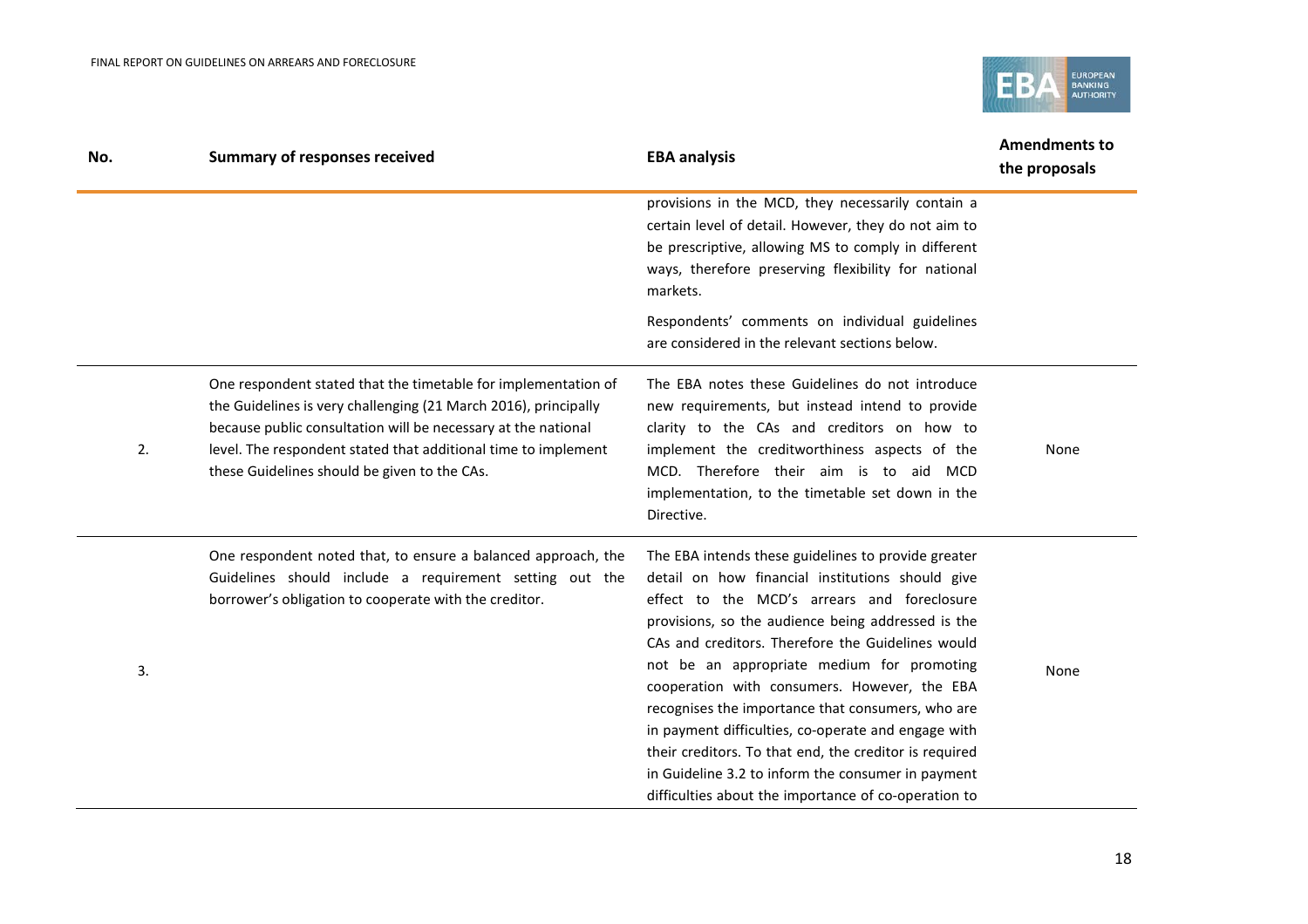

| No. | <b>Summary of responses received</b>                                                                                                                                                                                                                                                                                                                                                                                       | <b>EBA analysis</b>                                                                                                                                                                                                                                                                                                                           | <b>Amendments to</b><br>the proposals |
|-----|----------------------------------------------------------------------------------------------------------------------------------------------------------------------------------------------------------------------------------------------------------------------------------------------------------------------------------------------------------------------------------------------------------------------------|-----------------------------------------------------------------------------------------------------------------------------------------------------------------------------------------------------------------------------------------------------------------------------------------------------------------------------------------------|---------------------------------------|
|     |                                                                                                                                                                                                                                                                                                                                                                                                                            | resolve the situation.                                                                                                                                                                                                                                                                                                                        |                                       |
|     | Five respondents commented that the meaning of the term<br>'payment difficulties' is unclear and should be defined. One<br>respondent suggested that 'payment difficulties' suggests a<br>transaction approach as opposed to 'financial difficulties' which                                                                                                                                                                | The Guidelines do not aim to be prescriptive,<br>allowing MS to comply in different ways, therefore<br>preserving flexibility for national markets.                                                                                                                                                                                           |                                       |
| 4.  | suggests a debtor approach not just the specific loan. Another<br>respondent commented that the EBA in its Implementing<br>Technical Standards on Supervisory Reporting (Forbearance and<br>Non-performing Exposures) uses the term 'financial difficulties'<br>not 'payment difficulties'. The respondents state that if the<br>meaning of the two terms is the same then the wording of the<br>terms should be the same. | Use of the term "payment difficulties" is intended<br>to denote flexibility for MS, therefore the EBA does<br>not consider that "payment difficulties" should be<br>defined in the Guidelines. In implementing these<br>guidelines the CAs should establish a definition of<br>payment difficulties that is relevant to their own<br>markets. | None                                  |
|     | One respondent requested that the Guidelines include a clear<br>stipulation that the creditor would be entitled to continue, based<br>on the appropriate foreclosure principle, debt collection action,<br>where there is a lack of reply from the customer.                                                                                                                                                               | In addition, the CAs may specify how creditors<br>should treat consumers who do not co-operate with<br>the creditors.                                                                                                                                                                                                                         |                                       |
| 5.  | One respondent welcomed the fact that the Guidelines are also<br>applicable to non-credit institutions offering mortgage products.                                                                                                                                                                                                                                                                                         | The EBA notes the comments by the respondent.                                                                                                                                                                                                                                                                                                 | None                                  |
| 6.  | One respondent questioned the linkage of these Guidelines with<br>other directives. The respondent commented that the resolution<br>process as set out in point 4 could lengthen the time required to<br>complete the procedures, with an adverse impact on risk<br>weighted asset in Regulation 575/2013.                                                                                                                 | The EBA does not agree that these guidelines are<br>incompatible with other guidelines or directives.                                                                                                                                                                                                                                         | None                                  |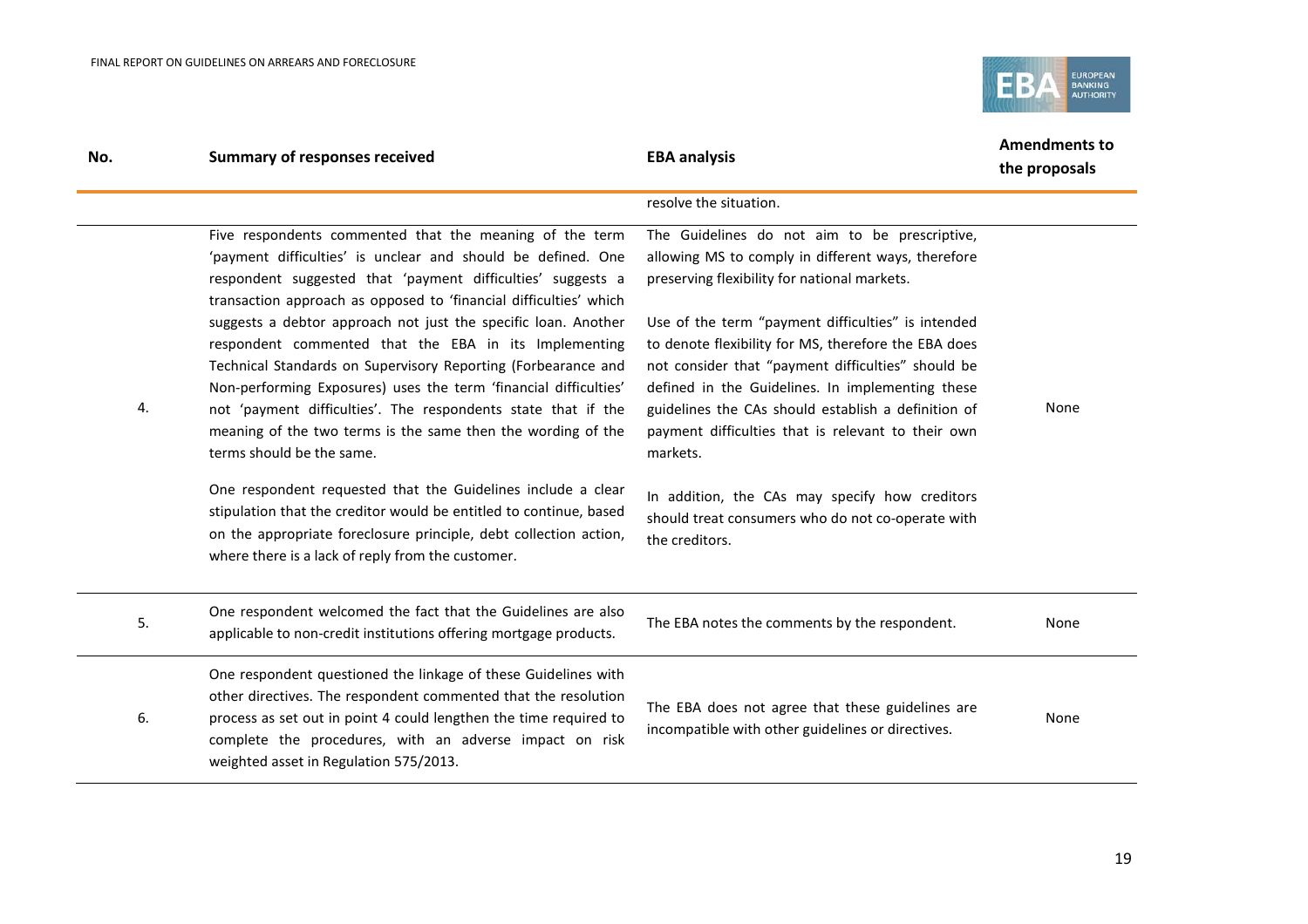

| No. | <b>Summary of responses received</b>                                                                                                                                                                                               | <b>EBA analysis</b>                                                                                                                                                                                                                                                  | <b>Amendments to</b><br>the proposals |
|-----|------------------------------------------------------------------------------------------------------------------------------------------------------------------------------------------------------------------------------------|----------------------------------------------------------------------------------------------------------------------------------------------------------------------------------------------------------------------------------------------------------------------|---------------------------------------|
| 7.  | One respondent stated that the requirements go much further<br>than those provided by the MCD, in particular procedures for<br>early detection, procedures for handling, training of staff, and<br>information given to consumers. | The EBA does not consider that the Guidelines are<br>inconsistent with Article 28 or Recital 27 MCD.                                                                                                                                                                 | None                                  |
| 8.  | One respondent remarked that the Guidelines do not include<br>guidance for creditors who have attempted for a reasonable<br>amount of time to find a solution that works for the consumer.                                         | The EBA confirms that it is for MS to implement the<br>MCD through national regulation, and for the CAs to<br>determine how to implement these guidelines,<br>including the length of time that should be taken to<br>find an appropriate solution for the consumer. | None                                  |

### **Responses to specific questions**

**Question 1: Do you agree with the proposed guidelines? If not, outline why you disagree and how the guidelines could be improved. Please respond separately for each of the five guidelines.**

| <b>Guideline 1.1:</b> | One respondent commented that Guideline 1.1 should be<br>deleted from these Guidelines because, in their view, it goes<br>beyond the intention of Article 28 MCD as the MCD does not<br>reference pre-default interventions.                                                                                                                                                                                                                                             | Guideline 1.1 has been amended as follows to<br>reflect that the Guideline relates to consumers<br>"going into payment difficulties" not consumers in a<br>pre-arrears situation.                                                                                                                                                                                                                      | Guideline 1.1 has<br>been amended as<br>follows:                                                                                                                  |
|-----------------------|--------------------------------------------------------------------------------------------------------------------------------------------------------------------------------------------------------------------------------------------------------------------------------------------------------------------------------------------------------------------------------------------------------------------------------------------------------------------------|--------------------------------------------------------------------------------------------------------------------------------------------------------------------------------------------------------------------------------------------------------------------------------------------------------------------------------------------------------------------------------------------------------|-------------------------------------------------------------------------------------------------------------------------------------------------------------------|
| 9.                    | Three respondents did not contest the need to identify early<br>indications of consumers going into payment difficulties but<br>stated that such an obligation should be an obligation of diligence<br>not results oriented / should be on a best-efforts basis not an<br>absolute obligation. The following re-wording was suggested:<br>"The creditor should establish procedures to detect, as far as<br>possible, early indications of consumers' going into payment | The EBA does not consider that this guideline is<br>inconsistent with the MCD. Recital 27 MCD states<br>that "[] it is appropriate to encourage creditors to<br>deal proactively with emerging credit risk at an<br>early stage []". The EBA considers that it is<br>beneficial to both the consumer and the creditor to<br>identify and seek to resolve payment difficulties as<br>early as possible. | 'The creditor should<br>establish, and keep<br>date,<br>to<br>up<br>procedures<br>to<br>detect, as early as<br>possible,<br>going<br>consumers<br>into<br>payment |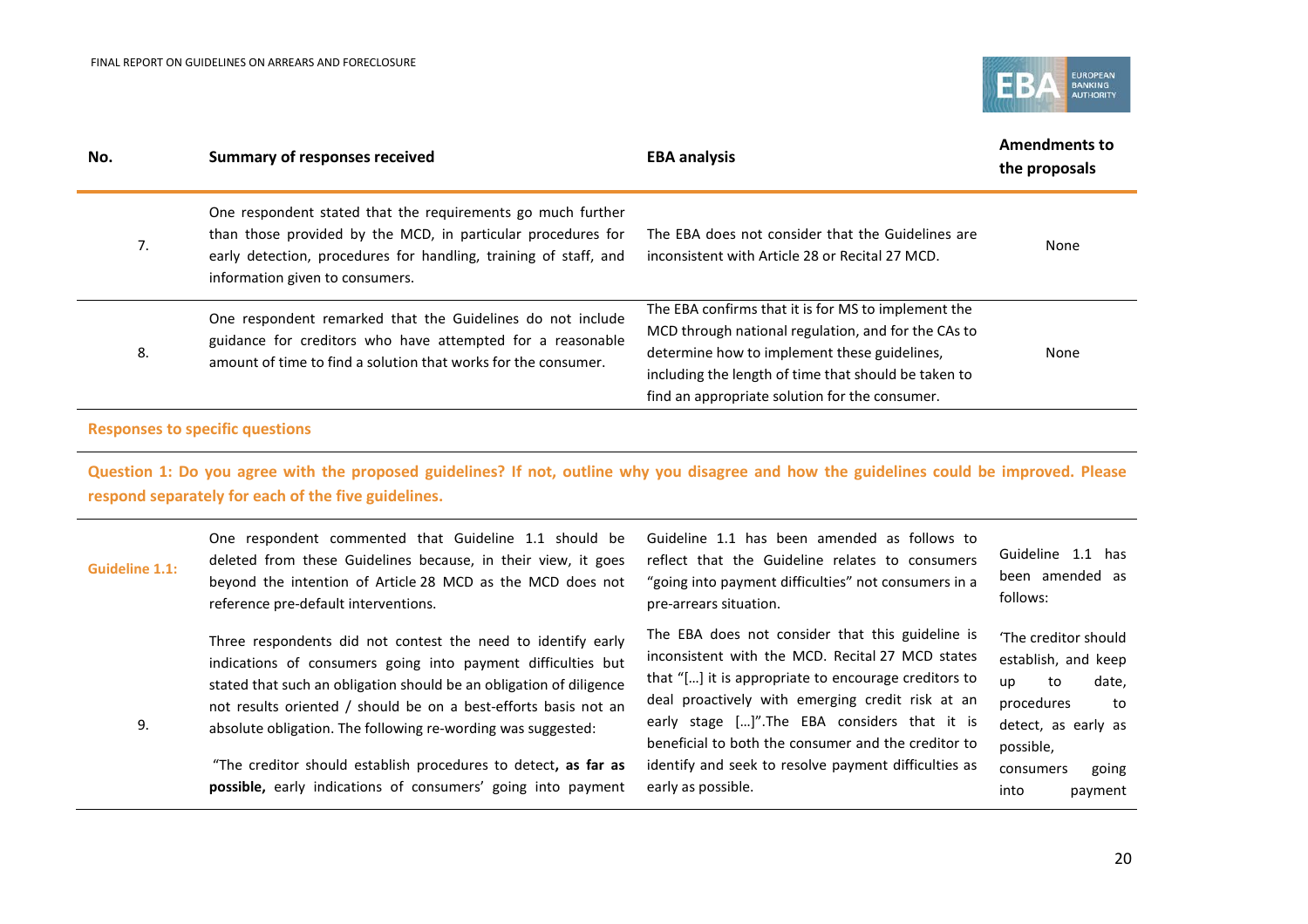

| No. | <b>Summary of responses received</b>                                                                                                                                                                                                                                                                                                                                                                                                                                                              | <b>EBA analysis</b>                                                                                                                                | <b>Amendments to</b><br>the proposals |
|-----|---------------------------------------------------------------------------------------------------------------------------------------------------------------------------------------------------------------------------------------------------------------------------------------------------------------------------------------------------------------------------------------------------------------------------------------------------------------------------------------------------|----------------------------------------------------------------------------------------------------------------------------------------------------|---------------------------------------|
|     | difficulties."<br>Two respondents commented that the meaning of 'to detect<br>early indications' could be subject to different interpretations<br>and suggested that the EBA include an example in Guideline 1.1<br>to clarify the meaning. The following re-wordings for Guideline<br>1.1 were suggested:                                                                                                                                                                                        | The EBA confirms that detecting as early as possible<br>a consumer going into payment difficulties should<br>not be interpreted as profiling.      | difficulties.'                        |
|     | i. 'The creditor should establish procedures to detect early<br>indications of consumers going into payment difficulties, such as<br>a borrower's request to reduce/delay a payment.'                                                                                                                                                                                                                                                                                                             |                                                                                                                                                    |                                       |
|     | ii. 'The creditor should establish procedures to detect early<br>indications of consumers going into under payment difficulties.'                                                                                                                                                                                                                                                                                                                                                                 |                                                                                                                                                    |                                       |
|     | Three respondents commented that to detect early indications of<br>consumers going into payment difficulties could be interpreted as<br>'profiling' from a data protection point of view. This may be<br>incompatible with the forthcoming Data Protection Regulation<br>which may enable data subjects to object to this (Article 19/20 in<br>the proposed General Data Protection Regulation). One<br>respondent stated that there should be a clear legal basis for the<br>processing of data. |                                                                                                                                                    |                                       |
| 10. | One respondent suggested that the following text should be<br>added to the end of Guideline 1.1: 'and contact them<br>immediately to provide financial advice and proper solutions<br>quickly in order to prevent any potential damage to consumers.'                                                                                                                                                                                                                                             | The Guidelines do not aim to be prescriptive,<br>allowing MS to comply in different ways, therefore<br>processing flexibility for pational markets | None                                  |

preserving flexibility for national markets.

One respondent commented that creditors should put in place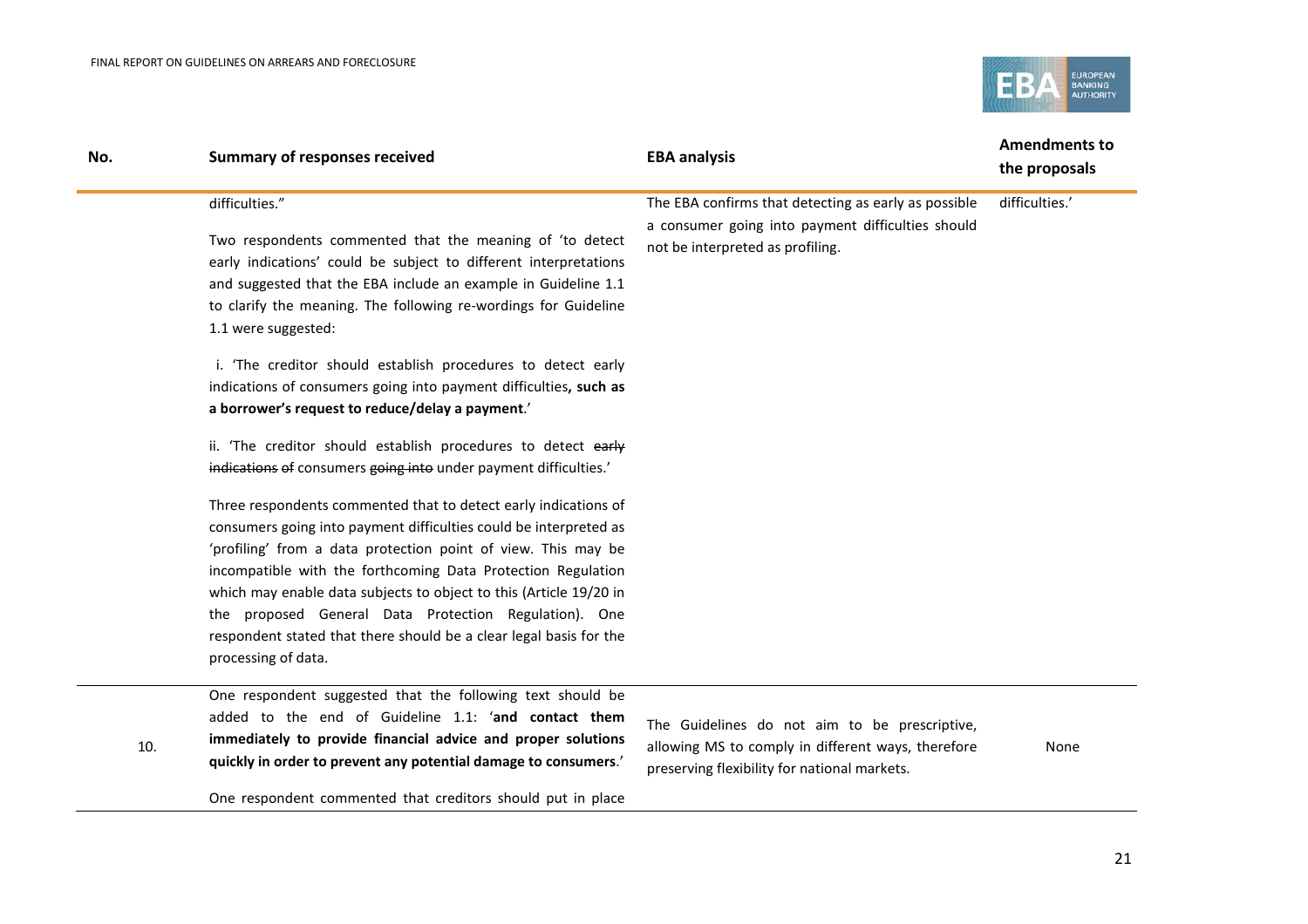

| No. | <b>Summary of responses received</b>                                                                                                                                                                                                                                                                                                                                                                                                                                                     | <b>EBA analysis</b>                                                                                                                                                                                                                                          | <b>Amendments to</b><br>the proposals |
|-----|------------------------------------------------------------------------------------------------------------------------------------------------------------------------------------------------------------------------------------------------------------------------------------------------------------------------------------------------------------------------------------------------------------------------------------------------------------------------------------------|--------------------------------------------------------------------------------------------------------------------------------------------------------------------------------------------------------------------------------------------------------------|---------------------------------------|
|     | tools to detect early warning signs such as missed payments,<br>requests to consolidate debt.                                                                                                                                                                                                                                                                                                                                                                                            |                                                                                                                                                                                                                                                              |                                       |
| 11. | One respondent suggested that the consumer should inform the<br>creditor of payment difficulties and that Guideline 1.1 should be<br>deleted and replaced with the following:<br>'The consumer shall timely inform the creditor of "payment<br>difficulties" that have arisen.'                                                                                                                                                                                                          | Consumers are not the addressees of these<br>guidelines and the EBA cannot place requirements<br>on consumers.                                                                                                                                               | None                                  |
| 12. | Two respondents commented that the most important 'early<br>warning system' is communication between the creditor and<br>borrower. Consumers can contact creditors at any time to inform<br>them of difficulties. Creditors also monitor missed instalments<br>and contact borrowers to discuss them and to reach a solution.<br>The respondents commented that additional measures to detect<br>difficulties early are not necessary and would not be practicable<br>or cost-effective. | The EBA agrees that communication between the<br>consumer and creditor is important to identify early<br>indications of payment difficulties and this may<br>form part of the procedures established to detect<br>early indications of payment difficulties. | None                                  |
| 13. | One respondent stated its agreement that creditors should have<br>procedures to detect early indications of consumers going into<br>payment difficulties but suggested that for practical reasons it<br>should be limited to data collected and processed by banks in the<br>normal course, not specific requests to consumers to update<br>creditors on the financial standing of their employer or of<br>hereditary diseases that may affect them in the future.                       | The intention of this guideline is not that creditors<br>would request that all consumers update them on<br>their personal circumstances.                                                                                                                    | None                                  |
| 14. | One respondent commented that the early identification of<br>consumers going into payment difficulties would benefit                                                                                                                                                                                                                                                                                                                                                                     | The EBA agrees that detecting early indications of<br>payment difficulties can be beneficial to creditors as                                                                                                                                                 | None                                  |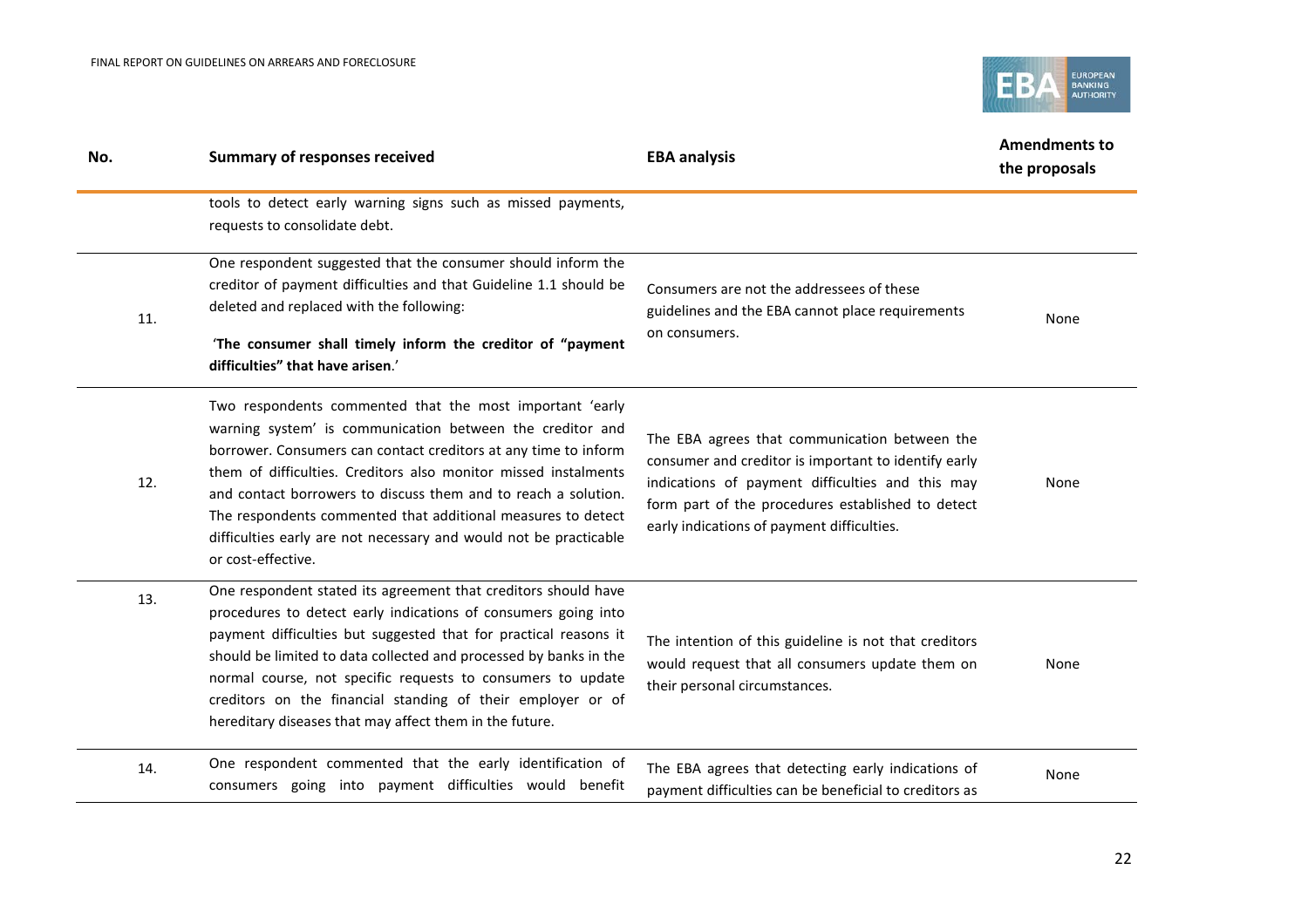

| No.                   | <b>Summary of responses received</b>                                                                                                                                                                                                                                                                                                                                           | <b>EBA analysis</b>                                                                                                                                                                                                                                                                                                                                                                    | <b>Amendments to</b><br>the proposals                                                                                                                                                                                                                                                                                                                                                                                                                           |
|-----------------------|--------------------------------------------------------------------------------------------------------------------------------------------------------------------------------------------------------------------------------------------------------------------------------------------------------------------------------------------------------------------------------|----------------------------------------------------------------------------------------------------------------------------------------------------------------------------------------------------------------------------------------------------------------------------------------------------------------------------------------------------------------------------------------|-----------------------------------------------------------------------------------------------------------------------------------------------------------------------------------------------------------------------------------------------------------------------------------------------------------------------------------------------------------------------------------------------------------------------------------------------------------------|
|                       | creditors' business models because it warns them in advance of<br>potential risks.                                                                                                                                                                                                                                                                                             | well as consumers.                                                                                                                                                                                                                                                                                                                                                                     |                                                                                                                                                                                                                                                                                                                                                                                                                                                                 |
| 15.                   |                                                                                                                                                                                                                                                                                                                                                                                |                                                                                                                                                                                                                                                                                                                                                                                        | Guideline 1.2 has<br>been amended as<br>follows:                                                                                                                                                                                                                                                                                                                                                                                                                |
| <b>Guideline 1.2:</b> | One respondent suggested that Guidelines 1.4 and 1.2 should be<br>combined into a revised wording of Guideline 1.2, as below, and<br>Guideline 1.4 should be deleted:<br>'The creditor should establish policies and procedures, reflective<br>of prevailing regulatory requirements, for the effective handling<br>of and engagement with consumers in payment difficulties.' | The EBA confirm that it is for MS to implement the<br>MCD through national regulation, and for CAs to<br>determine how to implement these guidelines,<br>including how to implement them compatibly with<br>other relevant national laws and rules.<br>The EBA agrees that Guidelines 1.2 and 1.4 should<br>be merged but does not agree to the wording<br>proposed by the respondent. | 'The creditor should<br>establish, and keep<br>up to date, policies<br>and procedures for<br>effective<br>the<br>handling<br>of<br>and<br>with<br>engagement<br>consumers<br>in<br>payment<br>difficulties.<br><b>The</b><br>consumer<br>engagement policy<br>should include that<br>creditor<br>the<br>provides adequate<br>information,<br>for<br>example,<br>through<br>websites<br>and<br>written<br>materials,<br>and<br>support<br>for<br>consumers<br>in |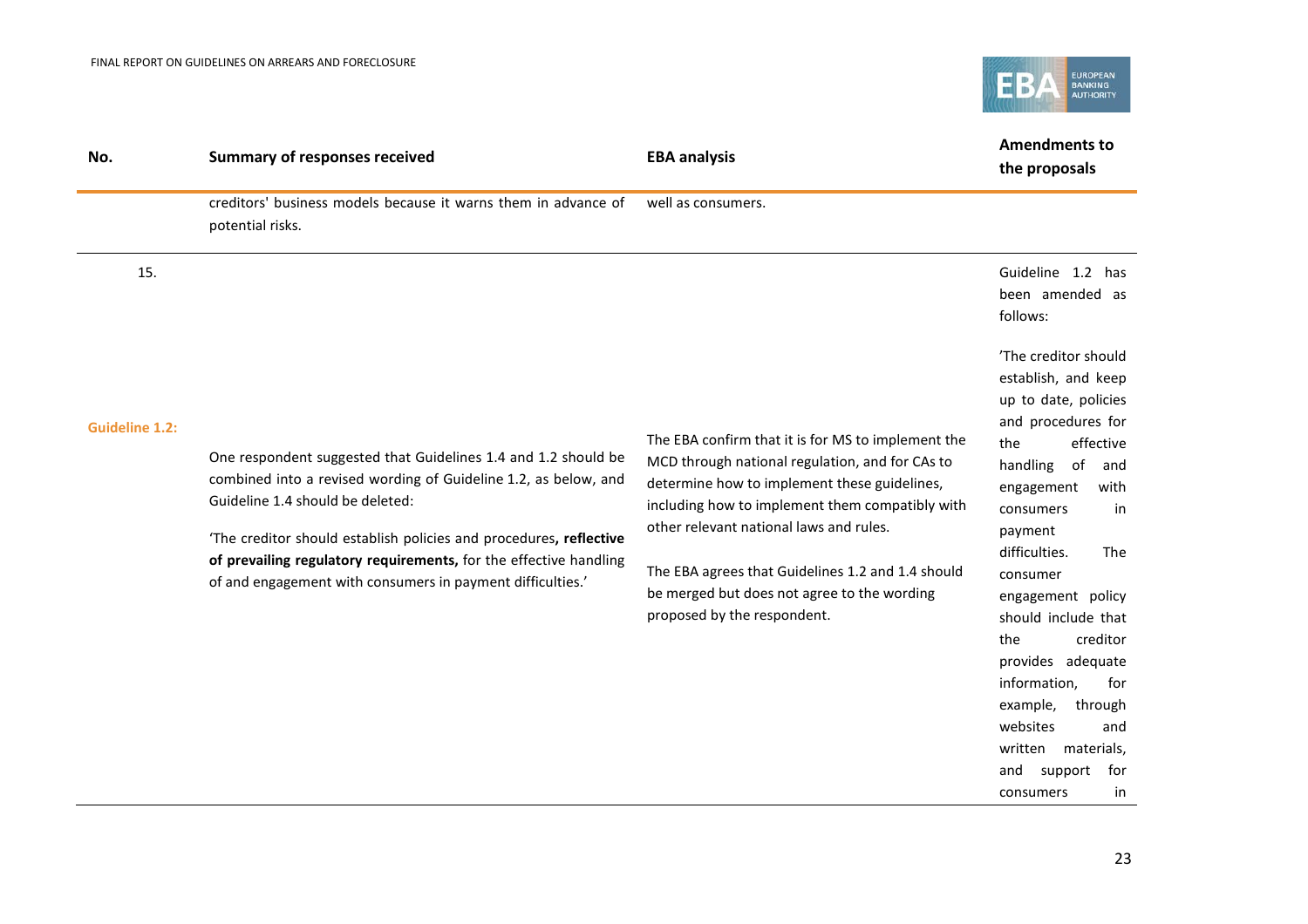

| No.                   | <b>Summary of responses received</b>                                                                                                                             | <b>EBA analysis</b>                                                                                                                                                                                                                                    | <b>Amendments to</b><br>the proposals |
|-----------------------|------------------------------------------------------------------------------------------------------------------------------------------------------------------|--------------------------------------------------------------------------------------------------------------------------------------------------------------------------------------------------------------------------------------------------------|---------------------------------------|
|                       |                                                                                                                                                                  |                                                                                                                                                                                                                                                        | payment<br>difficulties.'             |
|                       |                                                                                                                                                                  | For consistency with Article 28 MCD the guidelines<br>cover borrowers in mortgage payment difficulties.                                                                                                                                                |                                       |
|                       | Two respondents commented that the following text should be<br>added to the end of Guideline 1.2:                                                                | The EBA's Opinion on Good Practices mortgage<br>creditworthiness assessments and arrears and                                                                                                                                                           |                                       |
| 16.                   | ' or expected payment difficulties.'                                                                                                                             | foreclosure, including expected mortgage payment<br>difficulties now also includes 'expected payment<br>difficulties'.                                                                                                                                 | None                                  |
|                       | One of the respondents also suggested that the following text<br>also be added to Guideline 1.2: ' especially preventing the loss<br>of the debtor's residence.' | The EBA does not consider it necessary to add<br>'especially preventing the loss of the debtor's<br>residence' to the guideline because Article 28 MCD<br>refers to 'exercise reasonable forbearance before<br>foreclosure proceedings are initiated.' |                                       |
| 17.                   | One respondent commented that the Guidelines should allow for<br>case to case reviews.                                                                           | Guideline 1.2 does not prevent creditors from<br>treating consumers according to their individual<br>circumstances. The guideline states that the<br>creditor should 'take appropriate steps'.                                                         | None                                  |
| <b>Guideline 1.3:</b> | Two respondents suggested that the following text is added to<br>Guideline 1.3:                                                                                  | For consistency with Article 28 MCD the Guidelines<br>cover borrowers in mortgage payment difficulties.                                                                                                                                                |                                       |
| 18.                   | " or expected payment difficulties."                                                                                                                             | The EBA's Opinion on Good Practices mortgage<br>creditworthiness assessments and arrears and<br>foreclosure, including expected mortgage payment<br>difficulties now also includes 'expected payment                                                   | None                                  |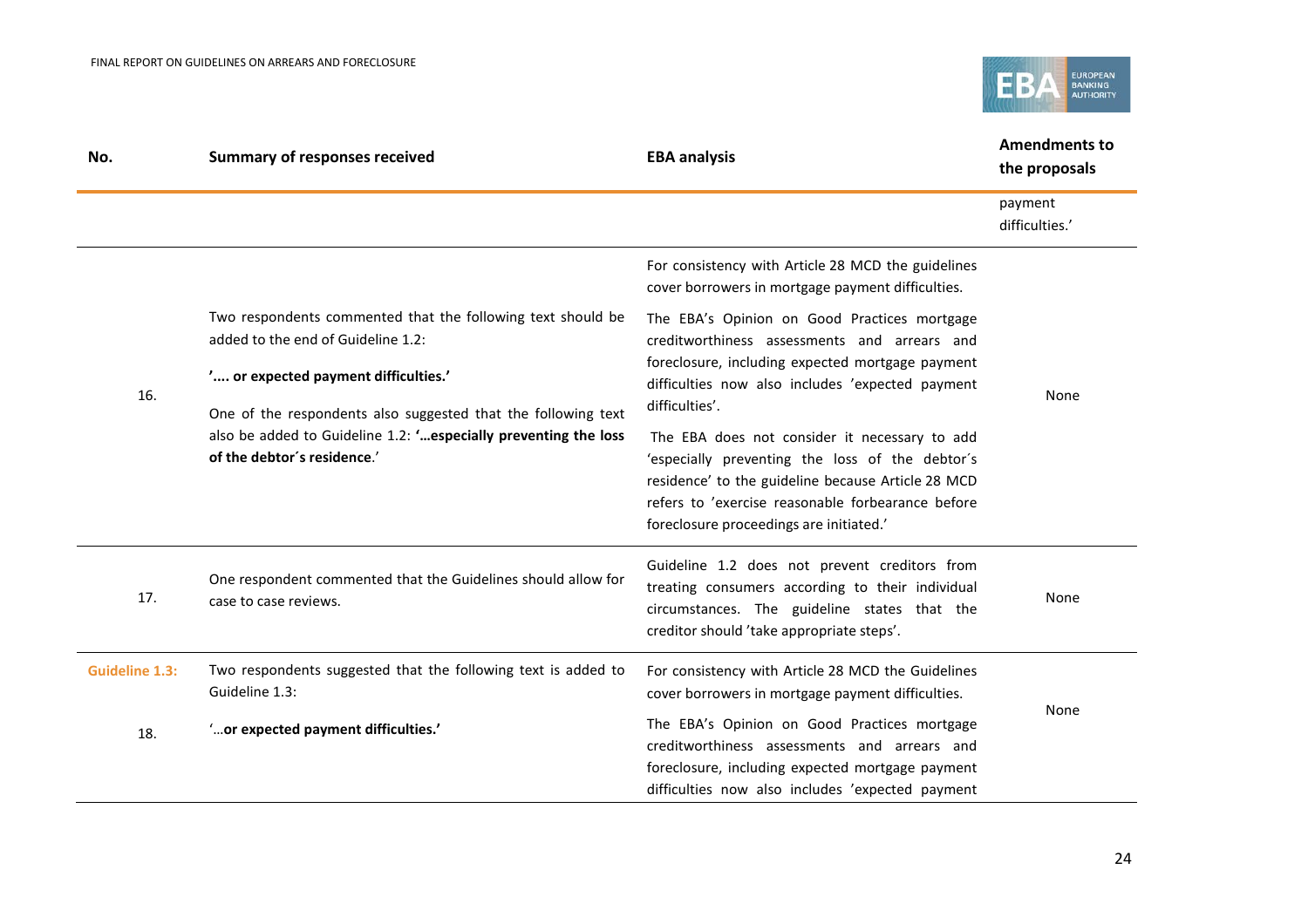

| No. | <b>Summary of responses received</b>                                                                                                                                                                                                                                                                                                                | <b>EBA analysis</b>                                                                                                                                                                                                                                                                    | <b>Amendments to</b><br>the proposals |
|-----|-----------------------------------------------------------------------------------------------------------------------------------------------------------------------------------------------------------------------------------------------------------------------------------------------------------------------------------------------------|----------------------------------------------------------------------------------------------------------------------------------------------------------------------------------------------------------------------------------------------------------------------------------------|---------------------------------------|
|     |                                                                                                                                                                                                                                                                                                                                                     | difficulties'.                                                                                                                                                                                                                                                                         |                                       |
| 19. | One respondent commented that the competence of staff should<br>be developed across all areas of credit and not just debt<br>collection and therefore it is not necessary for the EBA to<br>regulate in this area.<br>One respondent recommended that to develop the most suitable<br>training for staff dealing with consumers in mortgage payment | The EBA considers that staff who deal with<br>consumers in payment difficulties require<br>specialised training that takes into account the<br>particular vulnerabilities, stresses and sensitivities<br>of consumer's circumstances.<br>The Guidelines do not aim to be prescriptive, |                                       |
|     | difficulties, creditors should engage with consumer organisations<br>and consider involving them in the development of the training.<br>One respondent suggested that the following text be added to<br>' This training should take into<br>Guideline 1.3 too:                                                                                      | allowing MS to comply in different ways, therefore<br>preserving flexibility for national markets. The CAs,<br>when implementing these guidelines, may specify<br>how training should be developed.<br>The EBA does not agree with the suggestion                                      | None                                  |
|     | consideration the recommendations made by consumer<br>organisations.'                                                                                                                                                                                                                                                                               | regarding training. However, it is open to the CAs to<br>include the suggestion in their rules when they are<br>implementing these Guidelines.                                                                                                                                         |                                       |
|     | One respondent commented that training staff who deal with<br>consumers in payment difficulties will increase the probability of<br>fulfilling consumers' obligations.                                                                                                                                                                              | The EBA agrees with the respondents' comments.                                                                                                                                                                                                                                         |                                       |
| 20. | One respondent agreed that well trained staff will always help in<br>difficult situations and when difficult and stressful decisions have<br>to be taken. The respondent outlined that training can take many<br>forms such as coaching, mentoring, online or live courses.                                                                         | The EBA in Guideline 1.3 does not seek to prescribe<br>the specificities of the training.                                                                                                                                                                                              | None                                  |
| 21. | One respondent commented that case by case reviews should be<br>allowed within the scope of the Guidelines and that staff are                                                                                                                                                                                                                       | Guideline 2.1 does not prevent creditors from<br>treating consumers according to their individual                                                                                                                                                                                      | None                                  |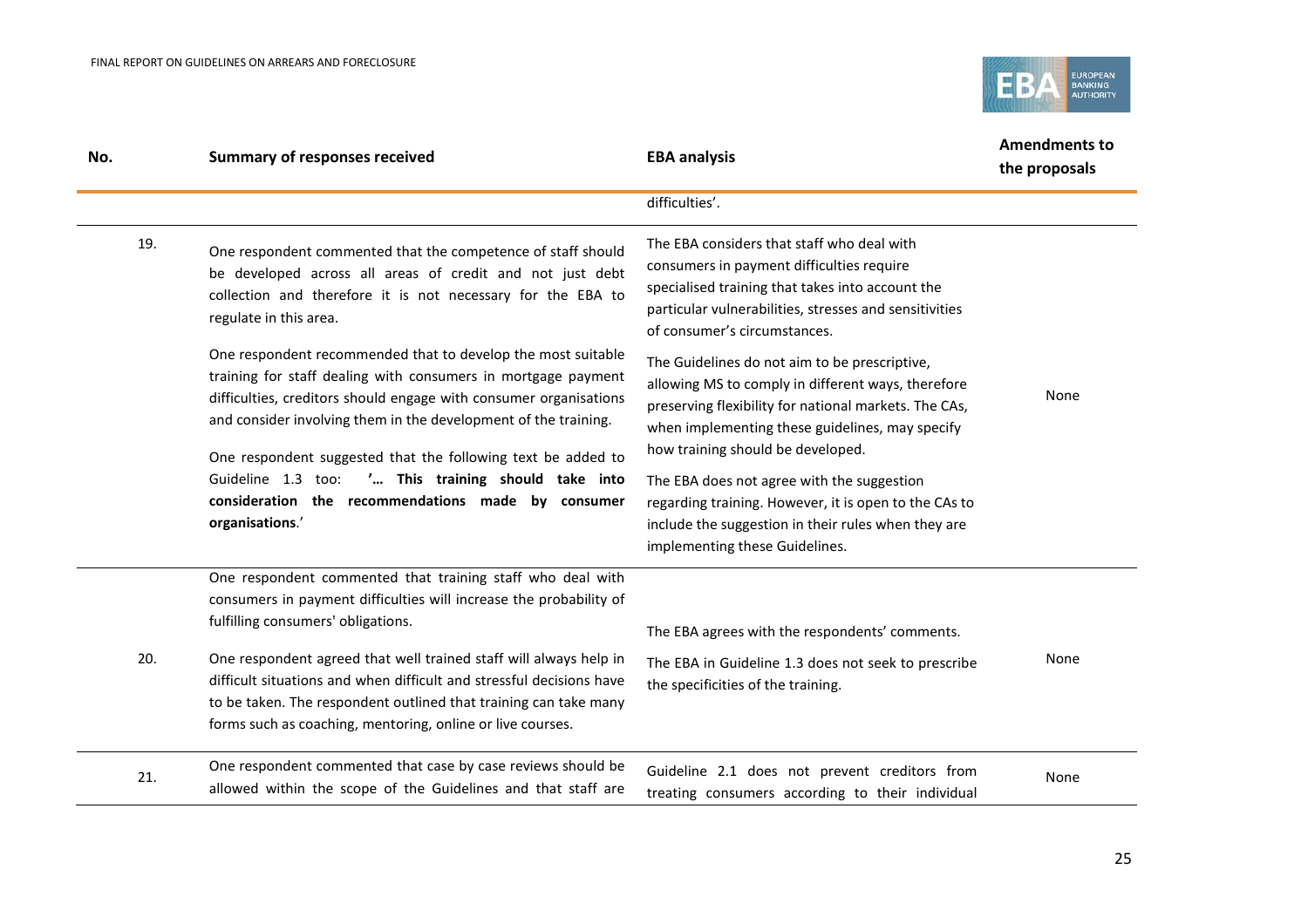**Guideline 1.4:**



| No. | <b>Summary of responses received</b>                           | <b>EBA analysis</b>                                                                                                                                                                                                                                                                                                                         | <b>Amendments to</b><br>the proposals |
|-----|----------------------------------------------------------------|---------------------------------------------------------------------------------------------------------------------------------------------------------------------------------------------------------------------------------------------------------------------------------------------------------------------------------------------|---------------------------------------|
|     | already trained to conduct case-by-case reviews appropriately. | circumstances. The Guideline states that the<br>creditor should 'take appropriate steps'. The EBA<br>considers that staff who deal with consumers in<br>payment difficulties require specialised training that<br>takes into account the particular vulnerabilities,<br>sensitivities of<br>consumers'<br>and<br>stresses<br>circumstances. |                                       |
|     |                                                                |                                                                                                                                                                                                                                                                                                                                             | Guidelines 1.1 and                    |

Two respondents commented that the review of policies and procedures should be conducted yearly and Guideline 1.4 should be amended to state this.

One respondent agreed with the use of the word 'regular' in Guideline 1.4 because of the flexibility it gives to CAs in determining the frequency of the review of policies and procedures. Whilst another respondent commented that the word 'regularly' is too vague.

22. One respondent suggested that Guideline 1.4 and 1.2 should be combined into a revised wording of Guideline 1.2, as below, and Guideline 1.4 should be deleted:

> 'The creditor should establish policies and procedures**, reflective of prevailing regulatory requirements,** for the effective handling of and engagement with consumers in payment difficulties.'

It is for MS to implement the MCD through national regulation, and for the CAs to determine how to implement these guidelines, including whether to specify the regularity with which processes and procedures should be reviewed and including ensuring in their implementation that the Guidelines are compatible with other relevant national laws and rules.

The EBA agrees to the proposed merging of Guidelines 1.2 and 1.4 and for consistency has also merged Guidelines 1.1 and 1.4.

1.4 have been merged as follows:

'The creditor should establish, and keep up to date, procedures to detect, as early as possible, consumers going into payment

Guidelines 1.2 and 1.4 have been merged as follows:

difficulties.'

'The creditor should establish, and keep up to date, policies and procedures for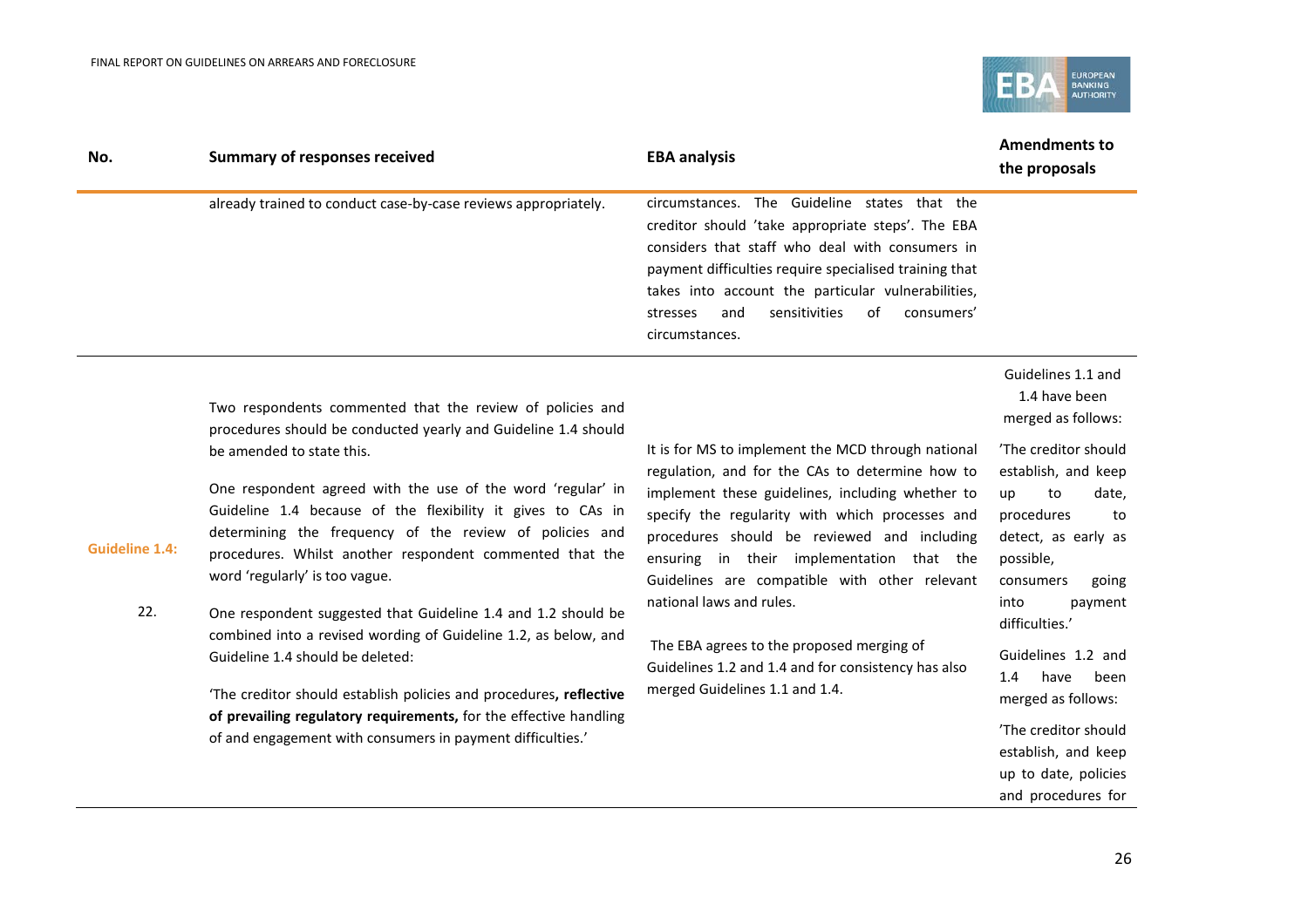

| No.                   | <b>Summary of responses received</b>                                                                                                                                                                                            | <b>EBA analysis</b>                                                                                                                                                                                                                                    | <b>Amendments to</b><br>the proposals                                                                                                                                                                                                                                                                                                                                                 |
|-----------------------|---------------------------------------------------------------------------------------------------------------------------------------------------------------------------------------------------------------------------------|--------------------------------------------------------------------------------------------------------------------------------------------------------------------------------------------------------------------------------------------------------|---------------------------------------------------------------------------------------------------------------------------------------------------------------------------------------------------------------------------------------------------------------------------------------------------------------------------------------------------------------------------------------|
|                       |                                                                                                                                                                                                                                 |                                                                                                                                                                                                                                                        | effective<br>the<br>handling<br>of<br>and<br>with<br>engagement<br>consumers<br>in<br>payment<br>difficulties.<br>The<br>consumer<br>engagement policy<br>should include that<br>creditor<br>the<br>provides adequate<br>information,<br>for<br>example,<br>through<br>websites<br>and<br>written materials,<br>and<br>support<br>for<br>consumers<br>in<br>payment<br>difficulties.' |
| <b>Guideline 2.1:</b> | Three respondents commented that Guideline 2.1 does not take<br>any account of the possibility of non-cooperation by the<br>consumer. The following re-wordings were suggested:                                                 | The EBA considers that the CAs when implementing<br>these guidelines may take account of the suggested<br>re-wordings to Guideline 2.1.                                                                                                                |                                                                                                                                                                                                                                                                                                                                                                                       |
| 23.                   | i. 'When a consumer goes into payment difficulties, the creditor<br>should take reasonable steps to work with the consumer to<br>establish why the difficulties have arisen and for the creditor to<br>take appropriate steps.' | The CAs when determining how to implement these<br>guidelines may also consider setting out the<br>appropriate steps that creditors should take when<br>they become aware of payment difficulties, if they<br>consider it necessary for their markets. | None                                                                                                                                                                                                                                                                                                                                                                                  |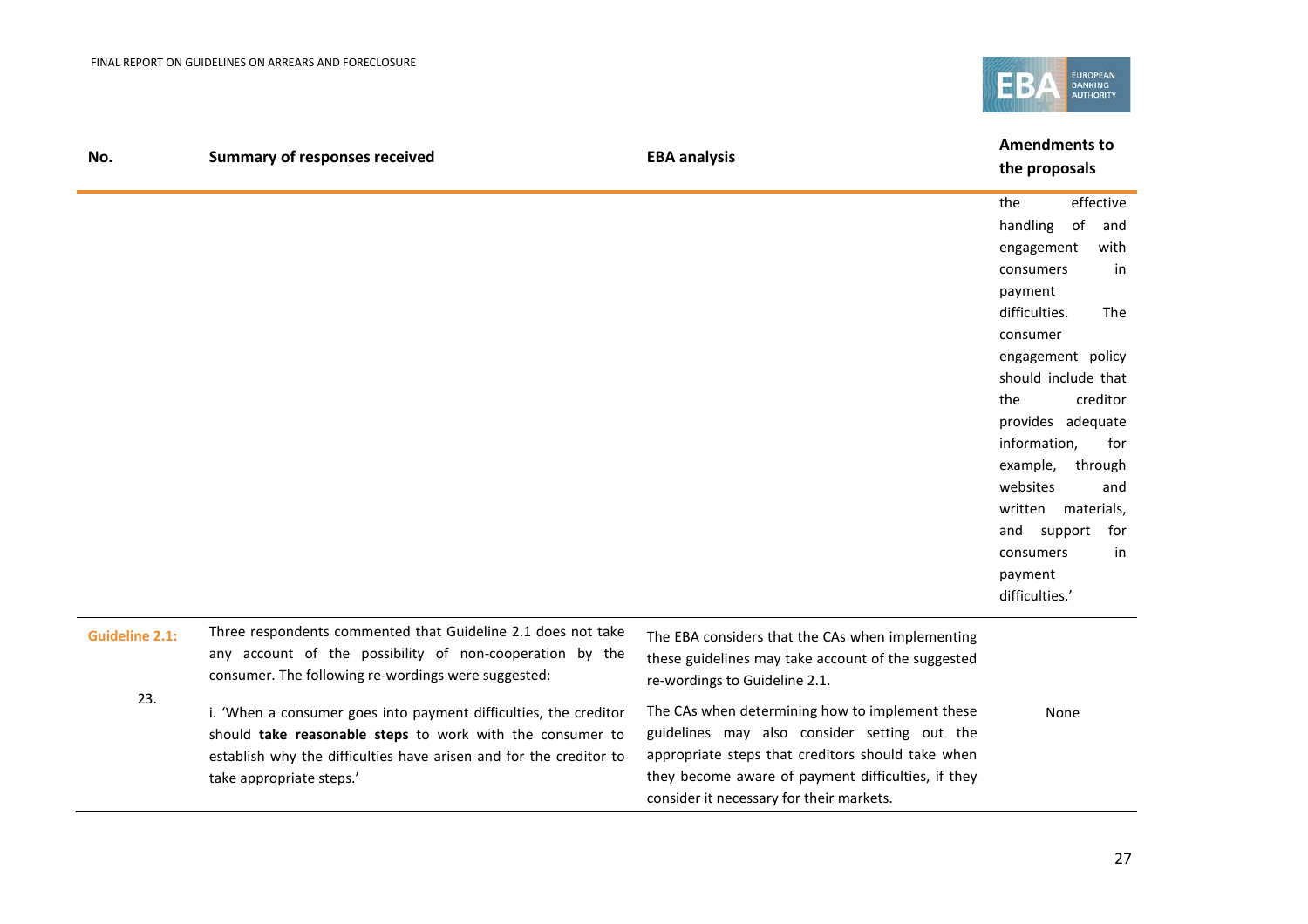

| No. | <b>Summary of responses received</b>                                                                                                                                                                                                                                                                                           | <b>EBA analysis</b>                                                                                                                                                                                                                                                                                                                                                                                                                                                                                                                                                                                                                                                                                                  | <b>Amendments to</b><br>the proposals |
|-----|--------------------------------------------------------------------------------------------------------------------------------------------------------------------------------------------------------------------------------------------------------------------------------------------------------------------------------|----------------------------------------------------------------------------------------------------------------------------------------------------------------------------------------------------------------------------------------------------------------------------------------------------------------------------------------------------------------------------------------------------------------------------------------------------------------------------------------------------------------------------------------------------------------------------------------------------------------------------------------------------------------------------------------------------------------------|---------------------------------------|
|     | ii. 'When a consumer goes into payment difficulties, the creditor<br>should aim to work with the consumer to establish why the<br>difficulties have arisen and for the creditor to take appropriate<br>steps.'                                                                                                                 |                                                                                                                                                                                                                                                                                                                                                                                                                                                                                                                                                                                                                                                                                                                      |                                       |
|     | One respondent commented that the specific response to<br>payment difficulties should be left to the discretion of the<br>creditor.                                                                                                                                                                                            |                                                                                                                                                                                                                                                                                                                                                                                                                                                                                                                                                                                                                                                                                                                      |                                       |
| 24. | Two respondents commented that the Guidelines do not reflect<br>that the consumer in payment difficulties is a person who has<br>knowingly entered into an obligation, that his responsibility<br>should not be transferred to the creditor and that the consumer<br>should not be passive if his financial situation worsens. | The EBA intends these Guidelines to provide greater<br>detail on how financial institutions should give<br>effect to the MCD's arrears and foreclosure<br>provisions, so the audience being addressed is the<br>CAs and creditors. Therefore the Guidelines would<br>not be an appropriate medium for promoting<br>cooperation with consumers. However, the EBA<br>recognises the importance that consumers, who are<br>in payment difficulties or going into payment<br>difficulties, co-operate and engage with their<br>creditors. To that end, the creditor is required in<br>Guideline 3.2, to inform the consumer in payment<br>difficulties about the importance of co-operation to<br>resolve the situation. | None                                  |
| 25. | One respondent commented that establishing why the consumer<br>is experiencing payment difficulties will not solve the main<br>problem of arrears and possible foreclosure. If all of the<br>information about income and expenditure is provided to the<br>creditor then there is no need to establish why the difficulties   | The EBA considers that it is necessary to establish<br>why difficulties have arisen so as to enable<br>sustainable solutions to be developed, i.e. to limit a<br>re-occurrence of the payment difficulties.                                                                                                                                                                                                                                                                                                                                                                                                                                                                                                          | None                                  |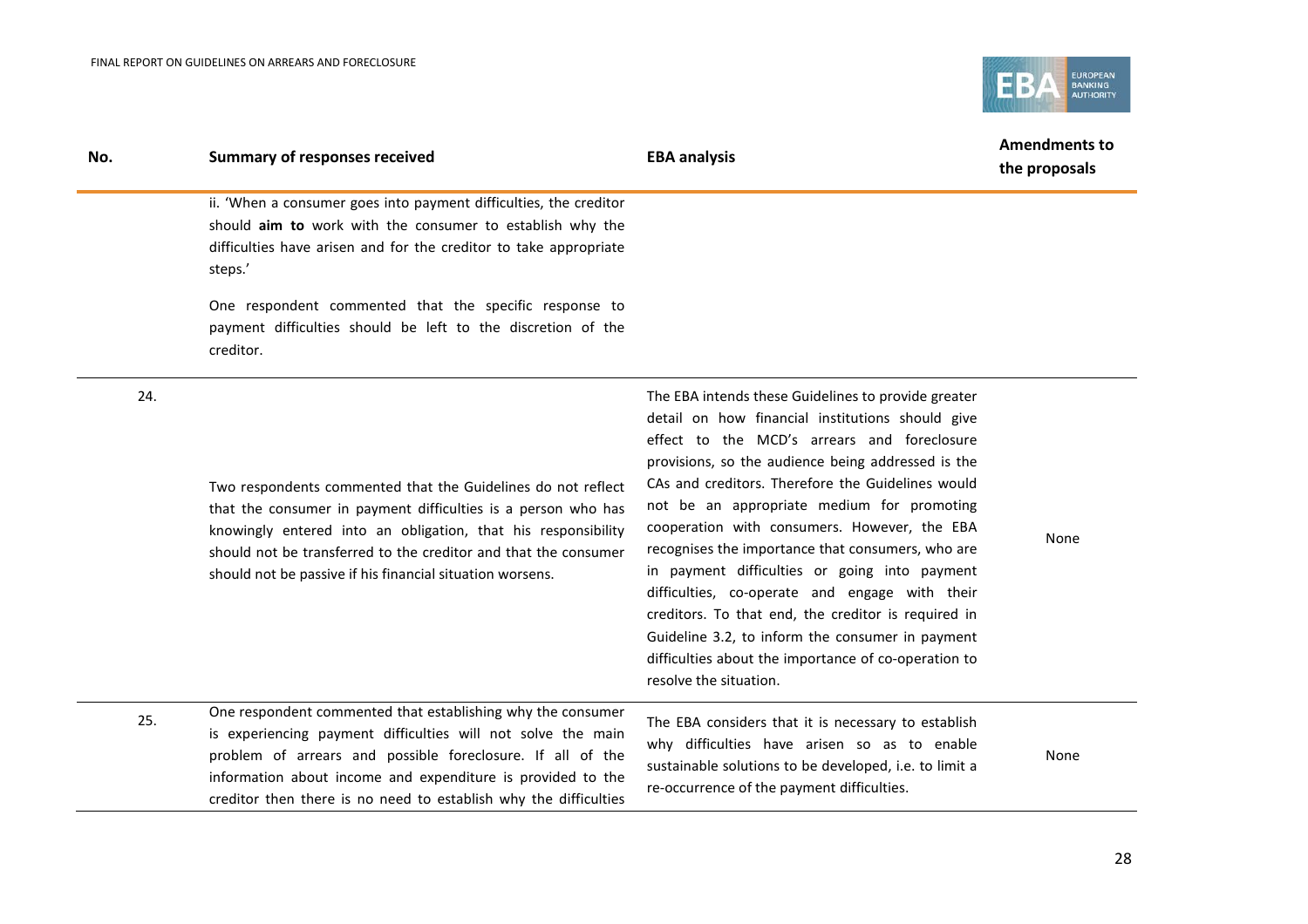

| No.                          | <b>Summary of responses received</b>                                                                                                                                                                                                                                                                                                                                                                                                                                                                                                                                                                                                                                                                                                                                                                                                                                 | <b>EBA analysis</b>                                                                                                                                                                                                                                                                                                                                                                                                                  | <b>Amendments to</b><br>the proposals                                                                                                                                                                         |
|------------------------------|----------------------------------------------------------------------------------------------------------------------------------------------------------------------------------------------------------------------------------------------------------------------------------------------------------------------------------------------------------------------------------------------------------------------------------------------------------------------------------------------------------------------------------------------------------------------------------------------------------------------------------------------------------------------------------------------------------------------------------------------------------------------------------------------------------------------------------------------------------------------|--------------------------------------------------------------------------------------------------------------------------------------------------------------------------------------------------------------------------------------------------------------------------------------------------------------------------------------------------------------------------------------------------------------------------------------|---------------------------------------------------------------------------------------------------------------------------------------------------------------------------------------------------------------|
|                              | have arisen. The respondent suggested that the following be<br>deleted from Guideline 2.1 'the creditor should work with the<br>consumer to establish why the difficulties have arisen".                                                                                                                                                                                                                                                                                                                                                                                                                                                                                                                                                                                                                                                                             |                                                                                                                                                                                                                                                                                                                                                                                                                                      |                                                                                                                                                                                                               |
| 26.                          | One respondent commented that it is unreasonable to expect<br>creditors to treat all consumers in payment difficulties in the<br>same way.                                                                                                                                                                                                                                                                                                                                                                                                                                                                                                                                                                                                                                                                                                                           | Guideline 2.1 does not prevent creditors from<br>treating consumers according to their individual<br>circumstances. The guideline states that the<br>creditor should 'take appropriate steps' and in fact<br>the intention of the Guidelines is that consumers<br>will be treated appropriately according to their<br>individual circumstances not that all consumers in<br>payment difficulties will be treated in the same<br>way. | None                                                                                                                                                                                                          |
| <b>Guideline 2.2:</b><br>27. | Three respondents commented that the wording 'should conduct<br>meetings' in Guideline 2.2 should be clarified. Two respondents<br>suggested that the word 'meetings' be replaced with the word<br>'dialogue'. Two respondents suggested that the word 'meeting'<br>be expanded to include any interaction with the consumer not<br>just face to face interaction. Other respondents understood that<br>the guideline meant that if meetings are held with the consumer<br>the meeting should be held privately, but suggested that because<br>of the ambiguity of the wording the guideline may be interpreted<br>to mean that meetings must be held with consumers in payment<br>difficulties. The following re-wordings were suggested:<br>Two respondents commented that Guideline 2.2 does not take<br>any account of the possibility of non-cooperation by the | EBA confirms that Guideline 2.2 does not require<br>that creditors have meetings with consumers. All of<br>the creditor's interactions with the consumer<br>should be respectful of the consumer's privacy,<br>having regard to data protection legislation and not<br>disclosing personal information to a third party<br>without a consumer's consent. The EBA has<br>amended this guideline to make it clearer.                   | Guideline 2.2 has<br>been amended as<br>follows:<br>'Any interaction by<br>the creditor with<br>the consumer in<br>relation to their<br>payment difficulties<br>should respect the<br>consumer's<br>privacy.' |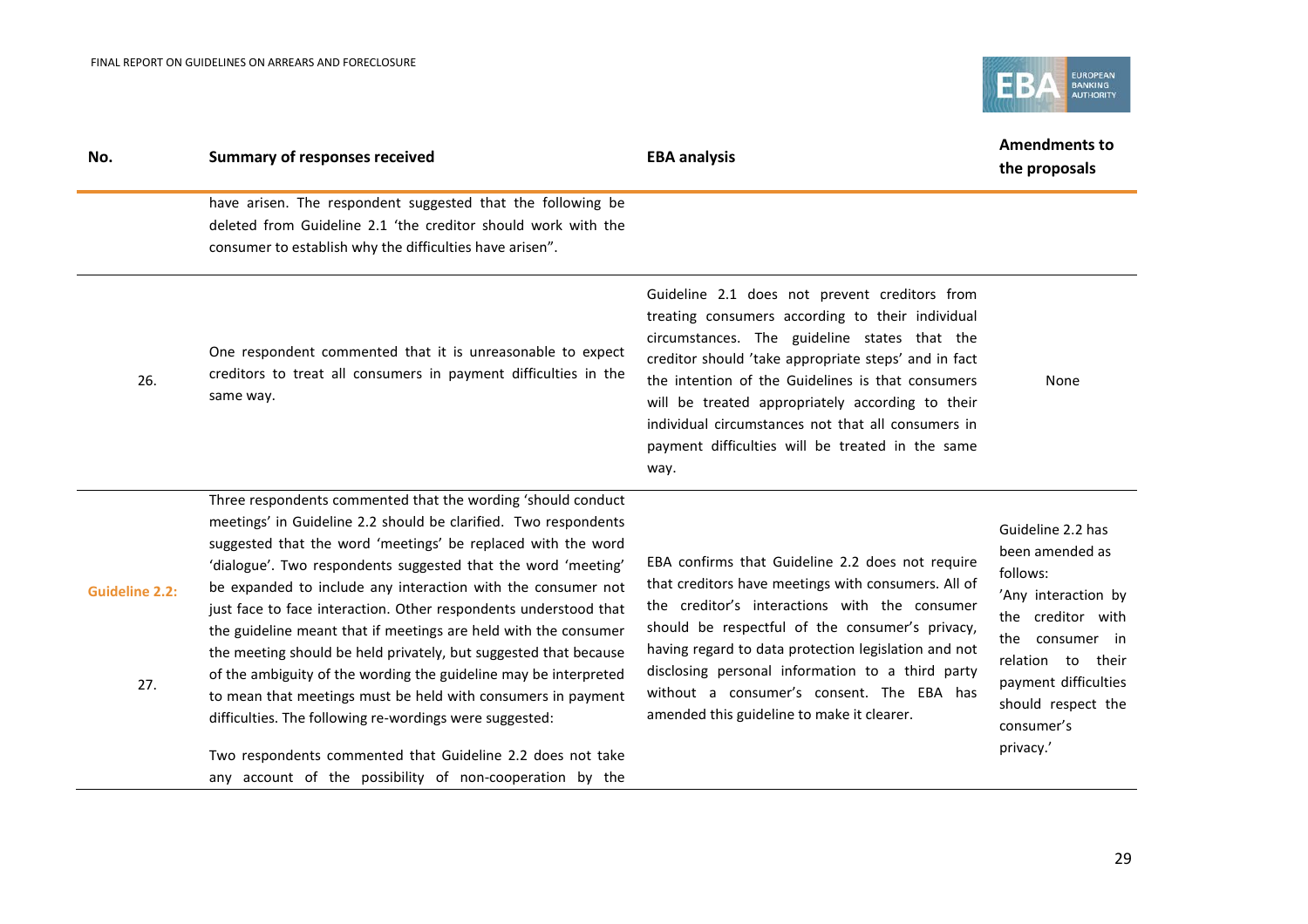

| No.                          | <b>Summary of responses received</b>                                                                                                                                                                                                                                                                                                                                                                                                                                                                                                       | <b>EBA analysis</b>                                                                                                                                                                                                                                                                                                                                                                       | <b>Amendments to</b><br>the proposals                  |
|------------------------------|--------------------------------------------------------------------------------------------------------------------------------------------------------------------------------------------------------------------------------------------------------------------------------------------------------------------------------------------------------------------------------------------------------------------------------------------------------------------------------------------------------------------------------------------|-------------------------------------------------------------------------------------------------------------------------------------------------------------------------------------------------------------------------------------------------------------------------------------------------------------------------------------------------------------------------------------------|--------------------------------------------------------|
|                              | consumer.                                                                                                                                                                                                                                                                                                                                                                                                                                                                                                                                  |                                                                                                                                                                                                                                                                                                                                                                                           |                                                        |
|                              | One respondent commented that Guideline 2.2 does not work for<br>online creditors who do not have local branches to facilitate<br>meetings.                                                                                                                                                                                                                                                                                                                                                                                                |                                                                                                                                                                                                                                                                                                                                                                                           |                                                        |
| 28.                          | Five respondents commented that the reference to data<br>protection legislation in Guideline 2.2 should be clarified to<br>reflect that it relates to personal information such as the causes<br>of default and does not require consumer consent to<br>communicate payment default information to credit bureaux or<br>the sale of terminated loan receivables of defaulting consumers.<br>One respondent commented that 'and not disclosing personal<br>information to a third party without a consumer's consent'<br>should be deleted. | Guideline 2.2 refers to the disclosure of a<br>consumer's personal information in the context of<br>applicable legislation. To avoid confusion the<br>specific reference to data protection law has been<br>deleted                                                                                                                                                                       | Guideline 2.2 has<br>been amended as<br>set out above. |
| <b>Guideline 2.3:</b><br>29. | Two respondents stated that the exact aim and meaning of<br>Guideline 2.3 is unclear.                                                                                                                                                                                                                                                                                                                                                                                                                                                      | The aim of this guideline is to ensure that creditors<br>and their agents consider their level of contact and<br>communication with consumers and whether the<br>contact is necessary to their information needs and<br>whether the contact could be deemed to be<br>excessive, particularly considering the obvious<br>stresses that a consumer in payment difficulties<br>may be under. | None                                                   |
| 30.                          | One respondent commented that a clear message to discourage<br>the harassment of consumers by representatives of creditors<br>should be added to Guideline 2.3.                                                                                                                                                                                                                                                                                                                                                                            | The EBA considers that reference in this Guideline<br>to contact and communication not being excessive<br>also addresses issues such as harassment. Also in<br>some MS harassment may be defined in criminal or                                                                                                                                                                           | None                                                   |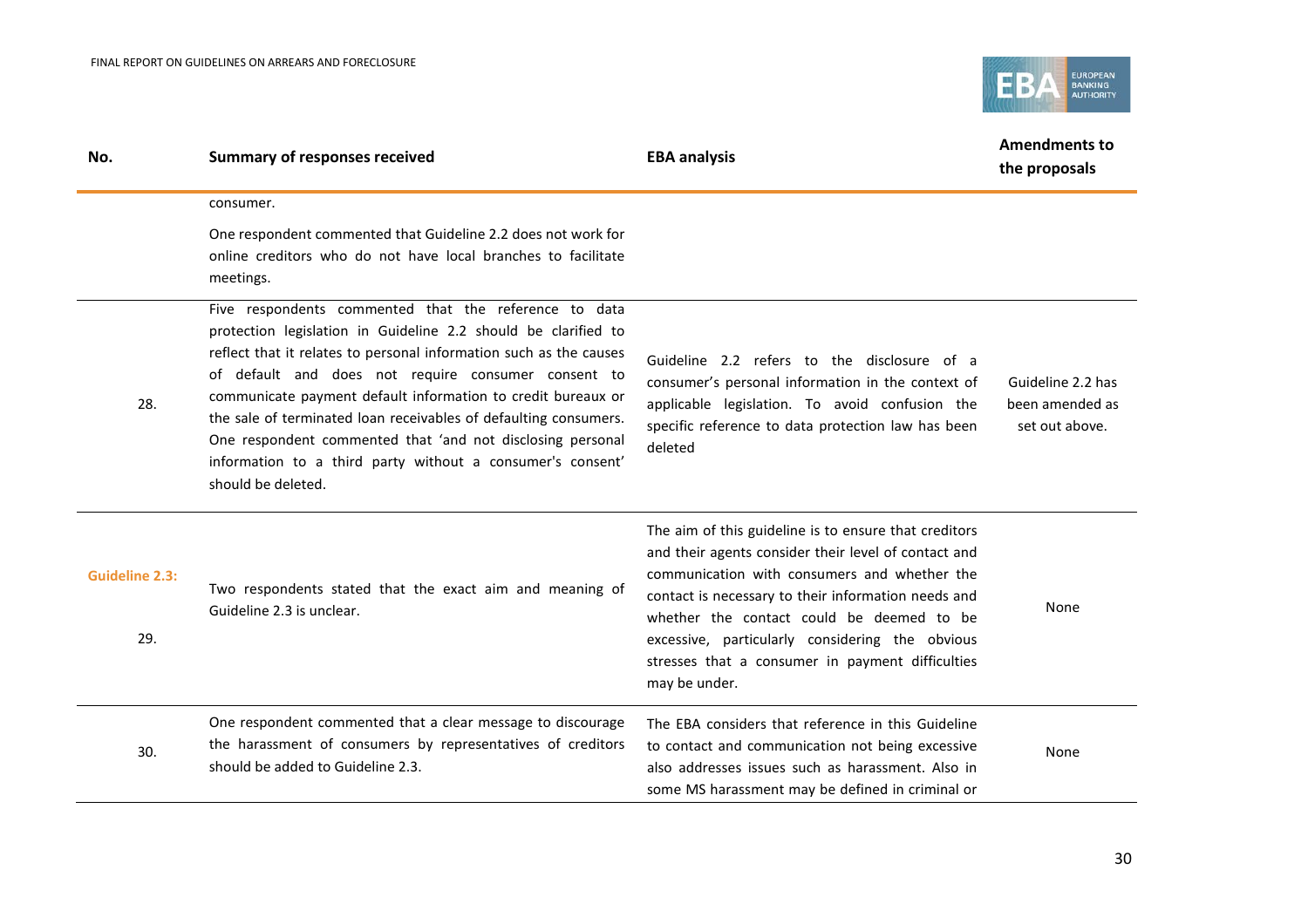

| No.                          | <b>Summary of responses received</b>                                                                                                                                                                                                                                                                                                                                                                                                                                                                                                                                                                                                                                                                                                                                                                                                                          | <b>EBA analysis</b>                                                                                                                                                                                                                                                                                                              | <b>Amendments to</b><br>the proposals                                                                                                                                                                                                                         |
|------------------------------|---------------------------------------------------------------------------------------------------------------------------------------------------------------------------------------------------------------------------------------------------------------------------------------------------------------------------------------------------------------------------------------------------------------------------------------------------------------------------------------------------------------------------------------------------------------------------------------------------------------------------------------------------------------------------------------------------------------------------------------------------------------------------------------------------------------------------------------------------------------|----------------------------------------------------------------------------------------------------------------------------------------------------------------------------------------------------------------------------------------------------------------------------------------------------------------------------------|---------------------------------------------------------------------------------------------------------------------------------------------------------------------------------------------------------------------------------------------------------------|
|                              |                                                                                                                                                                                                                                                                                                                                                                                                                                                                                                                                                                                                                                                                                                                                                                                                                                                               | other national laws.                                                                                                                                                                                                                                                                                                             |                                                                                                                                                                                                                                                               |
| 31.                          | One respondent requested a directive or guideline about 'what is<br>proportionate to the information requirements' and what is<br>'excessive'. One respondent commented that the term 'not<br>excessive' is vague and that consumers in payment difficulties<br>can expect a reasonable increase in communication from<br>creditors                                                                                                                                                                                                                                                                                                                                                                                                                                                                                                                           | The EBA confirms that it is for MS to implement the<br>MCD through national regulation, and for the CAs to<br>determine how to implement these guidelines,<br>including defining the terms 'not excessive'<br>and 'what is proportionate to the information<br>requirements' if they consider it necessary for their<br>markets. | None                                                                                                                                                                                                                                                          |
| 32.                          | One respondent commented that the proportionality principle is<br>a general standard business practice in credit institutions so the<br>Guideline is not necessary.                                                                                                                                                                                                                                                                                                                                                                                                                                                                                                                                                                                                                                                                                           | The EBA notes that as the requirements set out in<br>this guideline are already part of creditors' practice,<br>there should be a limited impact on creditors in<br>complying with this guideline.                                                                                                                               | None                                                                                                                                                                                                                                                          |
| <b>Guideline 3.1:</b><br>33. | One respondent said that the purpose of Guideline 3.1 was<br>unclear. Two respondents said that draft Guideline 1.2 is<br>sufficient and can include the format and channels in which<br>information is to be provided to consumers, therefore Guideline<br>3.1 should be deleted and the title of Guideline 3 reworded as<br>'Provision of information and assistance to the consumer in, or<br>concerned about, payment difficulty.' Another respondent also<br>suggested deleting draft Guideline 3.1. One respondent<br>interpreted the draft guideline to mean that creditors should<br>provide information to customers in payment difficulties as to<br>how to interact with the creditor, and expressed concern that<br>this draft guideline may be interpreted to require creditors to<br>publicly disclose refinancing/renegotiation policies. This | The EBA agrees that draft Guidelines 1.2 and 3.1<br>should be merged.                                                                                                                                                                                                                                                            | Guidelines 1.2 and<br>have<br>been<br>3.1<br>merged as follows:<br>'The creditor should<br>establish, and keep<br>up to date, policies<br>and procedures for<br>effective<br>the<br>handling<br>of<br>and<br>engagement<br>with<br>in<br>consumers<br>payment |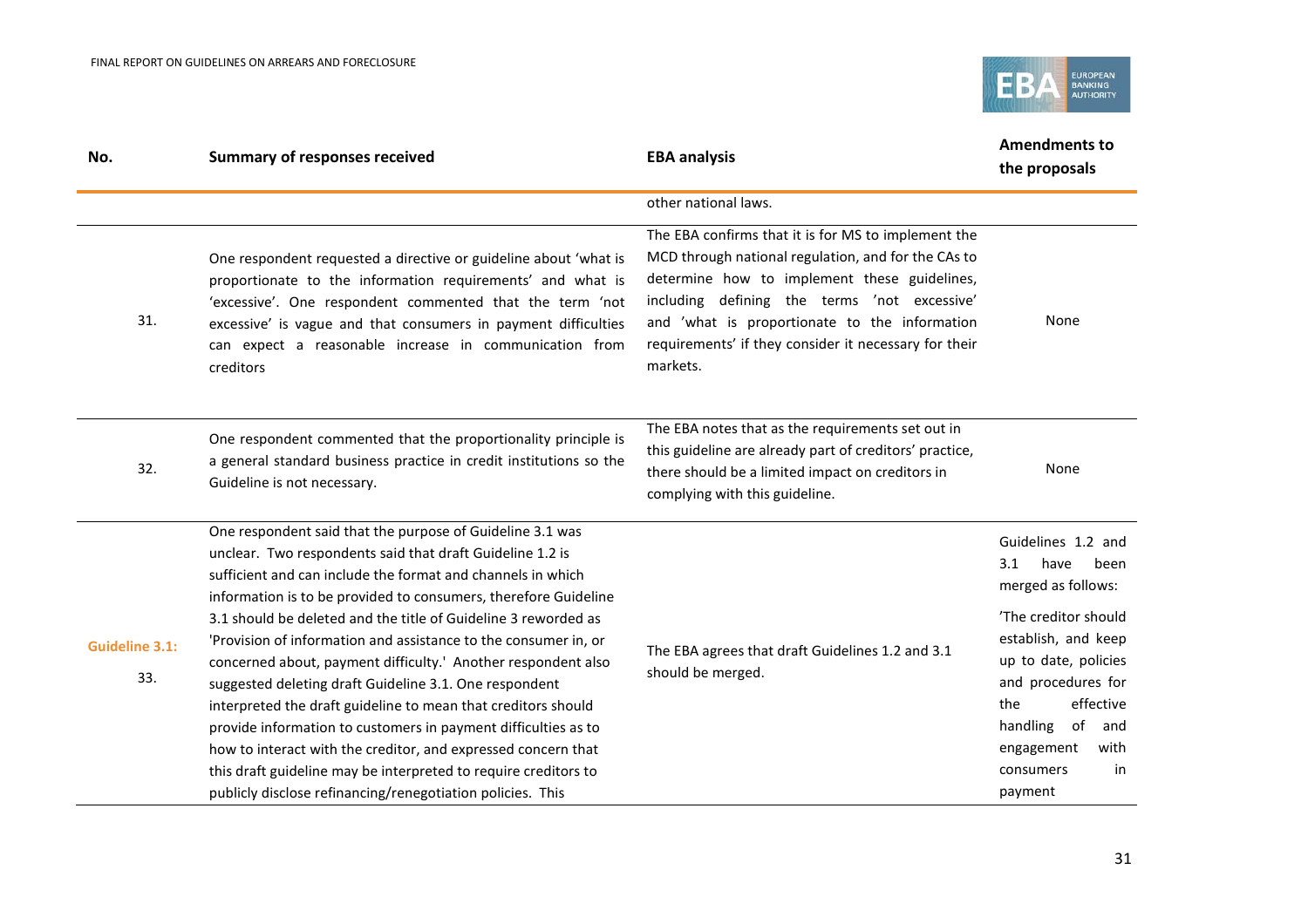

| No. | <b>Summary of responses received</b>                                                                                                                                                                                                                                                                                                                                                                                                  | <b>EBA analysis</b>                                                                                                                                                                                                                                                                                             | <b>Amendments to</b><br>the proposals                                                                                                                                                                                                                                                |
|-----|---------------------------------------------------------------------------------------------------------------------------------------------------------------------------------------------------------------------------------------------------------------------------------------------------------------------------------------------------------------------------------------------------------------------------------------|-----------------------------------------------------------------------------------------------------------------------------------------------------------------------------------------------------------------------------------------------------------------------------------------------------------------|--------------------------------------------------------------------------------------------------------------------------------------------------------------------------------------------------------------------------------------------------------------------------------------|
|     | respondent was concerned that the consumer engagement policy<br>would be required to be public as in its view this may encourage<br>creditors to have vague policies or be less helpful to consumers in<br>payment difficulties in order to comply with the policies. This<br>respondent suggested the following instead: establishing a set of<br>bad practices, or a non-disclosing policy for consumers in<br>payment difficulties |                                                                                                                                                                                                                                                                                                                 | difficulties.<br>The<br>consumer<br>engagement policy<br>should include that<br>creditor<br>the<br>provides adequate<br>information,<br>for<br>example,<br>through<br>websites<br>and<br>written materials,<br>and<br>support<br>for<br>in<br>consumers<br>payment<br>difficulties.' |
| 34. | Three respondents supported a consumer engagement policy,<br>and one of these respondents recommended that the draft<br>Guideline should go further.                                                                                                                                                                                                                                                                                  | The EBA confirms that it is for the MS to implement<br>the MCD through national regulation, and for the<br>CAs to determine how to implement these<br>Guidelines, including whether to place further<br>requirements on creditors in the area of<br>engagement policy.                                          | None                                                                                                                                                                                                                                                                                 |
| 35. | Four respondents submitted that as draft Guideline 3.1 refers to<br>borrowers in pre-arrears, it does not reflect the aim of Article 28<br>MCD, which refers to arrears and foreclosure.                                                                                                                                                                                                                                              | For consistency with Article 28 MCD the Guidelines<br>cover borrowers in mortgage payment difficulties.<br>The EBA's Opinion on Good Practices mortgage<br>creditworthiness assessments and arrears and<br>foreclosure, including expected mortgage payment<br>difficulties now also includes 'expected payment | 'or<br><b>The</b><br>text<br>concerned<br>about'<br>has been removed<br>the<br>from<br>now<br>merged Guideline<br>1.2 (merged with<br>Guideline 3.1)                                                                                                                                 |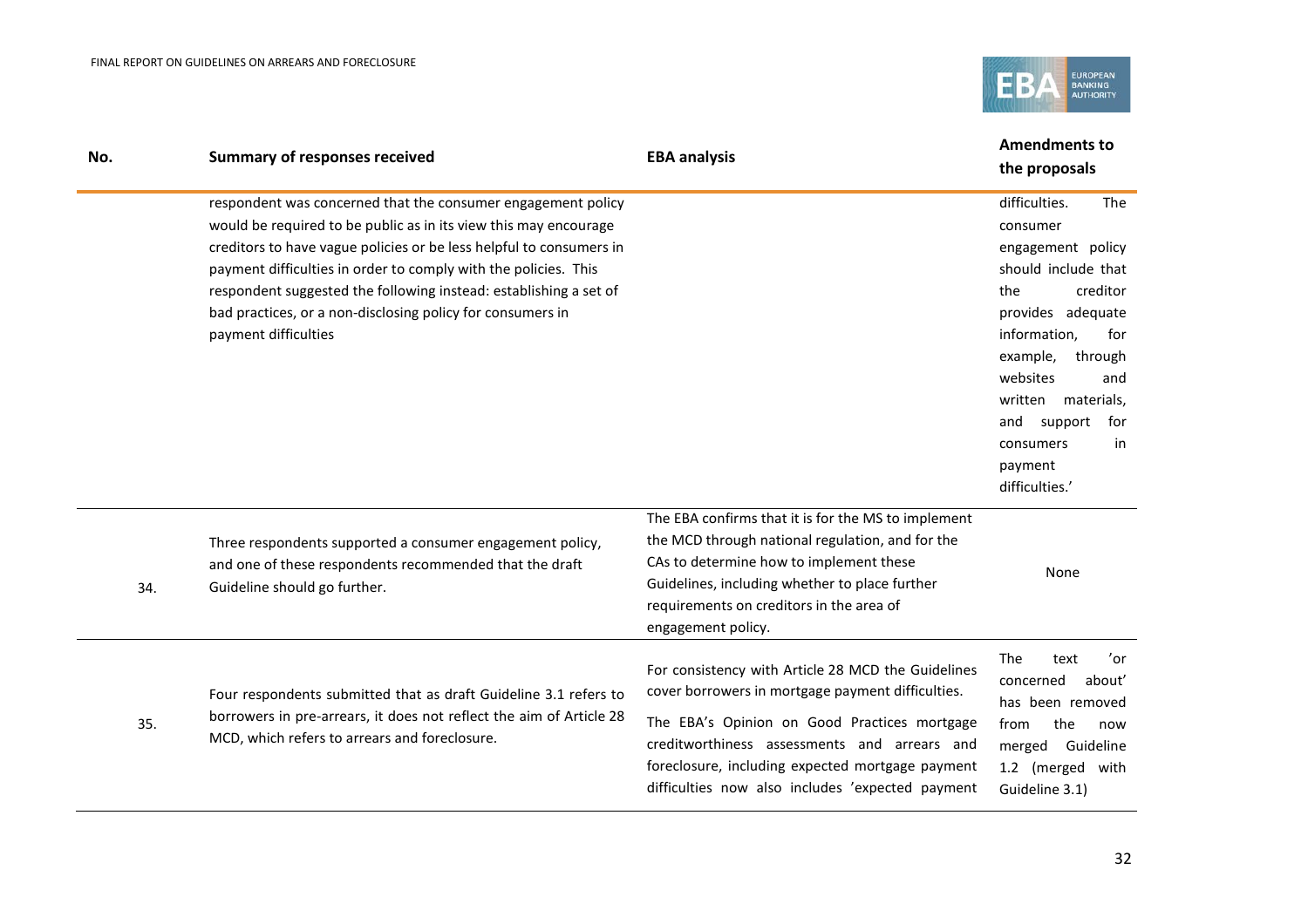

| No.                          | <b>Summary of responses received</b>                                                                                                                                                                                                                                                                                                                                                                                                                                                                                                                                                                                                                                                              | <b>EBA analysis</b>                                                                                                                                                                                                                                                                                                                                                                                                                                                                                                                                 | <b>Amendments to</b><br>the proposals |
|------------------------------|---------------------------------------------------------------------------------------------------------------------------------------------------------------------------------------------------------------------------------------------------------------------------------------------------------------------------------------------------------------------------------------------------------------------------------------------------------------------------------------------------------------------------------------------------------------------------------------------------------------------------------------------------------------------------------------------------|-----------------------------------------------------------------------------------------------------------------------------------------------------------------------------------------------------------------------------------------------------------------------------------------------------------------------------------------------------------------------------------------------------------------------------------------------------------------------------------------------------------------------------------------------------|---------------------------------------|
|                              |                                                                                                                                                                                                                                                                                                                                                                                                                                                                                                                                                                                                                                                                                                   | difficulties'.                                                                                                                                                                                                                                                                                                                                                                                                                                                                                                                                      |                                       |
| 36.                          | These respondents stated that it is the role of either the advice<br>sector or public authorities to provide adequate information to<br>Two respondents stated that<br>consumers, not creditors.<br>consumers already receive adequate information so a consumer<br>engagement policy is unnecessary. One of these respondents<br>suggested that the Guidelines should stress that creditors are not<br>to take over the role of debt-counselling agencies.                                                                                                                                                                                                                                       | As some respondents indicated that consumers<br>already receive adequate information and support<br>from the creditor, and 28% of CAs already meet or<br>exceed this draft guideline's requirements, the EBA<br>considers that creditors do have a role in providing<br>this information and support to consumers.                                                                                                                                                                                                                                  | None                                  |
| <b>Guideline 3.2:</b><br>37. | One respondent suggested deleting the draft Guideline.<br>One respondent explained that one of the most important<br>challenges for consumers is to understand technical banking<br>language, therefore supported the draft Guideline and<br>recommended that creditors should also take measures to be<br>sure that the information provided is clear and well understood<br>by all categories of consumers. Another respondent noted that it<br>can be difficult to communicate in legally correct and at the same<br>time clear and plain language. This respondent suggested<br>rewording the Guideline to 'The creditor should communicate as<br>clearly and in plain language as possible.' | The EBA does not agree that this guideline should<br>be deleted.<br>The EBA considers that requiring the creditor to<br>communicate clearly is sufficient. Requiring<br>creditors to ensure that the information is well<br>understood is unlikely to be practical and would<br>impose an unduly large burden on creditors. The<br>EBA considers that creditors should be able to<br>communicate in both legally correct and plain<br>language, as over 50% of the CAs have indicated<br>that they already have to comply with this<br>requirement. | None                                  |
| <b>Guideline 3.3:</b><br>38. | One respondent generally supported the draft guideline.                                                                                                                                                                                                                                                                                                                                                                                                                                                                                                                                                                                                                                           | The EBA notes the comments made by the<br>respondent.                                                                                                                                                                                                                                                                                                                                                                                                                                                                                               | None                                  |
| 39.                          | One respondent suggested deleting this Guideline.<br>Two<br>respondents suggested that "known by the creditor" be added to                                                                                                                                                                                                                                                                                                                                                                                                                                                                                                                                                                        | Charges incurred as a result of the payment<br>shortfall may vary between countries. The MCD                                                                                                                                                                                                                                                                                                                                                                                                                                                        | None                                  |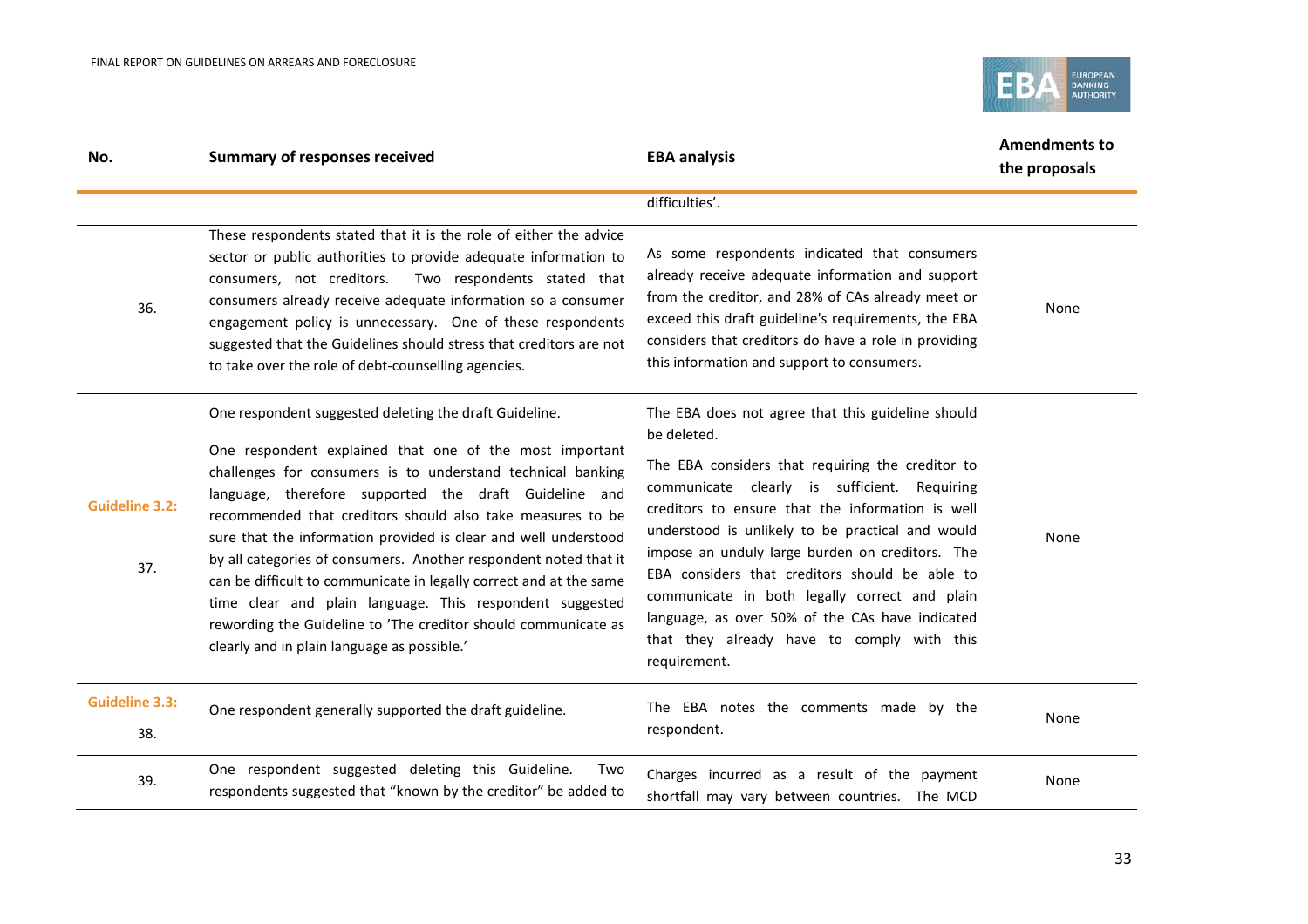

| No.                          | <b>Summary of responses received</b>                                                                                                                                                                                                                                                                                                                                                                                                                                                                                                                                                            | <b>EBA analysis</b>                                                                                                                                                                                                                                                                                                                                                                                                                                                                                                                                  | <b>Amendments to</b><br>the proposals |
|------------------------------|-------------------------------------------------------------------------------------------------------------------------------------------------------------------------------------------------------------------------------------------------------------------------------------------------------------------------------------------------------------------------------------------------------------------------------------------------------------------------------------------------------------------------------------------------------------------------------------------------|------------------------------------------------------------------------------------------------------------------------------------------------------------------------------------------------------------------------------------------------------------------------------------------------------------------------------------------------------------------------------------------------------------------------------------------------------------------------------------------------------------------------------------------------------|---------------------------------------|
|                              | the end of draft Guideline 3.3 c). One respondent requested<br>clarity as to which costs would be classified as 'the charges<br>incurred as a result of the payment shortfall'.                                                                                                                                                                                                                                                                                                                                                                                                                 | addresses the imposition of charges in Article 28.<br>The EBA is of the view that more detail is<br>unnecessary.                                                                                                                                                                                                                                                                                                                                                                                                                                     |                                       |
| 40.                          | One respondent suggested that the word 'importance' in draft<br>Guideline 3.3 (d) could be the wrong word, and suggested the<br>guideline be reworded to 'the possible legal consequences for the<br>consumer if he/she does not cooperate with the creditor to solve<br>the situation'. This respondent also submitted that clarity is<br>needed on how long difficulties must persist in order to trigger<br>the disclosure of additional information.                                                                                                                                        | The EBA considers that it is important that the<br>consumer cooperate with the creditors.<br>The EBA confirms that it is for MS to implement the<br>MCD through national regulation, and for CAs to<br>determine how to implement these guidelines,<br>including the length of time that difficulties should<br>persist before additional information is provided.                                                                                                                                                                                   | None                                  |
| <b>Guideline 3.4:</b><br>41. | Four respondents submitted that Guideline 3.4 imposes a new<br>information disclosure requirement on creditors in addition to<br>other information disclosure requirements under the MCD, and<br>does not reflect the aim of Article 28 MCD. One of these<br>respondents said that MS' legislatures should determine this<br>detail and such requirements are already included in loan<br>agreements. This respondent further submitted that consumers<br>may consider such information provision as prohibited unofficial<br>pressure. One respondent suggested deleting this draft guideline. | The information disclosure<br>requirement in<br>Guideline 3.4 is applicable in cases where the<br>consumer is in payment difficulties, and supports<br>Article 28 of the Directive. The other information<br>disclosure requirements in the MCD are pre-<br>contractual requirements.<br>The EBA is of the view that while care must be<br>taken to ensure that not too much pressure is<br>placed on consumers in payment difficulties, the<br>provision of this information is important, in order<br>to ensure that consumers are fully informed. | None                                  |
| 42.                          | Two respondents agreed with the Guideline in principle. One of<br>these respondents expressed concern that the Guideline may<br>directly or indirectly require the CAs to introduce                                                                                                                                                                                                                                                                                                                                                                                                             | The guideline only requires creditors to provide<br>information to consumers<br>about available<br>government/public schemes or support. Therefore,                                                                                                                                                                                                                                                                                                                                                                                                  | None                                  |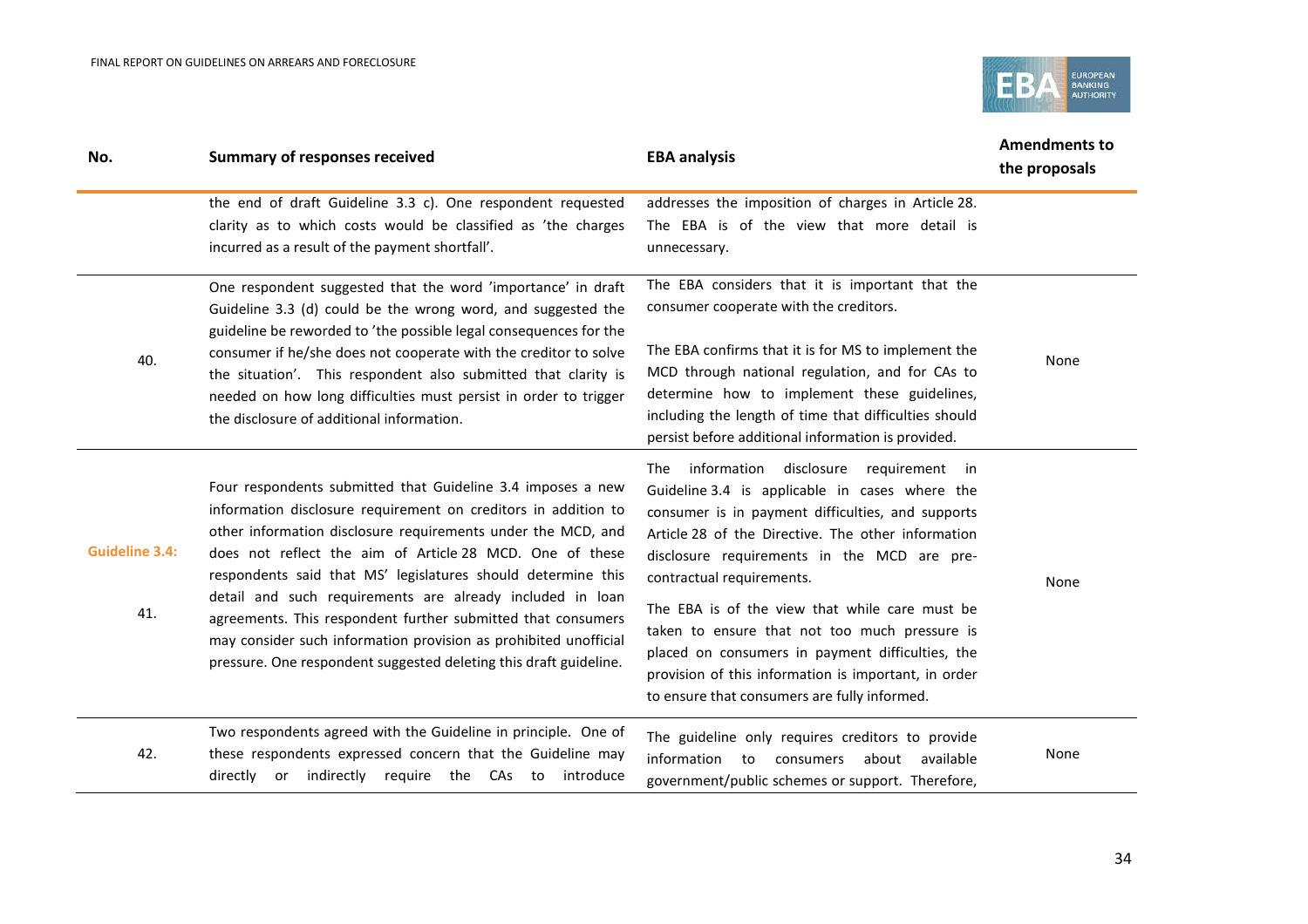

| No. | <b>Summary of responses received</b>                                                                                                                                                                                                                                                                                                                                                                                                                                                                                                                                                                                                                                                                                                                                                                                                                                                                                                                                                                                                                                                                                                                                       | <b>EBA analysis</b>                                                                                                                                                                                                                                                                                                                                                                                                                                                                                                                                                                                                                                                                                                                                                | <b>Amendments to</b><br>the proposals |
|-----|----------------------------------------------------------------------------------------------------------------------------------------------------------------------------------------------------------------------------------------------------------------------------------------------------------------------------------------------------------------------------------------------------------------------------------------------------------------------------------------------------------------------------------------------------------------------------------------------------------------------------------------------------------------------------------------------------------------------------------------------------------------------------------------------------------------------------------------------------------------------------------------------------------------------------------------------------------------------------------------------------------------------------------------------------------------------------------------------------------------------------------------------------------------------------|--------------------------------------------------------------------------------------------------------------------------------------------------------------------------------------------------------------------------------------------------------------------------------------------------------------------------------------------------------------------------------------------------------------------------------------------------------------------------------------------------------------------------------------------------------------------------------------------------------------------------------------------------------------------------------------------------------------------------------------------------------------------|---------------------------------------|
|     | government/public schemes or support.<br>Two respondents requested clarification on the meaning of<br>'government/public scheme or support'. The first respondent was<br>also of the view that creditors should not be liable for the<br>information provided as a creditor cannot act as a legal advisor.<br>The other respondent emphasised that third parties such as<br>charity organisations may be able to provide information and<br>offer debt management advice.<br>Another respondent asked for clarity that creditors will not be<br>required to deliver debt counselling.<br>One respondent suggested that the Guideline be more specific as<br>to the actual signposting needed for consumers in difficulty (e.g.,<br>debt advice agencies rather than general schemes to encourage<br>house buyers).<br>Another respondent was of the view that information about<br>government/public schemes should be the responsibility of<br>public authorities, not creditors. This respondent also submitted<br>that premature disclosure by the creditor of information about<br>government/public schemes could lessen the consumer's feeling<br>of responsibility. | this guideline will not require the CAs to introduce<br>such schemes or support if they do not already<br>exist.<br>The EBA is of the view that it is helpful for<br>consumers to be notified by the creditor of<br>government/public schemes if they are available.<br>This is because the creditor is best placed to know<br>when the consumer is in payment difficulties and<br>therefore may need to avail of such support. As<br>government/public schemes and support differ, the<br>EBA thinks that the wording is sufficient as it is to<br>capture all types.<br>The EBA does not consider that the addition of a<br>reference in this Guideline to schemes or support<br>provided by charities is necessary and that the<br>current wording is adequate. |                                       |
|     |                                                                                                                                                                                                                                                                                                                                                                                                                                                                                                                                                                                                                                                                                                                                                                                                                                                                                                                                                                                                                                                                                                                                                                            |                                                                                                                                                                                                                                                                                                                                                                                                                                                                                                                                                                                                                                                                                                                                                                    |                                       |

#### **Guideline 4.1:**

- Eight respondents stated that Guideline 4.1 seems to impose an obligation on creditors to make concessions to borrowers.
- 43. In that regard, many of them argued that this could result in

The MCD provides in Article 28(1), that 'Member States shall adopt measures to encourage creditors to exercise reasonable forbearance before

None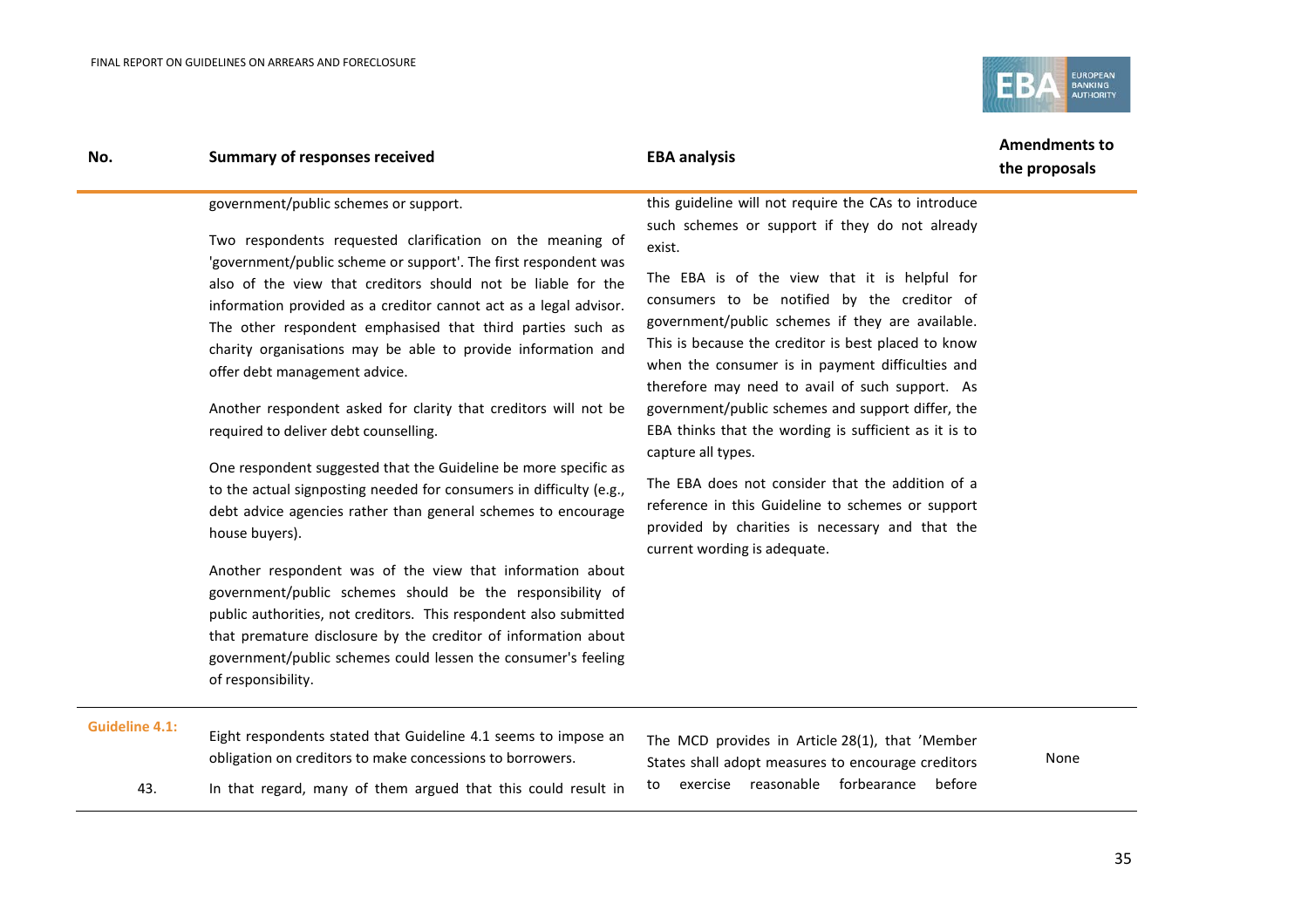

| No. | <b>Summary of responses received</b>                                                                                                                                                                                                                                                                                                                                                                                                                                                                                                                                                                                                                                                                                                                                                                                                                                                                                                                                                                                                                                                                                                                                                                                                                                         | <b>EBA analysis</b>                                                                                                                                                                                                                                                                                                                                                                                                                                                                                                                                                                                                                                                                                                | <b>Amendments to</b><br>the proposals                                                                                                                                                                                                                                                                                                                        |
|-----|------------------------------------------------------------------------------------------------------------------------------------------------------------------------------------------------------------------------------------------------------------------------------------------------------------------------------------------------------------------------------------------------------------------------------------------------------------------------------------------------------------------------------------------------------------------------------------------------------------------------------------------------------------------------------------------------------------------------------------------------------------------------------------------------------------------------------------------------------------------------------------------------------------------------------------------------------------------------------------------------------------------------------------------------------------------------------------------------------------------------------------------------------------------------------------------------------------------------------------------------------------------------------|--------------------------------------------------------------------------------------------------------------------------------------------------------------------------------------------------------------------------------------------------------------------------------------------------------------------------------------------------------------------------------------------------------------------------------------------------------------------------------------------------------------------------------------------------------------------------------------------------------------------------------------------------------------------------------------------------------------------|--------------------------------------------------------------------------------------------------------------------------------------------------------------------------------------------------------------------------------------------------------------------------------------------------------------------------------------------------------------|
|     | borrowers purposely not paying their instalments in the<br>knowledge that they would receive concessions, and that it could<br>have a significant impact on risk-weighted assets, thus increasing<br>the costs of mortgage loans together with the risk of credit<br>crunch phenomena.                                                                                                                                                                                                                                                                                                                                                                                                                                                                                                                                                                                                                                                                                                                                                                                                                                                                                                                                                                                       | foreclosure proceedings are initiated.'<br>As a consequence of that, the Guidelines provide<br>greater detail on how financial institutions should<br>give effect to this, by encouraging creditors to make<br>reasonable concessions towards a consumer facing,<br>or about to face, difficulties in meeting his/her<br>financial commitments.                                                                                                                                                                                                                                                                                                                                                                    |                                                                                                                                                                                                                                                                                                                                                              |
| 44. | Four respondents indicated that the requirement on a creditor to<br>offer total or partial refinancing of a credit agreement could<br>present a risk of action being taken against the lender on grounds<br>of a kind of 'abusive assistance' (this notion exists in France, for<br>example, in commercial collective actions) in the event that the<br>borrower is still unable to meet his/her repayments.<br>Three respondents highlighted that some concessions could be<br>judged as being an 'unfair preference' (a legal term arising from<br>some MS' bankruptcy/insolvency laws), if the consumer<br>afterwards is still unable to pay his/her debt. The respondents<br>stated that concessions that creditors have made after the<br>consumer's foreclosure could be interpreted as evidence for their<br>knowledge of an impending illiquidity. In such cases the creditor<br>can be obliged to repay each payment. The respondents<br>commented that to avoid such scenarios, creditors might feel the<br>need to file for bankruptcy/insolvency comparatively early, which<br>would also not be in the consumers' interests.<br>One respondent stated their view that changing the type of<br>mortgage is not a viable action for creditors in their efforts to | The EBA has amended the wording of Guideline 4.1<br>to reflect that the list of concessions in the<br>guideline is not an exhaustive list and is instead a<br>list of concessions that could be included in the<br>forbearance measures taken by the creditor.<br>The forbearance measures to be applied, how they<br>are implemented, and their scope are decisions to<br>be made by the creditor.<br>In addition, the Guideline sets out a list of ways in<br>which a credit agreement might be modified but if<br>one of them could represent a problem for the<br>creditor, other measures are not excluded.<br>These Guidelines should be applied without<br>prejudice to the Member State's legal framework. | Guideline 4.1 has<br>been amended as<br>follows:<br>'The creditor should<br>take into account<br>individual<br>the<br>circumstances<br>0f<br>the consumer, the<br>consumer's<br>interests and rights<br>and his/her ability<br>repay<br>when<br>to<br>deciding on which<br>steps<br>or<br>forbearance<br>measures to take.<br>Forbearance<br>measures<br>may |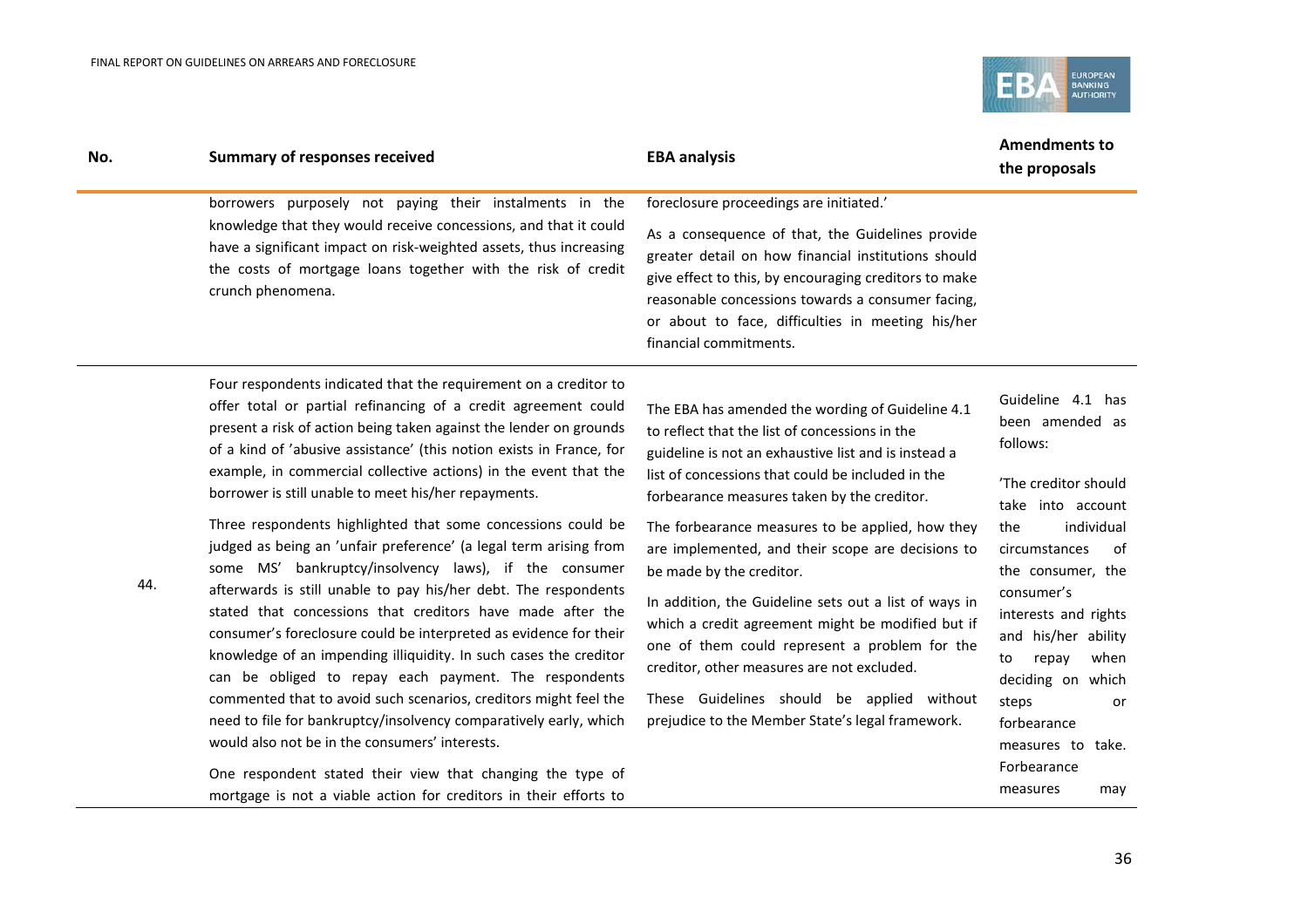

| No. | <b>Summary of responses received</b>                                                                                                                                                                                                                                                                                                                   | <b>EBA analysis</b> | <b>Amendments to</b><br>the proposals                                           |
|-----|--------------------------------------------------------------------------------------------------------------------------------------------------------------------------------------------------------------------------------------------------------------------------------------------------------------------------------------------------------|---------------------|---------------------------------------------------------------------------------|
|     | work out their receivables, taking into account the fact that the<br>types of mortgages grant different levels of loan security. Thus,<br>changing a real estate mortgage into a mortgage on some<br>movables would reduce the level of loan security and therefore.<br>the chances for banks to work out their receivables decrease<br>significantly. |                     | include one or both<br>of, the following<br>concessions to the<br>consumer: []' |
|     | One respondent argued that it is essential to take into account<br>national statutes of limitations regarding forbearance measures<br>(e.g. national time limit on the validity of claims on outstanding<br>payments).                                                                                                                                 |                     |                                                                                 |

Two respondents requested clarification on whether the refinancing arrangements as described in Guideline 4.1 are subject to consumer credit regulation or not (linked to the exemptions under Article 2(2)(j) CCD or Article 3(2)(f) MCD).

The refinancing agreements – conceived as refinancing of a credit agreement- referred in the Guidelines fall under the scope of Article 3 MCD, as the concept of 'credit agreement' in the Guidelines is the same as the one included therein, which indicates that the MCD should apply to i) credit agreements which are secured either by a mortgage or by another comparable security commonly used in a Member State on residential immovable property or secured by a right related to residential immovable property; and ii) credit agreements the purpose of which is to acquire or retain property rights in land or in an existing or projected building.

As a consequence of that, refinancing arrangements as described in the Guideline are not subject to consumer credit regulation.

None

 $\overline{a}$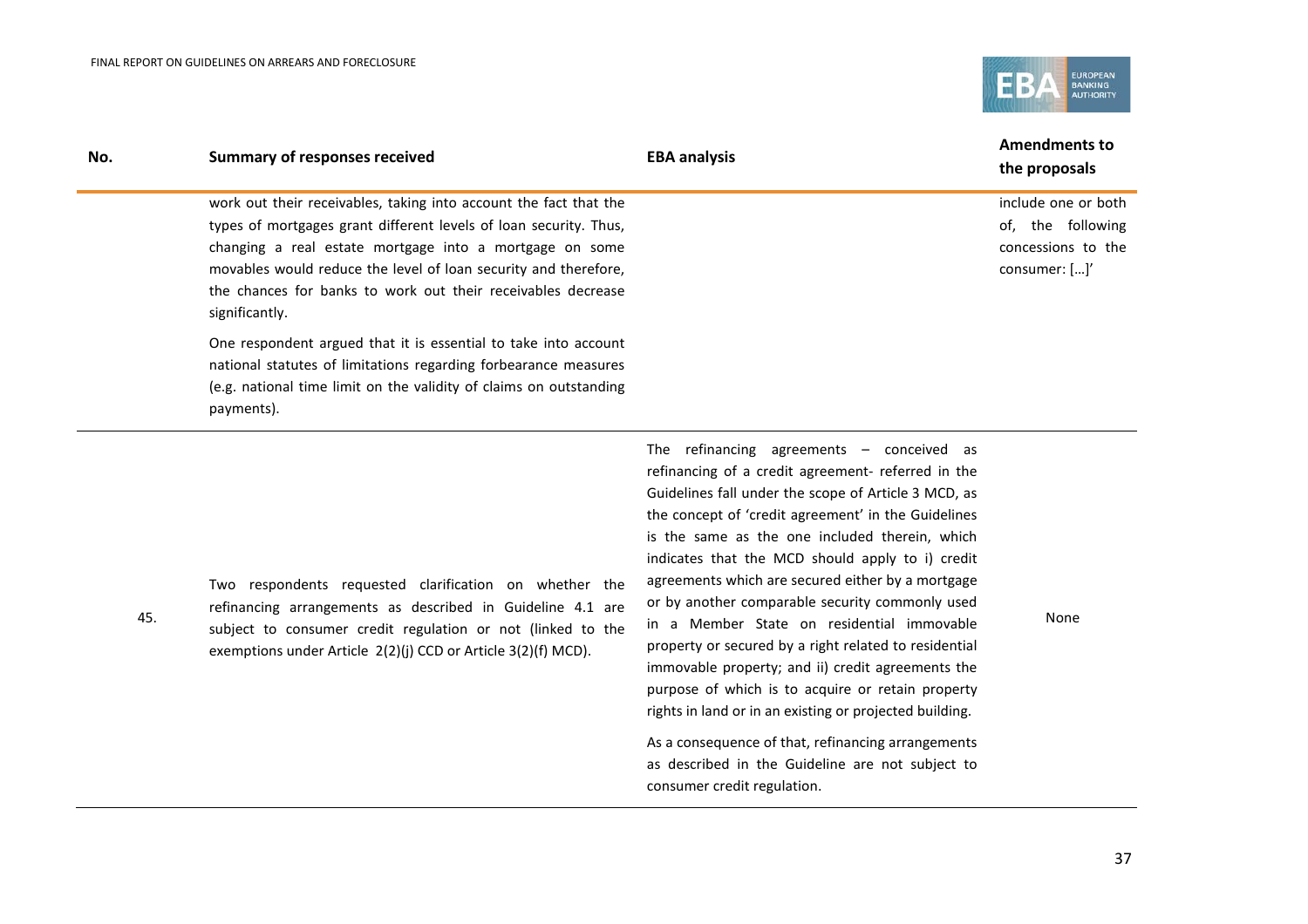

| No.                          | <b>Summary of responses received</b>                                                                                                                                                                                                                                                                                                                                                                                                                                                                                                                                                                                                                                                                                                                                                                                                                                                                                                                                                                                                                                                                                                                                                                                        | <b>EBA analysis</b>                                                                                                                                                                                                                                                                                                                                                                                                                                                                                                                                                                                                                                                                                    | <b>Amendments to</b><br>the proposals |
|------------------------------|-----------------------------------------------------------------------------------------------------------------------------------------------------------------------------------------------------------------------------------------------------------------------------------------------------------------------------------------------------------------------------------------------------------------------------------------------------------------------------------------------------------------------------------------------------------------------------------------------------------------------------------------------------------------------------------------------------------------------------------------------------------------------------------------------------------------------------------------------------------------------------------------------------------------------------------------------------------------------------------------------------------------------------------------------------------------------------------------------------------------------------------------------------------------------------------------------------------------------------|--------------------------------------------------------------------------------------------------------------------------------------------------------------------------------------------------------------------------------------------------------------------------------------------------------------------------------------------------------------------------------------------------------------------------------------------------------------------------------------------------------------------------------------------------------------------------------------------------------------------------------------------------------------------------------------------------------|---------------------------------------|
| 46.                          | Two respondents indicated that the legal principle 'pacta sunt<br>servanda' could be affected by the forbearance measures<br>included in the Guidelines.                                                                                                                                                                                                                                                                                                                                                                                                                                                                                                                                                                                                                                                                                                                                                                                                                                                                                                                                                                                                                                                                    | The binding character of the credit agreement is not<br>affected by the forbearance measures, as they are<br>based on the agreement of both parties - which is<br>the premise of the binding effect of the contract.                                                                                                                                                                                                                                                                                                                                                                                                                                                                                   | None                                  |
| <b>Guideline 5.1:</b><br>47. | Six respondents stated their views that the requirement to<br>establish records in the final part of Guideline 5.1 places a<br>significant burden of administrative bureaucracy on the creditor<br>and could hamper the process of finding a speedy and non-<br>bureaucratic solution for the consumer.<br>Two respondents agreed with the existence of such records but<br>asked to soften the apparent demand on the documentation duty<br>and to clarify the concept 'adequate' records.<br>Five respondents stated that the first part of the Guideline 5.1<br>implies that a very subjective question in the negotiation<br>between the creditor and the borrower is recorded. In the same<br>line of opinion, one of respondents requested the clarification of<br>the term 'appropriate option' and another respondent stated<br>their doubts about the usefulness of this requirement.<br>One respondent stated that there is a potential inconsistency<br>with the level 1 regulation because the respondent is of the view<br>that Guideline 5.1 goes further than the requirements laid down<br>in Article 28 MCD, while such stricter requirements are not<br>necessary to achieve the objective or Article 28. | The EBA considers it important that a record be<br>maintained of the reasons why option(s) offered to<br>the consumer are appropriate for his/her individual<br>circumstances so that this information is available<br>for supervisors and/or consumers.<br>The Guidelines provide further detail on how<br>financial institutions should document and register<br>the measures adopted towards consumers<br>according to Article 28 MCD. These requirements<br>are considered necessary to protect the borrower in<br>order to ensure that creditors comply with their<br>level 1 obligation; therefore the EBA considers that<br>such requirements are fully consistent with the<br>Directive's aim. | None                                  |

48. One respondent asked to clarify Guideline 5.1 in the sense that The EBA does not consider that any amendment is None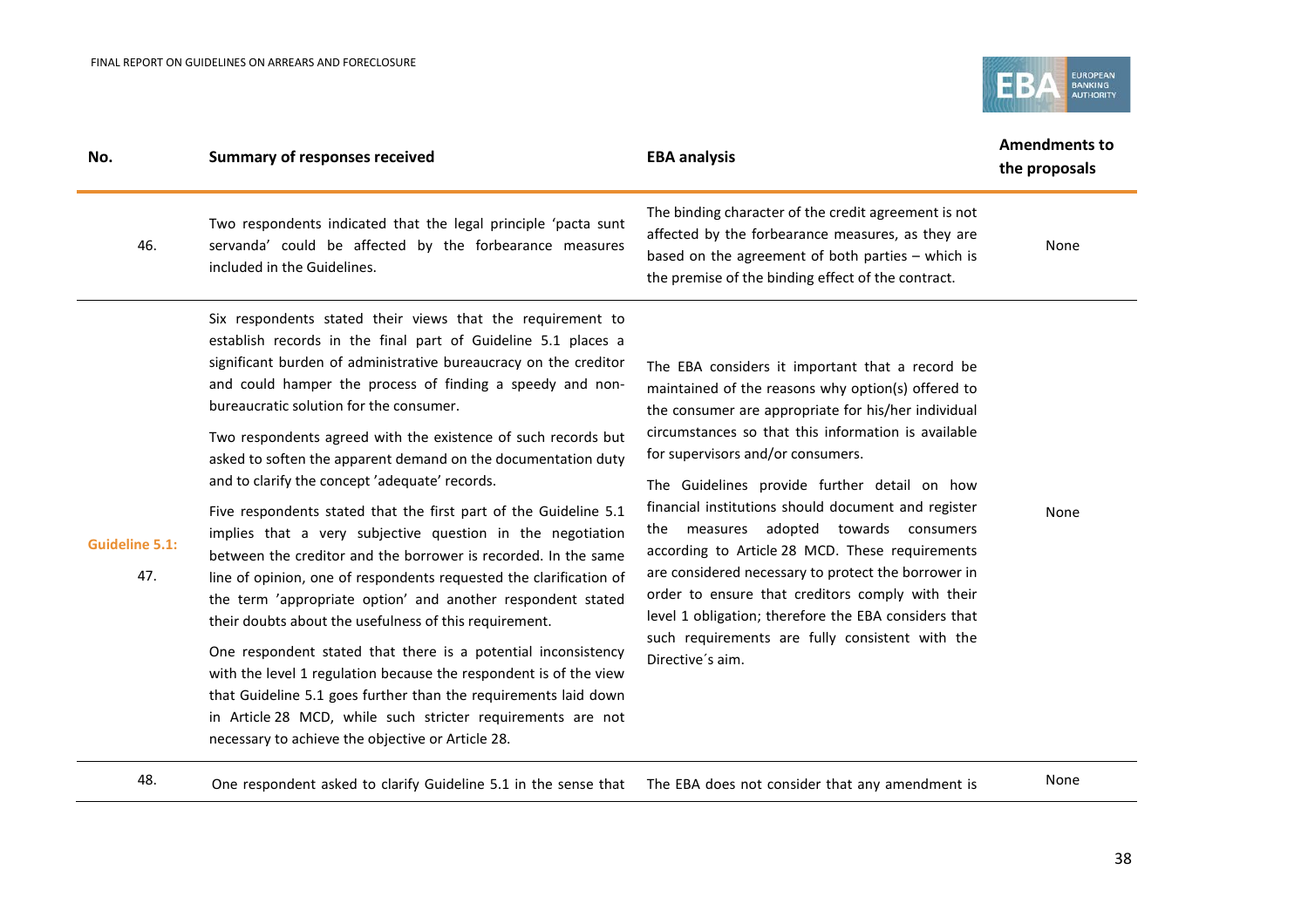

| No. | <b>Summary of responses received</b>                                                                                                                                                                                                                                                                                                                                                                                                                   | <b>EBA analysis</b>                                                                                                                                                                                                                                                                                                                   | <b>Amendments to</b><br>the proposals |
|-----|--------------------------------------------------------------------------------------------------------------------------------------------------------------------------------------------------------------------------------------------------------------------------------------------------------------------------------------------------------------------------------------------------------------------------------------------------------|---------------------------------------------------------------------------------------------------------------------------------------------------------------------------------------------------------------------------------------------------------------------------------------------------------------------------------------|---------------------------------------|
|     | the information should only be available for the CAs.                                                                                                                                                                                                                                                                                                                                                                                                  | necessary to Guideline 5.1.                                                                                                                                                                                                                                                                                                           |                                       |
| 49. | Four respondents considered that the interests of the creditor<br>and the borrower are not always aligned and therefore this<br>provision could be an additional and unjustified source of<br>litigation (where the burden of the proof would be assumed<br>solely by the creditor).<br>Another respondent asked for the total deletion of this guideline<br>because the creditor (and its creditors) have a different interest<br>from the borrowers. | EBA considers that, despite the different interests in<br>play, the proposed guidelines are beneficial to the<br>creditor as a whole because ultimately the purpose<br>of the Guidelines, according to Article 28 MCD, is to<br>avoid the initiation of foreclosure proceedings.                                                      | None                                  |
| 50. | One respondent asked to adequately reflect in the Guideline that<br>each decision of the creditor on a concession is at the same time<br>a decision to waive its related claims under the contract, i.e., the<br>creditor's decision is based upon a number of components often<br>related to the individual debtor and his/her situation.                                                                                                             | The Guidelines do not prevent the creditor from<br>considering each consumer's situation on a case by<br>case basis and making a decision on the appropriate<br>concession for a consumer based on components<br>related to the individual consumer and his/her<br>situation.                                                         | None                                  |
| 51. | One respondent indicated that the content of the entire<br>guideline should be addressed by a published policy option on<br>this issue. Therefore, documenting the reason why a decision is<br>made based on a clear policy could be redundant.                                                                                                                                                                                                        | The establishment of a general policy might be<br>indeed a good measure to assure an equitable<br>treatment of the borrowers of an entity. However,<br>from the EBA's point of view, it should be a priority<br>to comply with these requirements as they are<br>designed regarding the individual circumstances of<br>each consumer. | None                                  |
| 52. | Three respondents asked to clarify the terms and conditions to<br>achieve the records required in Guideline 5.1. One considered                                                                                                                                                                                                                                                                                                                        | The Guidelines allow flexibility for the CAs, in<br>implementing these guidelines, to specify further                                                                                                                                                                                                                                 | None                                  |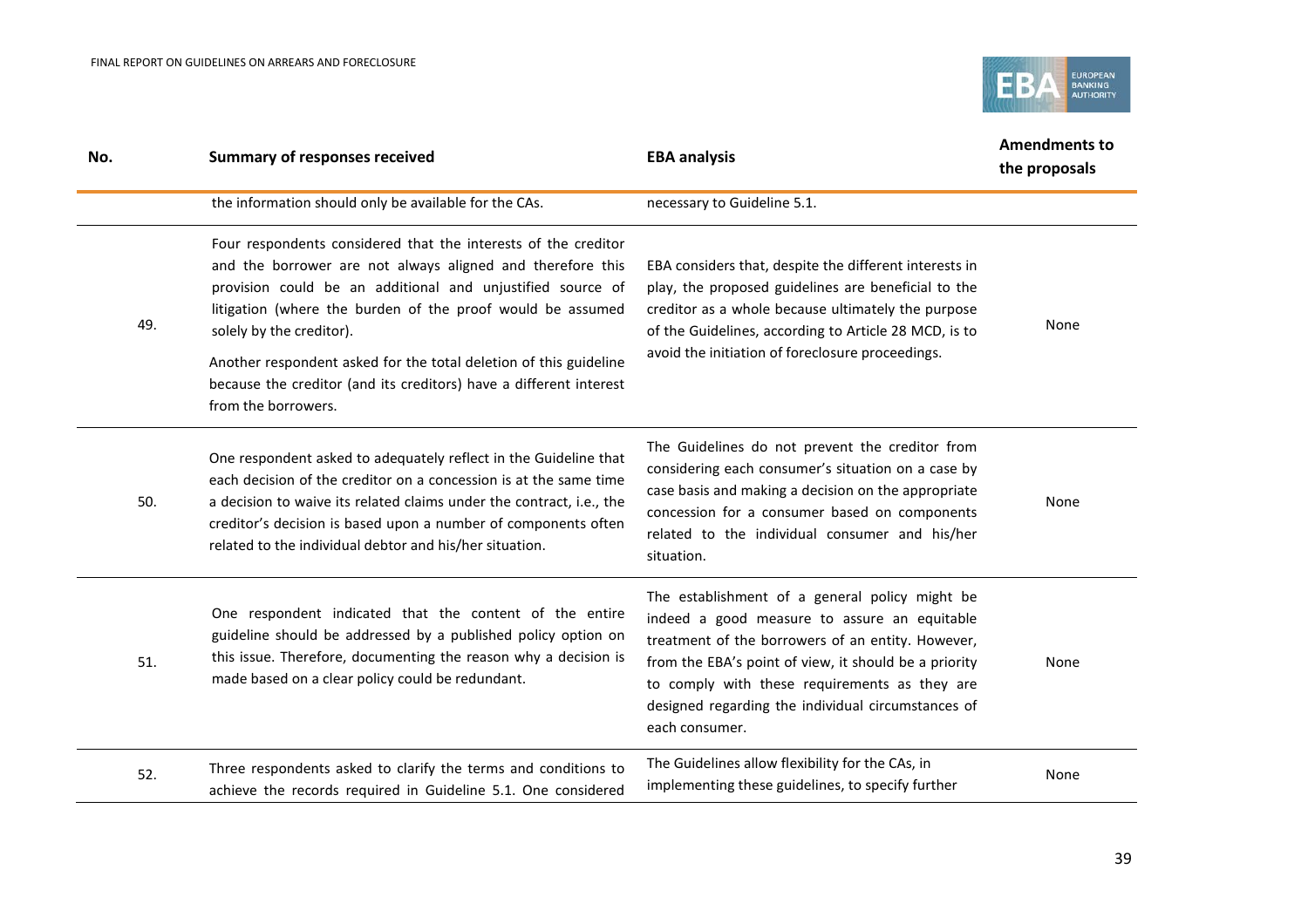

| No.                                | <b>Summary of responses received</b>                                                                                                                                                                                                                                                                                                                                                                                              | <b>EBA analysis</b>                                                                                                                                                                                                                    | <b>Amendments to</b><br>the proposals |  |
|------------------------------------|-----------------------------------------------------------------------------------------------------------------------------------------------------------------------------------------------------------------------------------------------------------------------------------------------------------------------------------------------------------------------------------------------------------------------------------|----------------------------------------------------------------------------------------------------------------------------------------------------------------------------------------------------------------------------------------|---------------------------------------|--|
|                                    | that the records should be retained for at least 3 years and<br>another respondent commented that the period should be<br>limited to a certain time and should consider national<br>regulations.                                                                                                                                                                                                                                  | requirements on the retention of documentation<br>and the timeline that should apply to retention.                                                                                                                                     |                                       |  |
| additional requirement.            | Question 2: Are there any additional requirements that you would suggest adding to the Guidelines? If so, outline the reason(s) for each proposed                                                                                                                                                                                                                                                                                 |                                                                                                                                                                                                                                        |                                       |  |
| <b>General</b><br>comments:<br>53. | Four respondents commented that the Guidelines are complete<br>and that no additional requirements are necessary.                                                                                                                                                                                                                                                                                                                 | The EBA notes the comments made.                                                                                                                                                                                                       | None                                  |  |
| 54.                                | Four respondents commented that the Guidelines should include<br>a requirement setting out the consumer's obligation to co-<br>operate with the creditor. Two respondents further suggested<br>that the protections of the Directive should not apply to non-<br>cooperative consumers.                                                                                                                                           | This is outside of the scope of the EBA's mandate.                                                                                                                                                                                     | None                                  |  |
| 55.                                | Where the guidelines cover non-primary dwelling type residential<br>mortgage borrowers, because of the national discretion in the<br>MCD to include buy-to-let properties within the scope, two<br>respondents requested that the guidelines be formulated so as to<br>avoid giving rise to legal uncertainty, and to avoid unnecessarily<br>extending mortgage resolution processes to properties other<br>than the family home. | The EBA states in the Scope of the Guidelines that<br>these guidelines deal with the requirement set out<br>in Article 28 MCD in respect of credit agreements<br>which fall under the scope of, and as specified in,<br>Article 3 MCD. | None                                  |  |
| 56.                                | One respondent asked for a change in the wording 'The creditor<br>should provide support  to consumers in payment difficulties'.                                                                                                                                                                                                                                                                                                  | The EBA does not agree to the proposed wording<br>change because it is the majority of the consumers                                                                                                                                   | None                                  |  |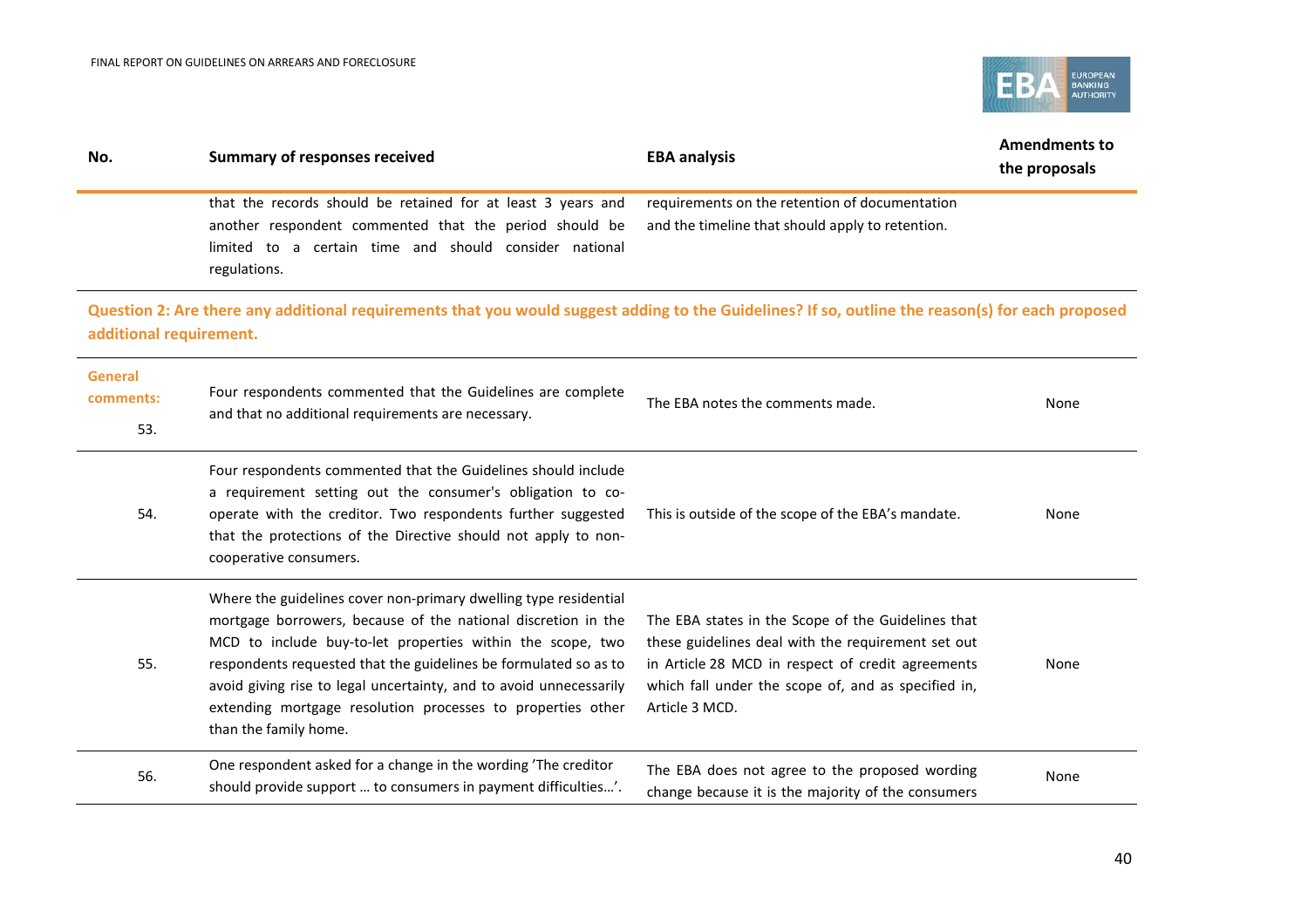

| No.                        | <b>Summary of responses received</b>                                                                                                                                                                                                                                                                                                                                                            | <b>EBA analysis</b>                                                                                                                                                                                                                                                                                                                                                                                                    | <b>Amendments to</b><br>the proposals |  |
|----------------------------|-------------------------------------------------------------------------------------------------------------------------------------------------------------------------------------------------------------------------------------------------------------------------------------------------------------------------------------------------------------------------------------------------|------------------------------------------------------------------------------------------------------------------------------------------------------------------------------------------------------------------------------------------------------------------------------------------------------------------------------------------------------------------------------------------------------------------------|---------------------------------------|--|
|                            | Since some customers in payment difficulties are not available to<br>the creditor, i.e. they are serving a life sentence in prison, the<br>respondent asks that the word 'should' be changed to 'provide<br>adequate support'.                                                                                                                                                                  | that should be protected. Even if a minority might<br>be unavailable for the creditor, the vast majority<br>needs the protection of a support if there will be<br>payment difficulties.                                                                                                                                                                                                                                |                                       |  |
| 57.                        | One respondent commented that the Guidelines do not state<br>how long a creditor should pursue forbearance measures.                                                                                                                                                                                                                                                                            | The EBA is of the opinion that this should be<br>decided by the individual company since it is both in<br>the interest of the company and the creditor to find<br>a good solution to the problem.                                                                                                                                                                                                                      | None                                  |  |
| 58.                        | One respondent commented that the Guidelines should<br>reference that the choice of the appropriate credit form, for<br>example, long term fixed rates, can help to prevent payment<br>defaults. The respondent also commented that it must be<br>ensured that the creditor is entitled to compensation if the<br>mortgage is repaid before the fixed-rate term ends.                           | The EBA is of the view that this comment falls<br>outside of the scope of these guidelines and is dealt<br>with by Article 25(3) MCD.                                                                                                                                                                                                                                                                                  | None                                  |  |
| <b>Guideline 1:</b><br>59. | Two respondents commented that:<br>i. Creditors should identify consumers susceptible to arrears, and<br>have appropriate strategies to treat them fairly, if variable-rate<br>loan indices increase or if the exchange rates for foreign currency<br>mortgages increase. One respondent commented that early<br>detection procedures should be aligned to the way that credit<br>was provided. | All these suggestions are welcome. However,<br>guidelines set out the EBA's view of appropriate<br>supervisory practices within the European System<br>of Financial Supervision or of how Union law should<br>be applied in a particular area. As a consequence of<br>that, the Guidelines provide broad European<br>minimum standards on how financial institutions<br>should give effect to the provisions stated in |                                       |  |
|                            | ii. Creditors should develop information on impairment and a<br>performance tracking system to proactively segment the pre-<br>arrears population. Creditors should develop strategies to                                                                                                                                                                                                       | Article 28 MCD, by encouraging creditors to make<br>concessions towards a consumer facing, or about to<br>face, difficulties in meeting his/her financial                                                                                                                                                                                                                                                              |                                       |  |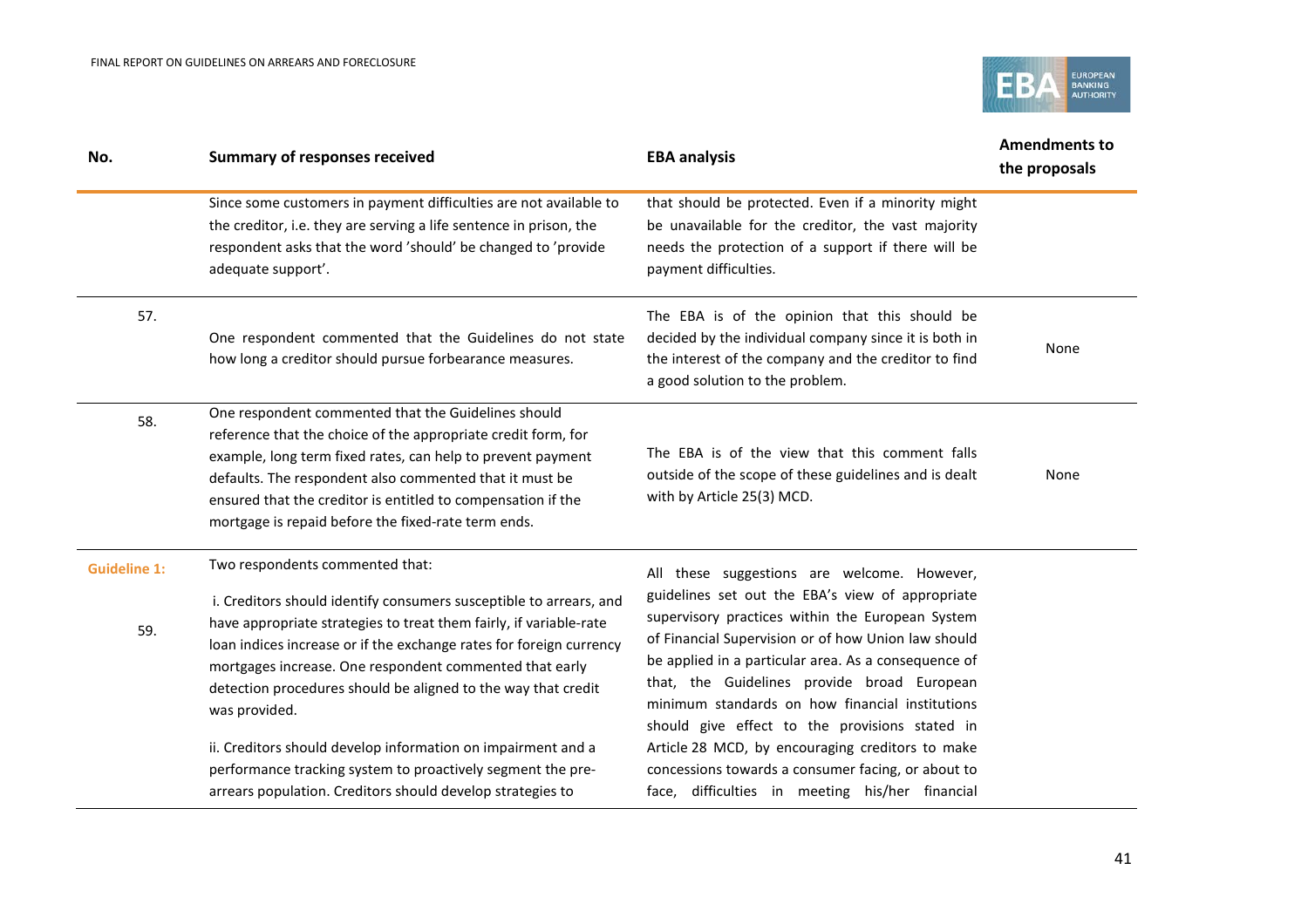

| No. | <b>Summary of responses received</b>                                                                                                                                                                                                                                                                                                                     | <b>EBA analysis</b>                                                                                                                                          | <b>Amendments to</b><br>the proposals |
|-----|----------------------------------------------------------------------------------------------------------------------------------------------------------------------------------------------------------------------------------------------------------------------------------------------------------------------------------------------------------|--------------------------------------------------------------------------------------------------------------------------------------------------------------|---------------------------------------|
|     | proactively engage with consumers who are most likely to be                                                                                                                                                                                                                                                                                              | commitments.                                                                                                                                                 |                                       |
|     | affected by rate increases including consumers who have had<br>payment difficulties in the past or have a high debt-to-income<br>ratio.                                                                                                                                                                                                                  | Therefore, very specific approaches are not deemed<br>appropriate at this stage. However, these practices<br>could be considered by the MS either in the MCD |                                       |
|     | iii. Creditors should use tools to detect and act upon early<br>warning signs such as consumers requesting to consolidate debt                                                                                                                                                                                                                           | transposition period or by the financial institutions<br>while applying the Guidelines.                                                                      |                                       |
|     | or missing other financial commitments.                                                                                                                                                                                                                                                                                                                  | For consistency with Article 28 MCD the Guidelines                                                                                                           | None                                  |
|     | iv. There should be a common definition of alerts incorporating<br>situations of risk of failure. The example of the Portuguese Action                                                                                                                                                                                                                   | cover borrowers in mortgage payment difficulties,<br>not expected payment difficulties.                                                                      |                                       |
|     | Plan for the Risk of Failure was given.                                                                                                                                                                                                                                                                                                                  | The EBA's Opinion on Good Practices mortgage<br>creditworthiness assessments and arrears and                                                                 |                                       |
|     | v. Senior management should have a duty to promote a culture<br>of delivering outcomes based on the best interests of consumers.<br>Senior management should ensure that decisions on forbearance<br>and repossession are suitable to the individual circumstances of<br>the consumer and are sensitive to the consumer's particular<br>vulnerabilities. | foreclosure, including expected mortgage payment<br>difficulties now also includes 'expected payment<br>difficulties'.                                       |                                       |
|     | vi. ' or expected payment difficulties' should be added to the<br>end of Guidelines 1.2 and 1.3.                                                                                                                                                                                                                                                         |                                                                                                                                                              |                                       |
|     | One reconordent commented that a new quideline should be                                                                                                                                                                                                                                                                                                 |                                                                                                                                                              |                                       |

One respondent commented that a new guideline should be inserted, as follows: 'The creditor should ensure that the structure of remuneration, reward and performance

60. management schemes for staff dealing with consumers in payment difficulties are aligned with the need to exercise reasonable forbearance.'

The EBA is developing guidelines on remuneration which will be published separately.

None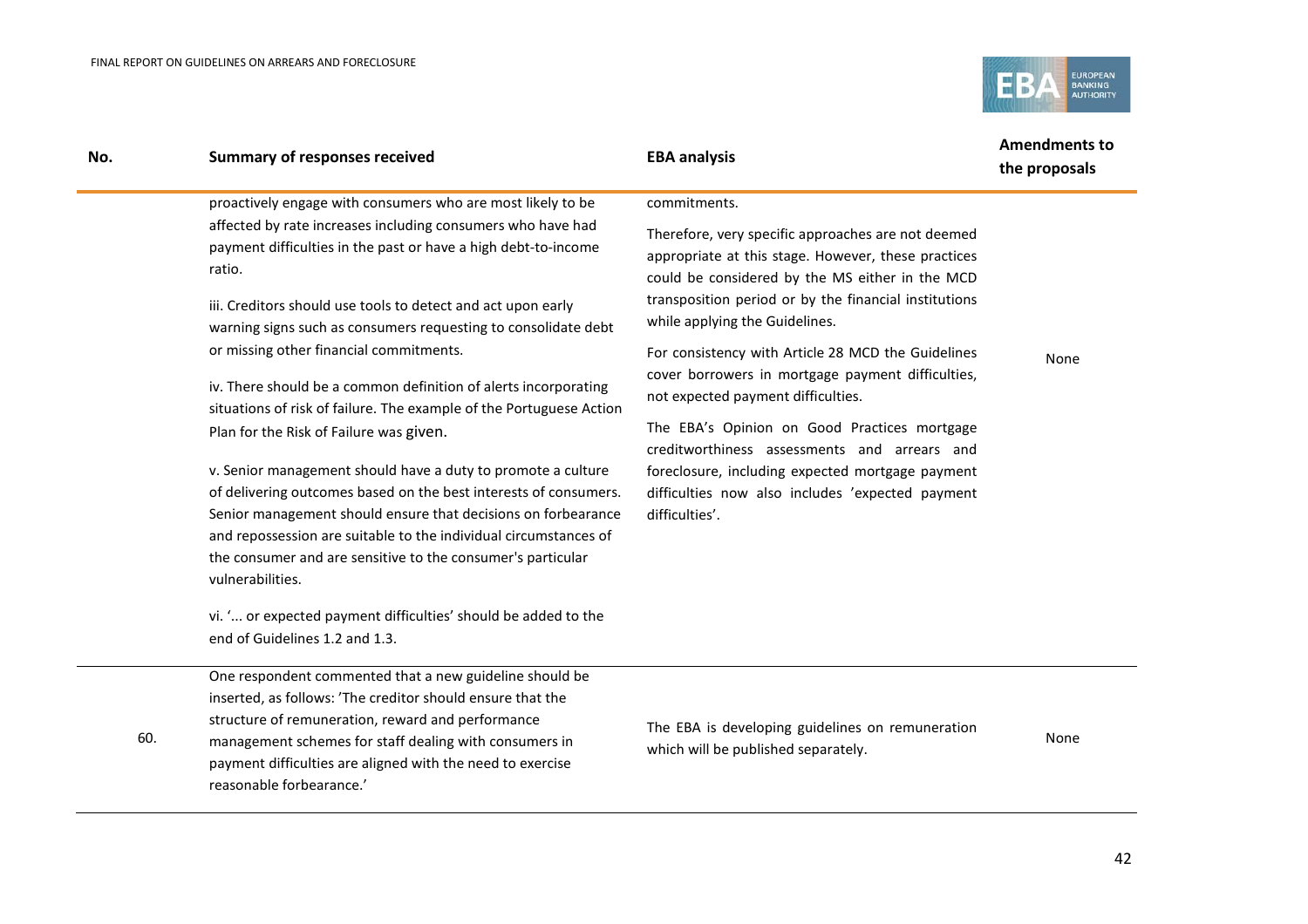

| No.                        | <b>Summary of responses received</b>                                                                                                                                                                                                                                                                                                                                                                                                                                                                                                                                                                                                                                                                                                                                                         | <b>EBA analysis</b>                                                                                                                                                                                                                                                                                                                                                                                                                                            | <b>Amendments to</b><br>the proposals                  |
|----------------------------|----------------------------------------------------------------------------------------------------------------------------------------------------------------------------------------------------------------------------------------------------------------------------------------------------------------------------------------------------------------------------------------------------------------------------------------------------------------------------------------------------------------------------------------------------------------------------------------------------------------------------------------------------------------------------------------------------------------------------------------------------------------------------------------------|----------------------------------------------------------------------------------------------------------------------------------------------------------------------------------------------------------------------------------------------------------------------------------------------------------------------------------------------------------------------------------------------------------------------------------------------------------------|--------------------------------------------------------|
| <b>Guideline 2:</b><br>61. | Two respondents commented that:<br>i. creditors should provide to a consumer, who notifies them that<br>they are at risk of payment difficulties, a document<br>acknowledging the notification from the consumer and outlining<br>the consumer's rights and duties.<br>ii. consumers in pre-arrears or in arrears should receive, free of<br>charge, information, advice and assistance from debt advice<br>entities.<br>iii. Consumers should be entitled to bring third parties, e.g.<br>lawyers, relatives, etc., to meetings with creditors.<br>iv. creditors should engage sensitively with consumers who have<br>specific needs or circumstances which may impact on their ability<br>to engage effectively with the creditor, for example, illness,<br>marital breakdown, grief, etc. | The Guidelines do not aim to be prescriptive,<br>allowing MS to comply in different ways, therefore<br>preserving flexibility for national markets.<br>v. Guideline 2.2 has been re-worded to include 'any<br>interaction by the creditor with the consumer' and<br>includes the requirement that this interaction<br>'should respect the consumer's privacy'. The EBA<br>considers that this adequately addresses the<br>respondents' comments about privacy. | Guideline 2.2 has<br>been revised as<br>set out above. |
|                            | v. Guideline 2.3 should include a statement to discourage<br>creditors or third parties acting for them from harassing<br>consumers or not respecting consumers' privacy.                                                                                                                                                                                                                                                                                                                                                                                                                                                                                                                                                                                                                    |                                                                                                                                                                                                                                                                                                                                                                                                                                                                |                                                        |
| <b>Guideline 3:</b><br>62. | Two respondents commented that the information provided to<br>consumers should be clear and easily understood by all<br>consumers. The respondents also pointed out the difficulties<br>experienced by consumers because of poor record keeping.                                                                                                                                                                                                                                                                                                                                                                                                                                                                                                                                             | The EBA considers that Guideline 3.1 addresses the<br>issues raised by the respondents as it requires that<br>the 'creditor should communicate clearly and in<br>plain language'.<br>Guideline 5.1 requires that a creditor should '[]<br>retain adequate records of its dealings with the                                                                                                                                                                     | None                                                   |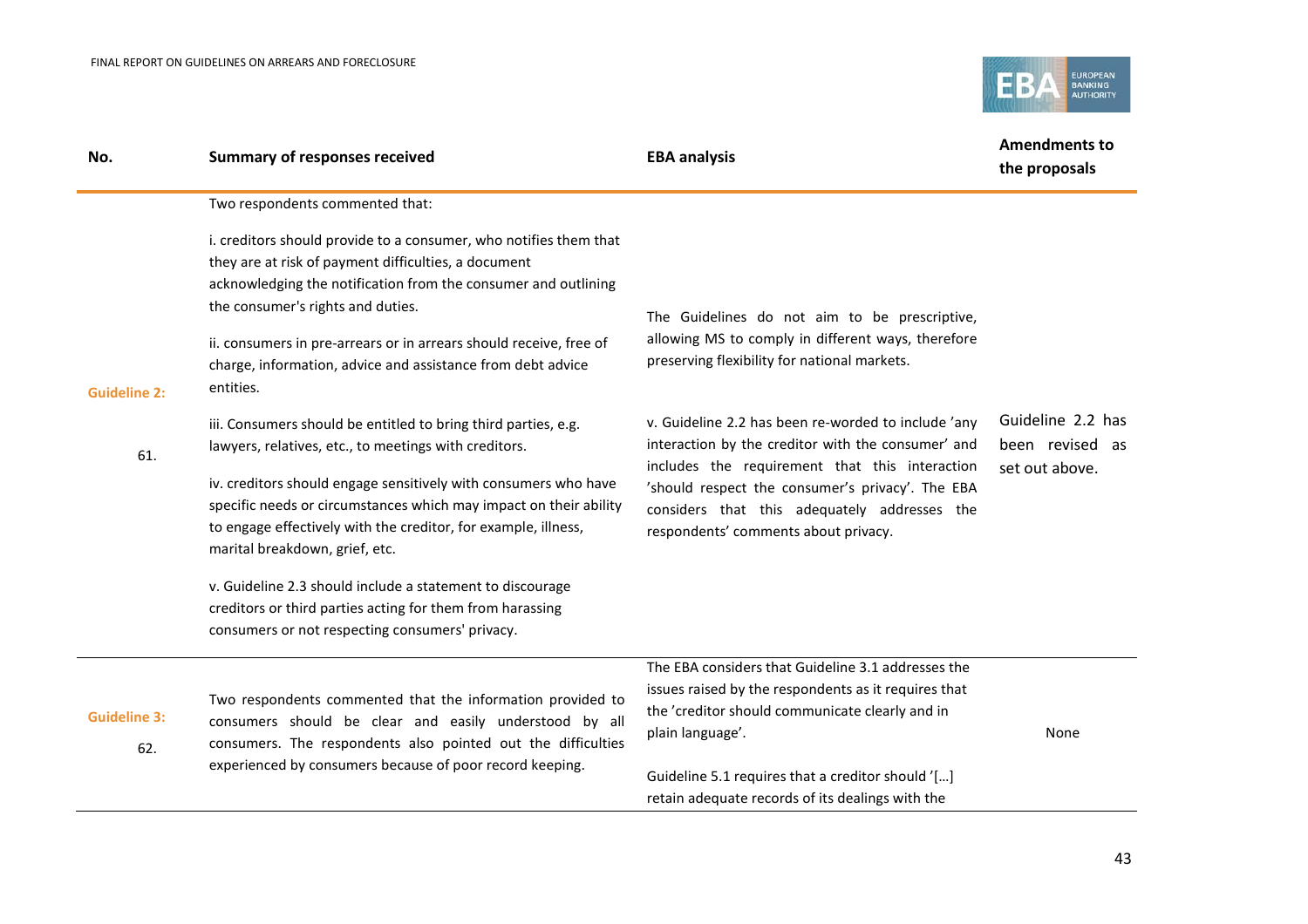

| No.                        | <b>Summary of responses received</b>                                                                                                                                                                                                                                                                                                                                                                                                                                                                                                                                                                                                                                                                                                                                                                                                                                                                                              | <b>EBA analysis</b>                                                                                                                                                                                                                                                                                                                                                                                                                                                                                                                                                                                                                                                                                                                                                                                                                                            | <b>Amendments to</b><br>the proposals |
|----------------------------|-----------------------------------------------------------------------------------------------------------------------------------------------------------------------------------------------------------------------------------------------------------------------------------------------------------------------------------------------------------------------------------------------------------------------------------------------------------------------------------------------------------------------------------------------------------------------------------------------------------------------------------------------------------------------------------------------------------------------------------------------------------------------------------------------------------------------------------------------------------------------------------------------------------------------------------|----------------------------------------------------------------------------------------------------------------------------------------------------------------------------------------------------------------------------------------------------------------------------------------------------------------------------------------------------------------------------------------------------------------------------------------------------------------------------------------------------------------------------------------------------------------------------------------------------------------------------------------------------------------------------------------------------------------------------------------------------------------------------------------------------------------------------------------------------------------|---------------------------------------|
|                            |                                                                                                                                                                                                                                                                                                                                                                                                                                                                                                                                                                                                                                                                                                                                                                                                                                                                                                                                   | consumer in payment difficulties []'.                                                                                                                                                                                                                                                                                                                                                                                                                                                                                                                                                                                                                                                                                                                                                                                                                          |                                       |
|                            | Two respondents suggested that an additional guideline should<br>be added relating to charges:                                                                                                                                                                                                                                                                                                                                                                                                                                                                                                                                                                                                                                                                                                                                                                                                                                    | The EBA considers that the proposed additional<br>guideline is not required as Article 28(2) MCD<br>relates to charges and states that '[] those charges<br>are no greater than is necessary to compensate the<br>creditor for costs it has incurred as a result of<br>default.'                                                                                                                                                                                                                                                                                                                                                                                                                                                                                                                                                                               |                                       |
| 63.                        | 'Creditors should only levy a charge where they are able<br>objectively to justify that the charge is equal to or lower than a<br>reasonable calculation of the cost of the additional<br>administration required as a result of the customer being in<br>payment difficulty'.                                                                                                                                                                                                                                                                                                                                                                                                                                                                                                                                                                                                                                                    |                                                                                                                                                                                                                                                                                                                                                                                                                                                                                                                                                                                                                                                                                                                                                                                                                                                                | None                                  |
| <b>Guideline 4:</b><br>64. | Two respondents pointed out that the Guidelines need to be<br>more detailed. In that regard, they suggested adding the<br>following statements:<br>Borrowers in arrears on obligations under their credit<br>а.<br>agreements should have a right to enter into a<br>settlement procedure that should apply to all types of<br>mortgage credits, which should not depend on<br>compliance with any conditions for access, nor<br>specifically requested by the borrower.<br>Borrowers have a right to receive a document informing<br>b.<br>them about their rights and duties under the settlement<br>procedure. Following the assessment of the borrower'<br>creditworthiness, the creditor should present one or<br>more restructuring proposals deemed adequate to the<br>borrower's financial situation.<br>The borrower should be granted a series of guarantees.<br>c.<br>Among these, creditors should be prohibited from | All these suggestions are welcome. However,<br>Guidelines set out the EBA's view of appropriate<br>supervisory practices within the European System<br>of Financial Supervision or of how Union law should<br>be applied in a particular area. As a consequence of<br>that, the Guidelines provide broad European<br>minimum standards on how financial institutions<br>should give effect to the provisions stated in<br>Article 28 MCD, by encouraging creditors to make<br>concessions towards a consumer facing, or about to<br>face, difficulties in meeting his/her financial<br>commitments.<br>Therefore, very specific approaches are not deemed<br>appropriate at this stage. However, these practices<br>could be considered by the MS either in the MCD<br>transposition period or by the financial institutions<br>while applying the Guidelines. | None                                  |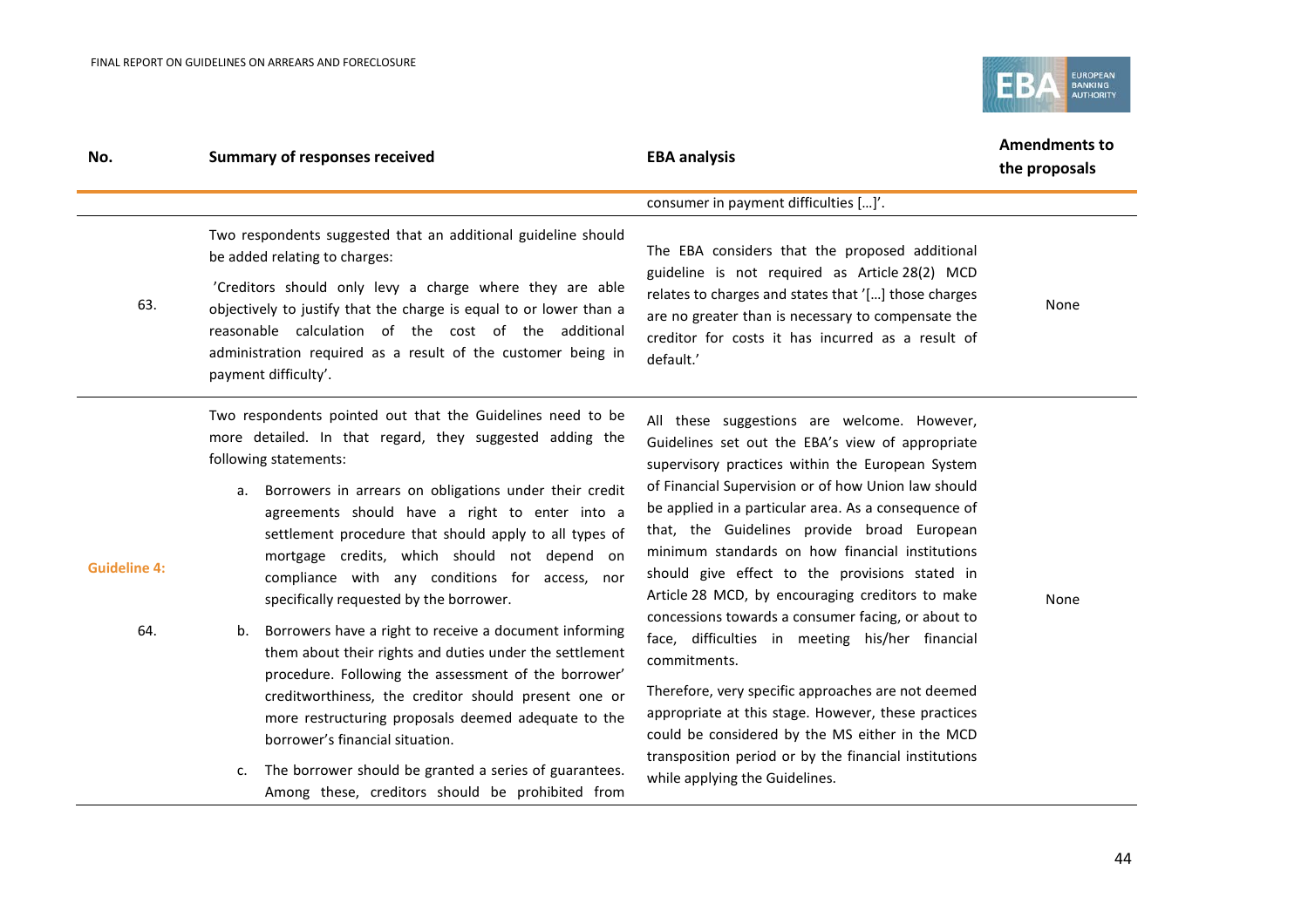

#### **No. Summary of responses received EBA analysis**

**Amendments to the proposals**

terminating credit agreements, bringing legal proceedings against household customers with a view to redeeming credits or assigning the said credits to third parties.

- d. Borrowers with difficulties in paying housing credit instalments may request a re-negotiation of the loan's financial conditions with a view to reducing the debt burden.
- e. In the case of re-negotiation, creditors cannot increase the charges or interest on credit agreements for the purchase or construction of owner-occupied homes, if such re-negotiation has resulted, in particular, from a change in the borrower's circumstances due to, for example, divorce, legal separation, dissolution of a life partnership or death of either one of the spouses.
- f. Household customers in arrears on credit agreements for owner-occupied homes who are in a particularly difficult economic situation should, on request, benefit from an extraordinary regime which could include the adoption of exceptional measures, which may lead to a partial or full cancellation of the debt. Such borrowers should benefit from a series of guarantees, notably the prohibition of creditors from foreclosing the mortgage.
- g. Creditors should also actively engage in co-operating with social services and other actors as the situation a consumer faces can require tailored responses that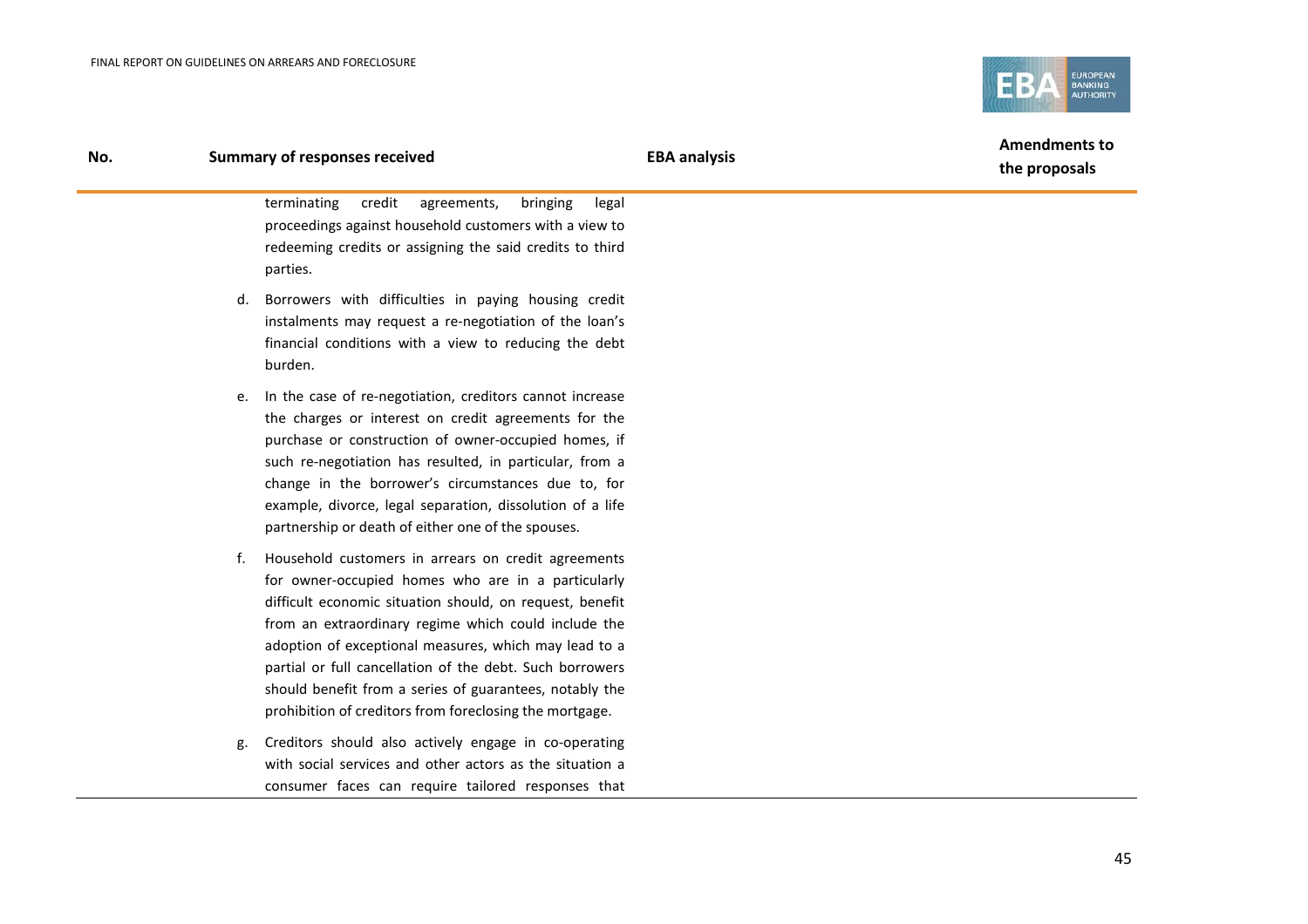

| No. | <b>Summary of responses received</b>                                                                                                                                                                                                                                                                                                                                                                                                                                                                                                                                                                                                                                             | <b>EBA analysis</b>                                                                                                                                                                                                              | <b>Amendments to</b><br>the proposals |  |
|-----|----------------------------------------------------------------------------------------------------------------------------------------------------------------------------------------------------------------------------------------------------------------------------------------------------------------------------------------------------------------------------------------------------------------------------------------------------------------------------------------------------------------------------------------------------------------------------------------------------------------------------------------------------------------------------------|----------------------------------------------------------------------------------------------------------------------------------------------------------------------------------------------------------------------------------|---------------------------------------|--|
|     | require the successful co-operation of multiple actors.<br>h. Creditors should be also encouraged to include in their<br>mortgage contracts a clause allowing the borrower to<br>modify the amount of his monthly repayment; this<br>clause could provide for a minimum monthly payment<br>below which it would not be possible to go down, and<br>eventually a maximum monthly payment (to be used in<br>case of increase of income - relevant in particular for<br>independent workers who have irregular income). Once<br>a year, the borrower could choose to decrease or<br>increase monthly payments, allowing the borrower to<br>more easily manage a decrease in income. |                                                                                                                                                                                                                                  |                                       |  |
|     | Where creditors did not act in line with the principles of<br>i.<br>'responsible lending', all consumers should have the<br>right to relief, in part or even to the full extent, from<br>their debt. Creditors should adopt a special attitude in<br>cases where the consumer became unemployed, is<br>affected by a serious illness, etc.                                                                                                                                                                                                                                                                                                                                       |                                                                                                                                                                                                                                  |                                       |  |
| 65. | Five respondents suggested amending Guideline 4 in order to<br>stress that concessions given to consumers are at the entire<br>discretion of creditors.                                                                                                                                                                                                                                                                                                                                                                                                                                                                                                                          | The Guideline sets out a list of ways in which a<br>credit agreement might be modified in order to<br>cope with the borrower's situation, but other<br>measures are not excluded. Guideline 4.1 has been<br>amended accordingly. | None                                  |  |
| 66. | One respondent recommended adding to the concessions<br>included in the Guideline 'the consolidation of various debts in a                                                                                                                                                                                                                                                                                                                                                                                                                                                                                                                                                       | The Guideline sets out a list of ways in which a<br>credit agreement might be modified in order to                                                                                                                               | None                                  |  |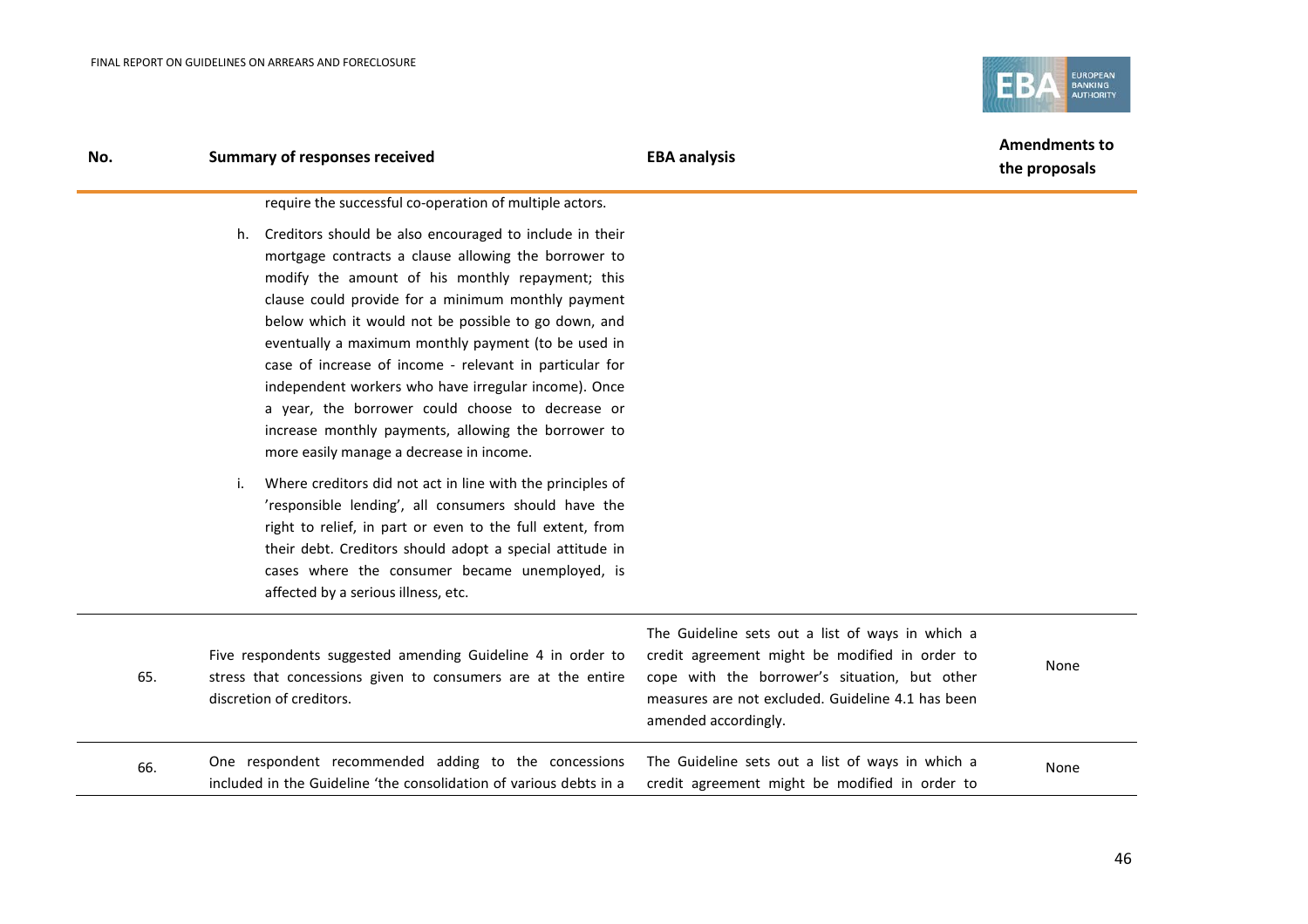

| No.                 | Summary of responses received                                                                                                                                                                                                                                                                                        | <b>EBA analysis</b>                                                                                   | <b>Amendments to</b><br>the proposals |
|---------------------|----------------------------------------------------------------------------------------------------------------------------------------------------------------------------------------------------------------------------------------------------------------------------------------------------------------------|-------------------------------------------------------------------------------------------------------|---------------------------------------|
|                     | single loan'.                                                                                                                                                                                                                                                                                                        | cope with the borrower's situation, but other<br>measures are not excluded.                           |                                       |
|                     | solutions to i) debt relief $-$ writing-off of a portion of any                                                                                                                                                                                                                                                      | In addition, Article 28(4) MCD stipulates that                                                        |                                       |
|                     | outstanding debt, ii) debt cancellation - writing-off of all                                                                                                                                                                                                                                                         | 'Member States shall not prevent the parties to a                                                     |                                       |
|                     | who cannot repay their mortgage are released in full from the                                                                                                                                                                                                                                                        | return or transfer to the creditor of the security or                                                 |                                       |
|                     | lender in cases that have been agreed between creditor and                                                                                                                                                                                                                                                           | to repay the credit.'                                                                                 |                                       |
|                     | borrower.                                                                                                                                                                                                                                                                                                            |                                                                                                       |                                       |
| <b>Guideline 5:</b> |                                                                                                                                                                                                                                                                                                                      |                                                                                                       |                                       |
|                     |                                                                                                                                                                                                                                                                                                                      | See above comment.                                                                                    | None                                  |
| 67.                 |                                                                                                                                                                                                                                                                                                                      |                                                                                                       |                                       |
|                     | Two respondents proposed to extend the list of possible<br>remaining outstanding debt and (iii) datio in solutum – borrowers<br>outstanding debt by handing their mortgage property over to the<br>Two respondents commented that the Guideline should require<br>that the records be retained for at least 3 years. | credit agreement from expressly agreeing that<br>proceeds from the sale of the security is sufficient |                                       |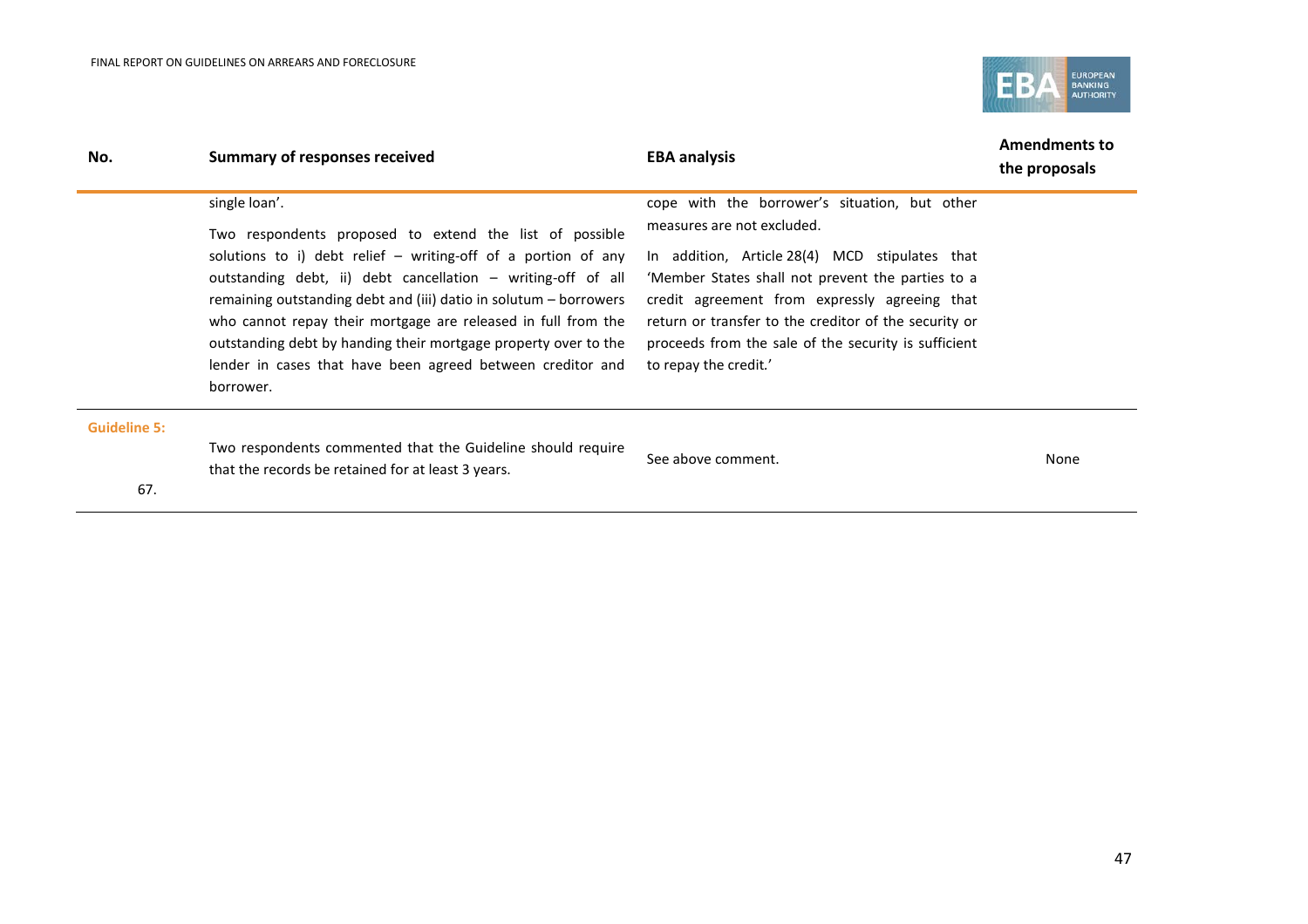

### <span id="page-47-0"></span>4.2 Cost-benefit analysis / impact assessment

### **4.2.1 Problem identification**

- 28. Mortgage borrowing for the purchase of private real estate property is one of the most important financial commitments of a large number of consumers of financial services. Firstly, the borrowed amount often significantly exceeds the actual wealth and annual income of mortgage borrowers. Secondly, the length of the commitment often exceeds a specific period in the life cycle of borrowing individuals. Thirdly, the decision to borrow and purchase private real estate property by a mortgage loan significantly affects multiple areas of the consumer's life, including his/her family situation.
- 29. For this set of reasons, problems related to, for instance, the repayment of a mortgage loan and potential foreclosure proceedings risk causing severe detriment to consumers. At the same time, despite having some incentive to seize and sell the property, creditors entering foreclosure proceedings might only be able to achieve a reduced price, all the more so in an environment of declining real estate markets and market-wide asset devaluation dynamics. Depending on the size of the national mortgage market, the degree of conservativeness of lending decisions, and general economic conditions, defaults of a large number of individual borrowers can put banks and mortgage lenders (creditors) under severe stress, threatening the solvency of individual institutions and potentially even the soundness of national and global banking systems. Recent economic history provides illustrative examples of the risks which destructive developments in real estate markets can pose to the stability of the entire financial system. <sup>[9](#page-47-1)[10](#page-47-2)</sup>

### **4.2.2 Policy objectives**

30. The general, high-level objectives of these Guidelines are the protection of consumers, the safety and soundness of the European banking system, and the stability, efficiency and integrity of the financial system. In addition, they aim at promoting convergence of regulatory frameworks and the functioning of the internal market in the EU. More specifically, these Guidelines are intended to improve the protection of mortgage borrowers in payment difficulties. At a technical level, they are meant to assist with the implementation of Article 28 MCD and its application to credit institutions and non-credit institutions.

 $\overline{a}$ 

<span id="page-47-1"></span><sup>&</sup>lt;sup>9</sup> EBA: Consumer Trends Report (2014)

<span id="page-47-2"></span> $^{10}$  EU COM: National Measures and Practices to avoid Foreclosure Procedures for Residential Mortgage Loans (2011)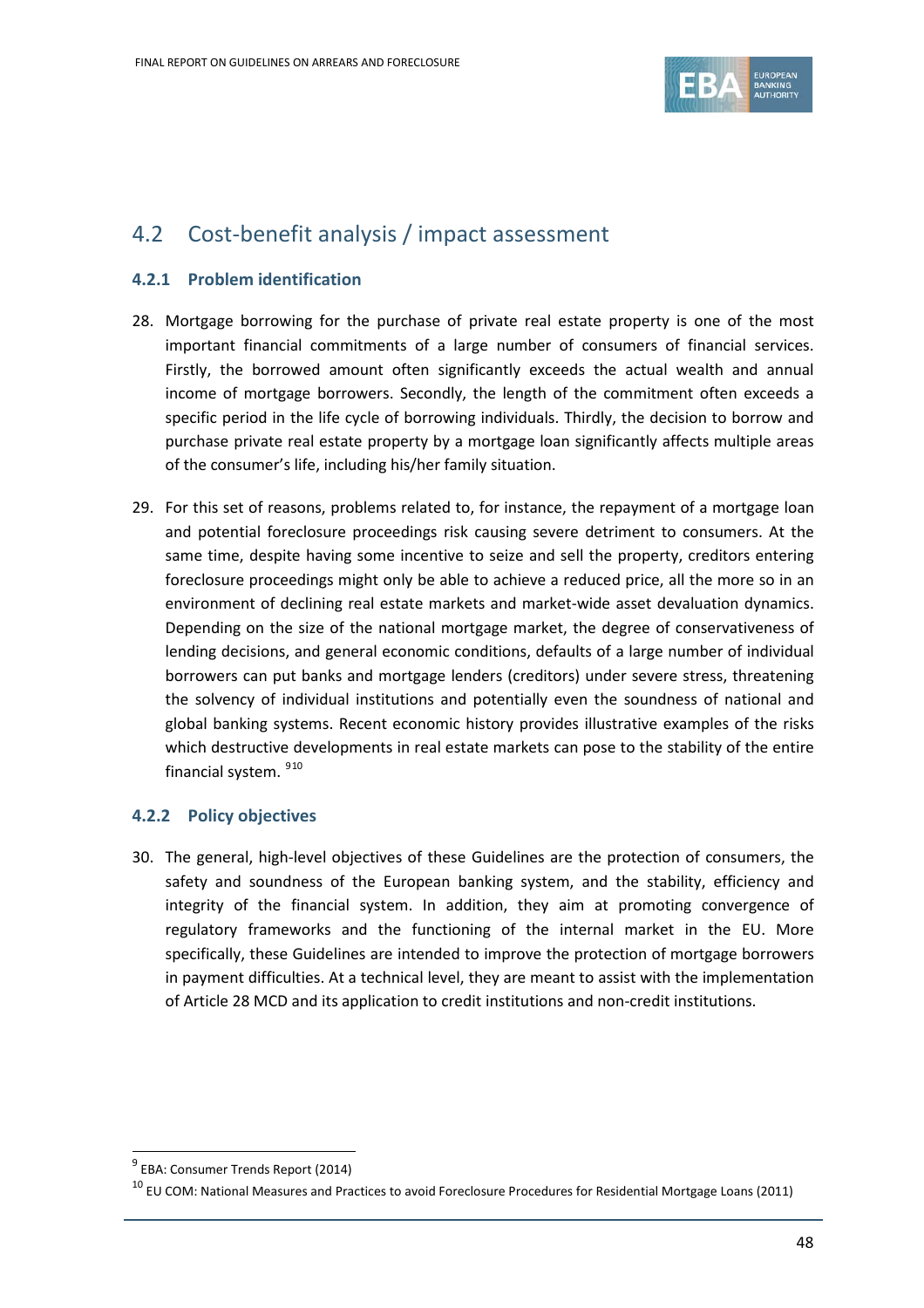

### **4.2.3 Baseline scenario and options considered**

- 31. To address the above-mentioned issues, EBA could either:
	- i. Keep its 2013 Opinion on Good Practices for the Treatment of Borrowers in Mortgage Payment Difficulties (Option 1), or
	- ii. Convert the practices of that Opinion which are relevant to Article 28 MCD into Guidelines and revise the remaining parts of that Opinion (Option 2)

whereby Option 1 coincides with the baseline scenario.

### **4.2.4 Analysis of costs**

32. There would be no incremental costs for the CAs in choosing Option 1, nor for creditors or consumers. Analogously, none of the potential benefits could be reaped.

#### **Survey**

- 33. In order to inform the Impact Assessment of the adoption of Option 2, and in particular, the impact of the draft EBA guidelines in terms of the compliance effort that will need to be made by financial institutions, the EBA gathered information from the CAs about the extent to which their existing national requirements already met the draft Guidelines. The EBA received detailed responses regarding credit institutions from 22 CAs and responses regarding non-credit institutions from 13 CAs. In a number of MS, non-credit institutions did not provide mortgage credit, while in other cases it had not yet been determined which authority will supervise non-credit institutions when providing mortgage credit. Therefore, several MS did not include responses to the survey for non-credit institutions.
- 34. Table 1 below shows, for each draft guideline and for each creditor type (credit institution and non-credit institution), the extent to which existing national requirements met, exceeded or were lower than the proposed Guidelines, or whether there were no national requirements in place at all.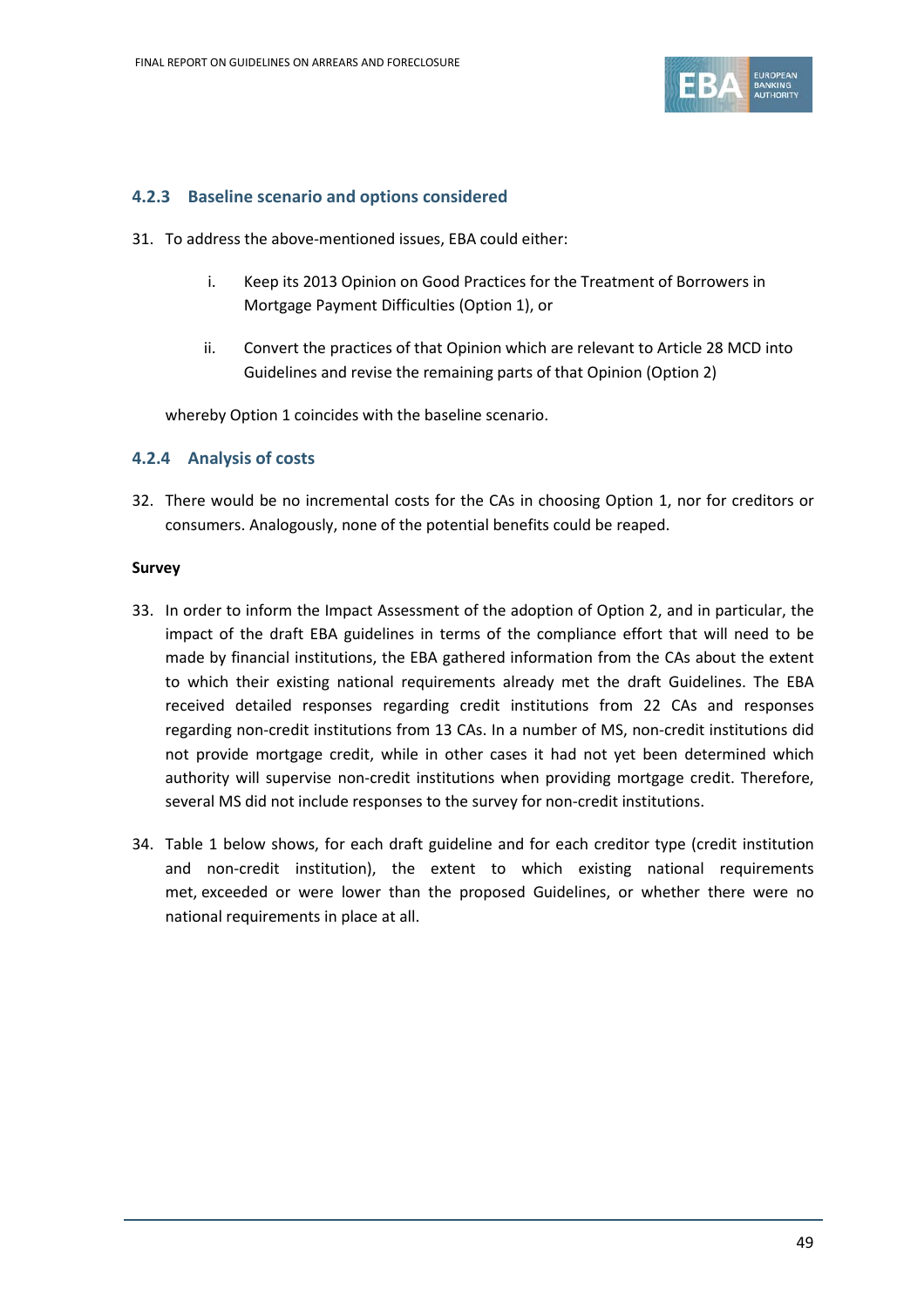

| <b>Table 1: Overview</b><br>of responses |        |            |                                                                   | Number of MS where proposed<br><b>Guidelines were already met</b>                                        |                                                                                       | Number of MS where proposed<br>Guidelines were not currently met |                           |                                                                                                  |
|------------------------------------------|--------|------------|-------------------------------------------------------------------|----------------------------------------------------------------------------------------------------------|---------------------------------------------------------------------------------------|------------------------------------------------------------------|---------------------------|--------------------------------------------------------------------------------------------------|
|                                          |        |            | MS where the<br>proposed<br><b>Guidelines were</b><br>already met | <b>MS</b> where higher<br>requirements than<br>the proposed<br><b>Guideline were</b><br>already in place | <b>MS where lower</b><br>requirements than the<br>proposed Guideline<br>were in place | MS where no<br>requirements at<br>all were in place              | <b>Total</b><br>responses | <b>Percentage of MS</b><br>where the proposed<br><b>Guideline was already</b><br>met or exceeded |
|                                          | $1.1*$ | <b>CI</b>  | 14                                                                | 2                                                                                                        | 3                                                                                     | 3                                                                | 22                        | 73%                                                                                              |
|                                          |        | <b>NCI</b> | $\overline{7}$                                                    | 0                                                                                                        | $\overline{2}$                                                                        | 4                                                                | 13                        | 54%                                                                                              |
| G1                                       | $1.2*$ | <b>CI</b>  | 10                                                                | 3                                                                                                        | 6                                                                                     | 3                                                                | 22                        | 59%                                                                                              |
|                                          |        | <b>NCI</b> | 5                                                                 | $\overline{2}$                                                                                           | $\mathbf{1}$                                                                          | 5                                                                | 13                        | 54%                                                                                              |
|                                          | 1.3    | <b>CI</b>  | 7                                                                 | $\mathbf{1}$                                                                                             | 7                                                                                     | $\overline{7}$                                                   | 22                        | 36%                                                                                              |
|                                          |        | <b>NCI</b> | 4                                                                 | 1                                                                                                        | $\mathbf{1}$                                                                          | $\overline{7}$                                                   | 13                        | 38%                                                                                              |
|                                          | 2.1    | <b>CI</b>  | 11                                                                | $\mathbf{1}$                                                                                             | 6                                                                                     | 4                                                                | 22                        | 55%                                                                                              |
|                                          |        | <b>NCI</b> | 5                                                                 | $\mathbf{1}$                                                                                             | $\overline{2}$                                                                        | 5                                                                | 13                        | 46%                                                                                              |
| G <sub>2</sub>                           | $2.2*$ | <b>CI</b>  | 14                                                                | 0                                                                                                        | 3                                                                                     | 5                                                                | 22                        | 64%                                                                                              |
|                                          |        | <b>NCI</b> | 6                                                                 | 0                                                                                                        | 0                                                                                     | $\overline{7}$                                                   | 13                        | 46%                                                                                              |
|                                          | 2.3    | <b>CI</b>  | 10                                                                | $\overline{2}$                                                                                           | 3                                                                                     | $\overline{7}$                                                   | 22                        | 55%                                                                                              |
|                                          |        | <b>NCI</b> | 5                                                                 | 1                                                                                                        | 0                                                                                     | $\overline{7}$                                                   | 13                        | 46%                                                                                              |
|                                          | 3.1    | <b>CI</b>  | 11                                                                | 1                                                                                                        | $\overline{2}$                                                                        | 8                                                                | 22                        | 55%                                                                                              |
|                                          |        | <b>NCI</b> | 6                                                                 | 1                                                                                                        | 0                                                                                     | 6                                                                | 13                        | 54%                                                                                              |
| G <sub>3</sub>                           | 3.2    | <b>CI</b>  | 9                                                                 | $\mathbf{1}$                                                                                             | 8                                                                                     | 4                                                                | 22                        | 45%                                                                                              |
|                                          |        | <b>NCI</b> | $\overline{7}$                                                    | 1                                                                                                        | 3                                                                                     | $\overline{2}$                                                   | 13                        | 62%                                                                                              |
|                                          | 3.3    | <b>CI</b>  | 8                                                                 | $\overline{2}$                                                                                           | $\overline{7}$                                                                        | 5                                                                | 22                        | 45%                                                                                              |
|                                          |        | <b>NCI</b> | 6                                                                 | $\overline{2}$                                                                                           | 3                                                                                     | $\overline{2}$                                                   | 13                        | 62%                                                                                              |
| G4                                       | $4.1*$ | <b>CI</b>  | 9                                                                 | $\overline{2}$                                                                                           | 5                                                                                     | 6                                                                | 22                        | 50%                                                                                              |
|                                          |        | <b>NCI</b> | 4                                                                 | $\overline{2}$                                                                                           | $\overline{2}$                                                                        | 5                                                                | 13                        | 46%                                                                                              |
| G5                                       |        | CI         | 5                                                                 | $\overline{2}$                                                                                           | 4                                                                                     | 11                                                               | 22                        | 32%                                                                                              |
|                                          | 5.1    | <b>NCI</b> | $\overline{2}$                                                    | $\overline{2}$                                                                                           | 0                                                                                     | 9                                                                | 13                        | 31%                                                                                              |

<u> 1989 - Johann Stoff, deutscher Stoffen und der Stoffen und der Stoffen und der Stoffen und der Stoffen und der</u>

\*The survey of CAs conducted as part of the impact assessment was based on the draft guidelines as published in the consultation paper (Consultation Paper EBA/CP/2014/43) which had slightly different content to the final guidelines.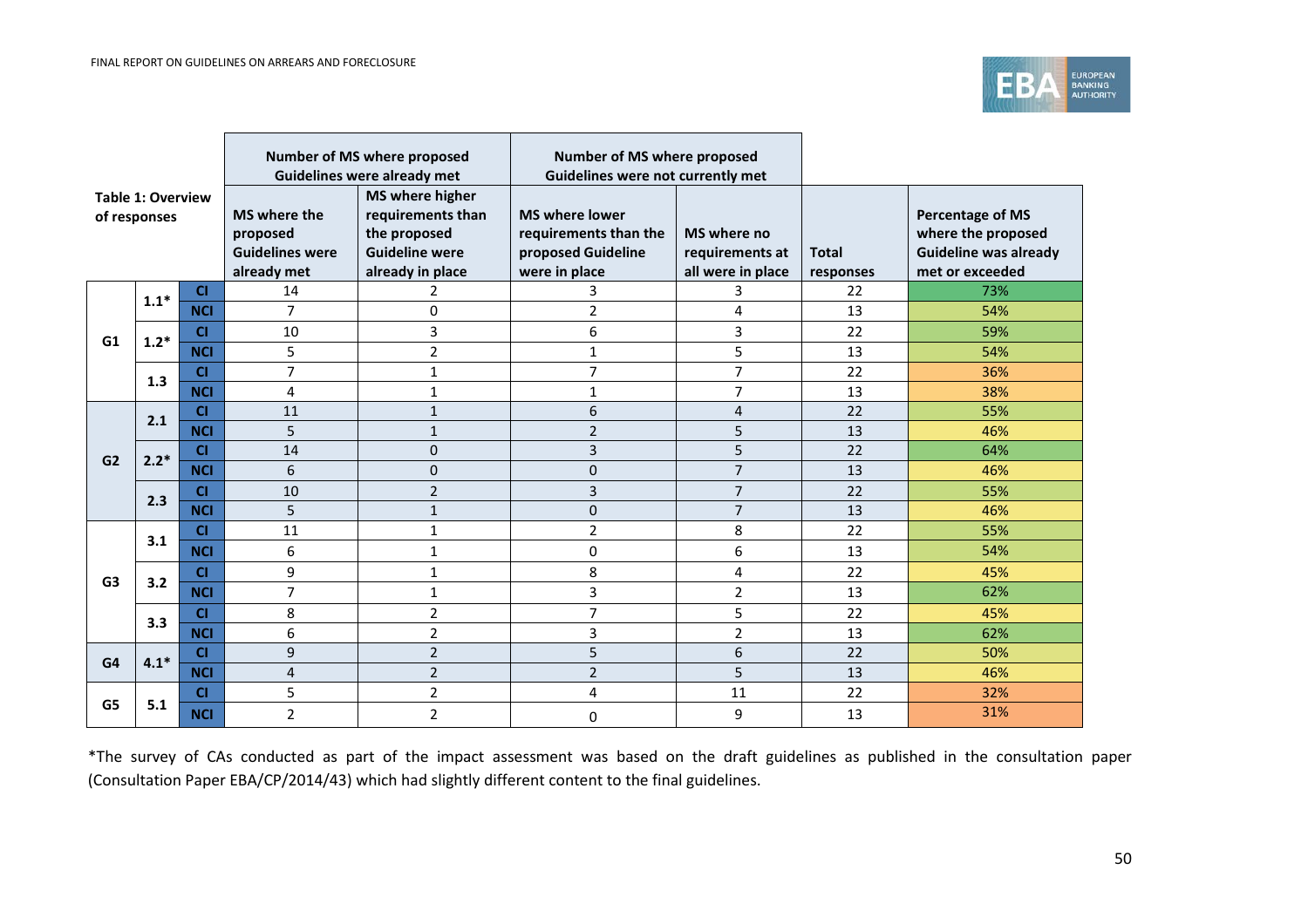

35. The following is a summary analysis of the likely cost impact to creditors in implementing each of the proposed Guidelines.

#### **G1: Establishment of policies and procedures**

- 36. The majority of MS already had requirements in place on credit institutions (16 of 22 MS) and non-credit institutions (seven of 13 MS) that met or exceeded proposed Guideline 1.1. Therefore there should be limited costs to creditors in implementing this Guideline.
- 37. To a lesser extent, the MS already had requirements in place on credit institutions (13 of 22 MS) and non-credit institutions (seven of 13 MS) that met or exceeded the terms of proposed Guideline 1.2. It is likely therefore that costs will be incurred by creditors in a small number of MS when establishing policies and procedures for the effective handling of and engagement with consumers in payment difficulties. Compliance with this Guideline will also place on-going costs on creditors as they update their consumer information.
- 38. In respect of proposed Guideline 1.3, a significantly lower number of MS had requirements in place for both types of creditor that met or exceeded the proposed Guidelines. Eight MS had requirements on credit institutions and five MS had requirements on non-credit institutions that meet or exceed this guideline. It is likely therefore, that creditors will incur initial set up costs and on-going costs to implement this proposed guideline.

#### **G2: Engagement with the consumer**

39. More than half of MS already had requirements in place on creditors that met or exceeded each of the points under this Guideline. For credit institutions, there were lower requirements or no requirements in place in 10 MS for proposed Guideline 2.1, eight MS for proposed Guideline 2.2 and 10 MS for proposed Guideline 2.3. A similar situation existed for non-credit institutions whereby lower requirements or no requirements at all were in place in seven MS for proposed Guideline 2.1, seven MS for proposed Guideline 2.2 and seven MS for proposed Guideline 2.3. Costs will be incurred by both creditor types to put systems in place to implement these guidelines in the MS where such requirements are not already in place.

#### **G3: Provision of information and assistance to the consumer**

40. More than half of MS already had requirements on credit institutions in place that met or exceeded the terms of proposed Guideline 3.1 (12 MS), proposed Guideline 3.2 (10 MS) and proposed Guideline 3.3 (10 MS). However, costs will be incurred by creditors in half of the MS in implementing these guidelines.

#### **G4: Resolution process**

41. Currently 11 MS who responded to the survey had national requirements on credit institutions that met or exceeded this guideline. Six of 13 MS also placed requirements on non-credit institutions that met or exceeded the Guideline. Therefore, in some MS both types of creditor would need to incur one-off costs for the implementation of this Guideline and potentially also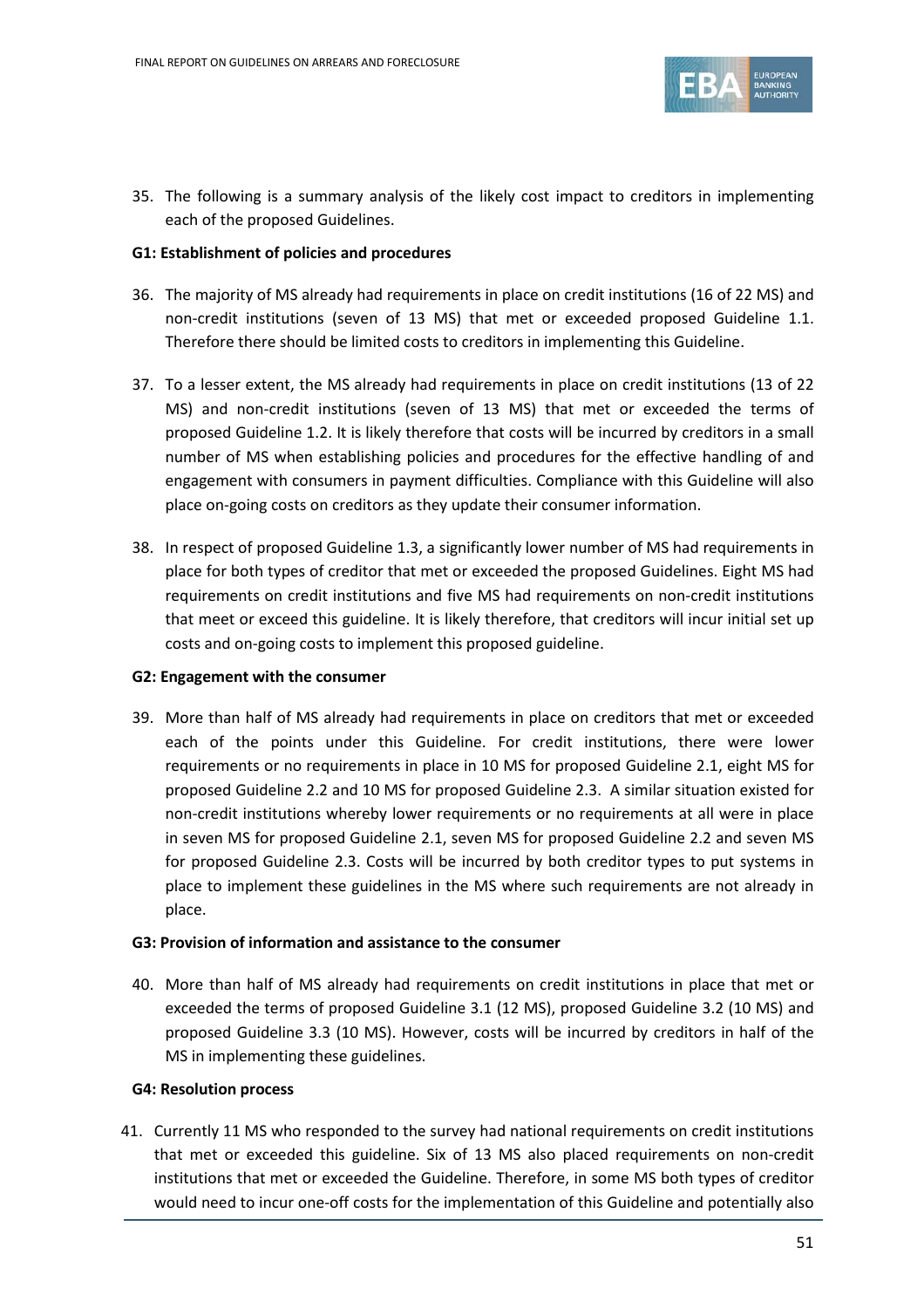

some modest, but unavoidable, costs related to the more frequent use of forbearance policies and abstinence from quick foreclosure proceedings<sup>11</sup>.

#### **G5: Documentation of dealings with the consumer and retention of records**

- 42. Where systems are not already in place to document the reasons why the option(s) offered to the consumer are appropriate for his/her individual circumstances and to make and retain adequate records of dealings with the consumer in payment difficulties for a reasonable period of time, creditors may incur some one-off, as well as on-going costs in introducing and maintaining these systems. This is likely to be a cost to both types of creditor as 15 of 22 MS in the case of credit institutions and nine of 13 MS in the case of non-credit institutions did not already have requirements in place that meet or exceed this guideline.
- 43. In summary, as Table 1 shows, there is a divergence in the level of requirements that are already in place across MS. This will result in creditors having to incur once-off and ongoing costs to implement these guidelines.
- 44. Also Option 2 would imply one-off costs for the CAs in the form of adjustments to national regulatory frameworks and on-going costs due to the required modifications of supervisory practices. While costs will be incurred to implement these guidelines, cooperation between CAs could be facilitated across the EU as consequence of the more harmonised framework on arrears and foreclosure in residential mortgage markets.

### **4.2.5 Analysis of benefits**

 $\overline{a}$ 

- 45. The largest benefits of Option 2 would accrue to mortgage borrowers who would see their exposure to detriment and adverse economic and social effects to be significantly reduced by these guidelines<sup>[12](#page-51-1) [13](#page-51-2)</sup>. Furthermore, consumers would benefit from more integrated EU mortgage markets.
- 46. As illustrated by Table 1, there is currently inconsistency across MS in terms of requirements on arrears and foreclosure, with many MS having few requirements currently in place. The harmonisation of the regulatory framework across different types of mortgage lenders would reduce the risk of intersectoral regulatory arbitrage and improve market integrity in general.

### **4.2.6 Overall assessment and conclusion**

47. Having regard to stakeholders' costs and benefits, the conversion of the practices of the current EBA Opinion relevant to Article 28 MCD into guidelines and the revision of the remaining parts of that Opinion is the preferred option.

<span id="page-51-0"></span> $11$  EU COM: Impact Assessment accompanying the Directive on Credit Agreements relating to residential property (2011)

<span id="page-51-1"></span> $12$  EU COM: The Costs and Benefits of Integration of EU Mortgage Markets (2005)

<span id="page-51-2"></span><sup>&</sup>lt;sup>13</sup> EU COM: Study on the Costs and Benefits of the different policy options for mortgage credit (2009)